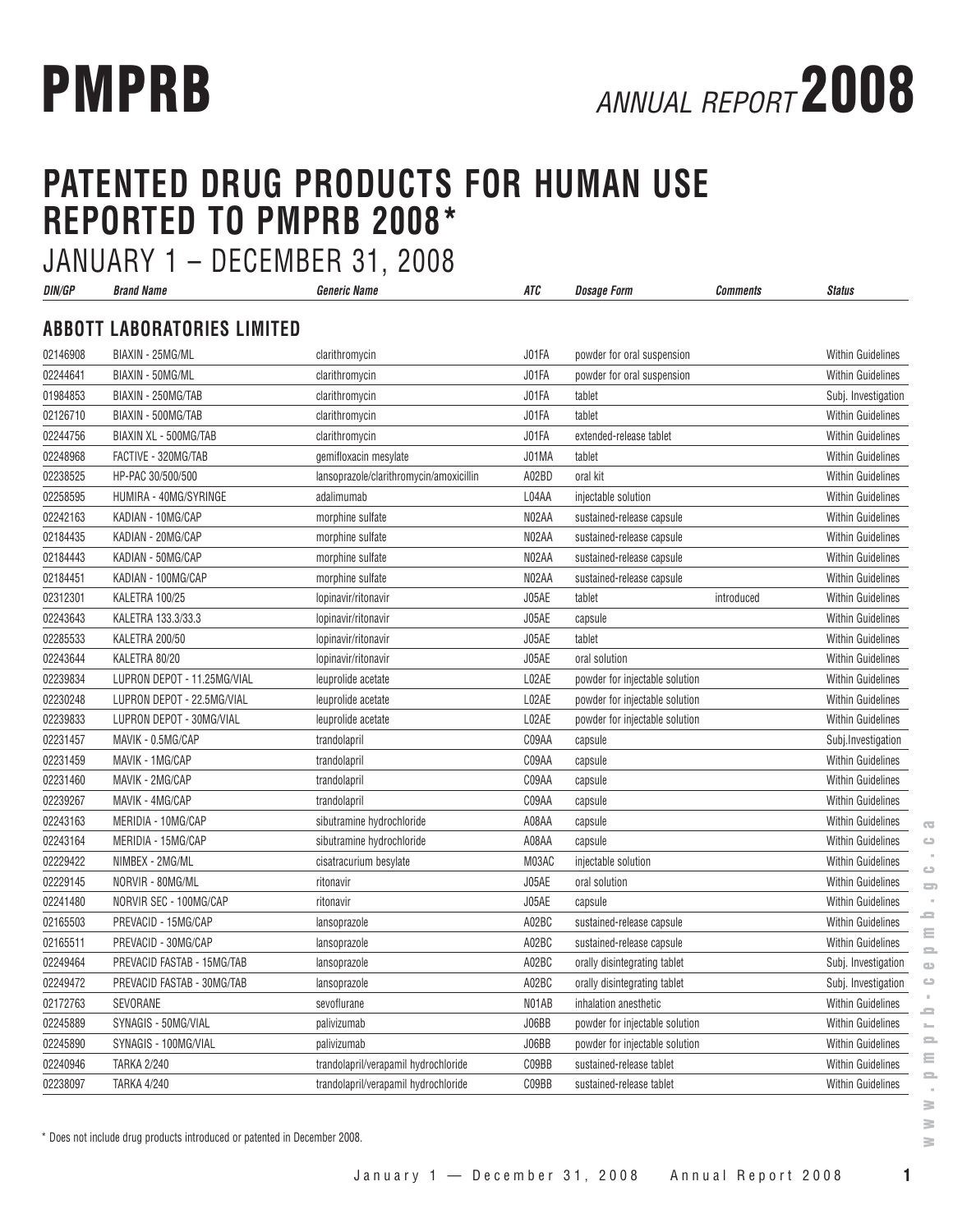| DIN/GP   | <b>Brand Name</b>                              | <b>Generic Name</b>                       | ATC   | <b>Dosage Form</b>             | <b>Comments</b>  | <b>Status</b>            |
|----------|------------------------------------------------|-------------------------------------------|-------|--------------------------------|------------------|--------------------------|
|          | <b>ABBOTT LABORATORIES LIMITED (continued)</b> |                                           |       |                                |                  |                          |
| 02230409 | ULTIVA - 1MG/VIAL                              | remifentanil hydrochloride                | N01AH | powder for injectable solution |                  | <b>Within Guidelines</b> |
| 02230410 | ULTIVA - 2MG/VIAL                              | remifentanil hydrochloride                | N01AH | powder for injectable solution |                  | <b>Within Guidelines</b> |
| 02266202 | ZEMPLAR - 5MCG/ML                              | paricalcitol                              | A11CC | injectable solution            |                  | <b>Within Guidelines</b> |
|          |                                                |                                           |       |                                |                  |                          |
|          | ABRAXIS BIOSCIENCE CANADA INC.                 |                                           |       |                                |                  |                          |
| 02281066 | ABRAXANE - 100MG/VIAL                          | nab-paclitaxel                            | L01CD | powder for injectable solution |                  | Subj. Investigation      |
|          | ACTELION PHARMACEUTICALS CANADA INC.           |                                           |       |                                |                  |                          |
| 02244981 | TRACLEER - 62.5MG/TAB                          | bosentan                                  | C02KX | tablet                         |                  | <b>Within Guidelines</b> |
| 02244982 | TRACLEER - 125MG/TAB                           | bosentan                                  | C02KX | tablet                         |                  | <b>Within Guidelines</b> |
| 02250519 | ZAVESCA - 100MG/CAP                            | miglustat                                 | A16AX | capsule                        |                  | <b>Within Guidelines</b> |
|          | ALCON CANADA INC.                              |                                           |       |                                |                  |                          |
| 02238873 | AZOPT - 10MG/ML                                | brinzolamide                              | S01EC | ophthalmic suspension          |                  | <b>Within Guidelines</b> |
| 01908448 | BETOPTIC S - 2.5MG/ML                          | betaxolol hydrochloride                   | S01ED | ophthalmic suspension          |                  | <b>Within Guidelines</b> |
| 02200864 | CILOXAN - 3MG/G                                | ciprofloxacin hydrochloride               | S01AX | ophthalmic ointment            |                  | <b>Within Guidelines</b> |
| 01945270 | CILOXAN - 3MG/ML                               | ciprofloxacin hydrochloride               | S01AX | ophthalmic solution            |                  | Subj. Investigation      |
| 02252716 | CIPRODEX 3/1                                   | ciprofloxacin hydrochloride/dexamethasone | S02CA | otic suspension                |                  | Subj. Investigation      |
| 02278251 | <b>DUO TRAV .04/5</b>                          | travoprost/timolol maleate                | S01ED | ophthalmic solution            |                  | Subj. Investigation      |
| 02237355 | EMADINE - 0.5MG/ML                             | emedastine difumarate                     | S01GX | ophthalmic solution            |                  | <b>Within Guidelines</b> |
| 02308983 | NEVANAC - 1MG/ML                               | nepafenac                                 | S01BC | ophthalmic suspension          | introduced (nas) | <b>Under Review</b>      |
| 02233143 | PATANOL - 1MG/ML                               | olopatadine hydrochloride                 | S01GX | ophthalmic solution            |                  | <b>Within Guidelines</b> |
| 02248967 | SYSTANE 0.4%/0.3%                              | polyethylene glycol/propylene glycol      | S01XA | ophthalmic drops               |                  | Subj. Investigation      |
| 02246397 | TEARS NATURALE FORTE                           | dextran70/hypromellose/glycerin           | S01XA | ophthalmic drops               | introduced       | <b>Within Guidelines</b> |
| 00778915 | TOBRADEX 3/1                                   | tobramycin/dexamethasone                  | S01CA | ophthalmic ointment            |                  | <b>Within Guidelines</b> |
| 00778907 | TOBRADEX 3/1                                   | tobramycin/dexamethasone                  | S01CA | ophthalmic suspension          |                  | <b>Within Guidelines</b> |
| 02244896 | TRAVATAN - 0.04MG/ML                           | travoprost                                | S01EE | ophthalmic solution            |                  | <b>Within Guidelines</b> |
| 02318008 | TRAVATAN Z - 0.04MG/ML                         | travoprost                                | S01EE | ophthalmic solution            | introduced       | <b>Within Guidelines</b> |
| 02163691 | VEXOL - 10MG/ML                                | rimexolone                                | S01BA | ophthalmic suspension          |                  | <b>Within Guidelines</b> |
| 02252260 | VIGAMOX - 5MG/ML                               | moxifloxacin hydrochloride                | S01AX | ophthalmic solution            |                  | <b>Within Guidelines</b> |
|          | ALLERGAN INC.                                  |                                           |       |                                |                  |                          |
| 01968300 | ACULAR - 5MG/ML                                | ketorolac tromethamine                    | S01BC | ophthalmic solution            |                  | <b>Within Guidelines</b> |
| 02248722 | ACULAR LS - 4MG/ML                             | ketorolac tromethamine                    | S01BC | ophthalmic solution            |                  | <b>Within Guidelines</b> |
| 02236876 | ALPHAGAN - 2MG/ML                              | brimonidine tartrate                      | S01EA | ophthalmic solution            |                  | <b>Within Guidelines</b> |
| 02248151 | ALPHAGAN P - 1.5MG/ML                          | brimonidine tartrate                      | S01EA | ophthalmic solution            |                  | <b>Within Guidelines</b> |
| 01981501 | BOTOX - 100UNIT/VIAL                           | botulinum toxin type A                    | M03AX | powder for injectable solution |                  | Within Guidelines        |
| 02243721 | BOTOX COSMETIC - 100UNIT/VIAL                  | botulinum toxin type A                    | M03AX | powder for injectable solution |                  | <b>Within Guidelines</b> |
| 02248347 | COMBIGAN 2/5                                   | brimonidine tartrate/timolol maleate      | S01ED | ophthalmic solution            |                  | <b>Within Guidelines</b> |
| 02245860 | LUMIGAN - 0.3MG/ML                             | bimatoprost                               | S01EE | ophthalmic solution            |                  | <b>Within Guidelines</b> |
| 02230784 | TAZORAC - 0.5MG/G                              | tazarotene                                | D05AX | topical gel                    |                  | <b>Within Guidelines</b> |
| 02243894 | TAZORAC - 0.5MG/G                              | tazarotene                                | D05AX | topical cream                  |                  | <b>Within Guidelines</b> |
| 02230785 | TAZORAC - 1MG/G                                | tazarotene                                | D05AX | topical gel                    |                  | Within Guidelines        |
| 02243895 | TAZORAC - 1MG/G                                | tazarotene                                | D05AX | topical cream                  |                  | <b>Within Guidelines</b> |
| 02257270 | ZYMAR - 3MG/ML                                 | gatifloxacin                              | S01AX | ophthalmic solution            |                  | <b>Within Guidelines</b> |
|          |                                                |                                           |       |                                |                  |                          |

 $\geq$  $\geq$ 

 $\overline{\infty}$  $\circ$  $\sim$  $\circ$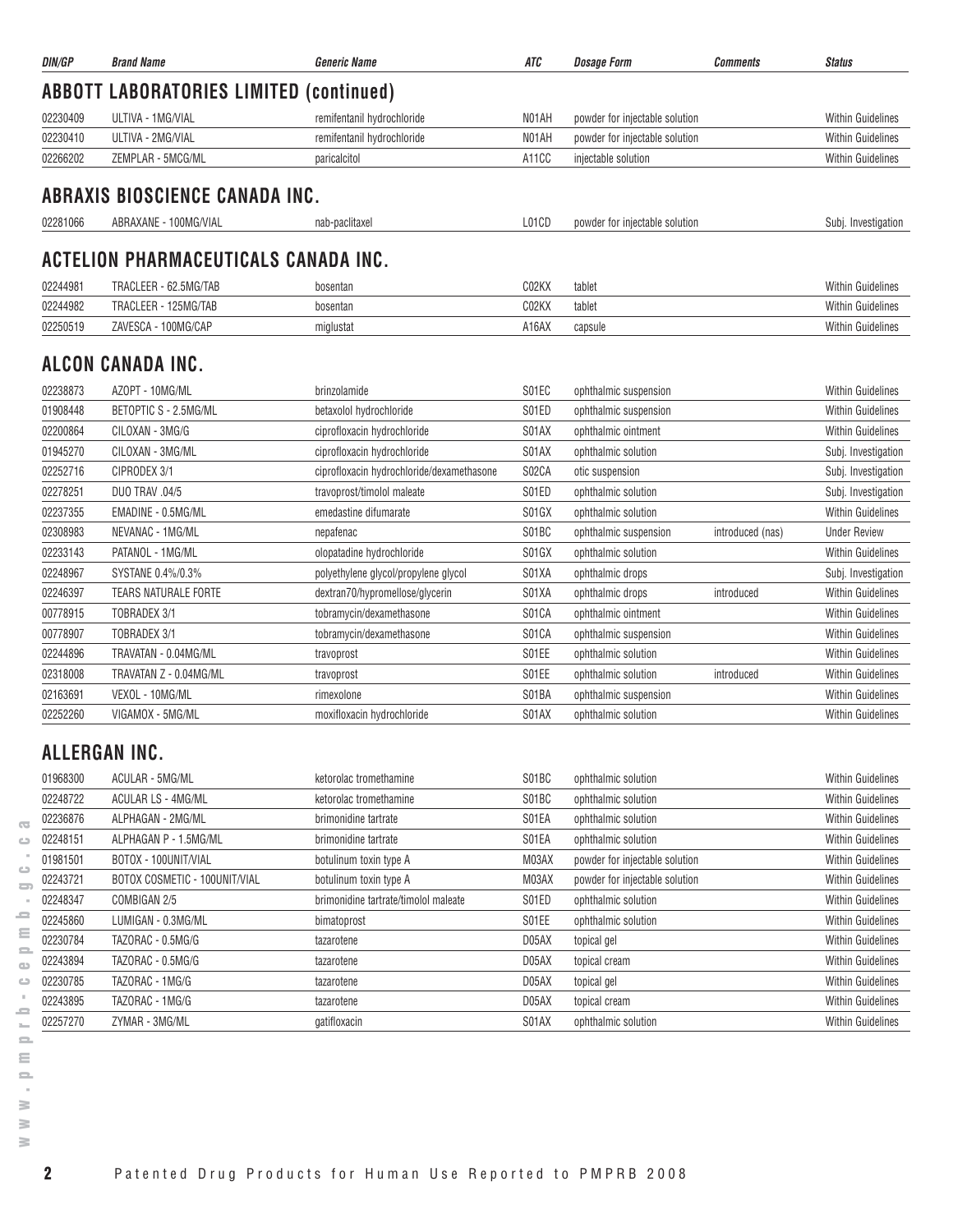| DIN/GP      | <b>Brand Name</b>                 | <b>Generic Name</b>      | ATC                | <b>Dosage Form</b>             | <b>Comments</b> | <b>Status</b>                  |
|-------------|-----------------------------------|--------------------------|--------------------|--------------------------------|-----------------|--------------------------------|
|             | <b>AMGEN CANADA INC.</b>          |                          |                    |                                |                 |                                |
| 02246354    | ARANESP HSA FREE - 25MCG/ML       | darbepoetin alfa         | B03XA              | injectable solution            |                 | <b>Within Guidelines</b>       |
| 02246355    | ARANESP HSA FREE - 40MCG/ML       | darbepoetin alfa         | B03XA              | injectable solution            |                 | <b>Within Guidelines</b>       |
| 02246357    | ARANESP HSA FREE - 100MCG/ML      | darbepoetin alfa         | B03XA              | injectable solution            |                 | <b>Within Guidelines</b>       |
| 02246358    | ARANESP HSA FREE - 200MCG/ML      | darbepoetin alfa         | B03XA              | injectable solution            |                 | <b>Within Guidelines</b>       |
| 02246360    | ARANESP HSA FREE - 500MCG/ML      | darbepoetin alfa         | B03XA              | injectable solution            |                 | <b>Within Guidelines</b>       |
| 02274728    | ENBREL - 50MG/SYRINGE             | etanercept               | L04AA              | injectable solution            |                 | Within Guidelines              |
| 02242903    | ENBREL - 25MG/VIAL                | etanercept               | L04AA              | powder for injectable solution |                 | <b>Within Guidelines</b>       |
| 02245913    | KINERET - 100MG/SYRINGE           | anakinra                 | L04AA              | injectable solution            |                 | <b>Within Guidelines</b>       |
| 02249790    | NEULASTA - 10MG/ML                | pegfilgrastim            | L03AA              | injectable solution            |                 | <b>NOH</b>                     |
| 01968017    | NEUPOGEN - 0.3MG/ML               | filgrastim               | L03AA              | injectable solution            |                 | Within Guidelines              |
| 02257130    | SENSIPAR - 30MG/TAB               | cinacalcet hydrochloride | H05BX              | tablet                         |                 | <b>Within Guidelines</b>       |
| 02257149    | SENSIPAR - 60MG/TAB               | cinacalcet hydrochloride | H05BX              | tablet                         |                 | Within Guidelines              |
| 02257157    | SENSIPAR - 90MG/TAB               | cinacalcet hydrochloride | H05BX              | tablet                         |                 | <b>Within Guidelines</b>       |
| 02240229    | STEMGEN - 1.875MG/VIAL            | ancestim                 | L03AA              | powder for injectable solution |                 | <b>Within Guidelines</b>       |
| APOTEX INC. |                                   |                          |                    |                                |                 |                                |
| 02245669    | APO-SALVENT CFC FREE - 0.1MG/DOSE | salbutamol sulfate       | R03AC              | aerosol for inhalation         |                 | <b>NOH</b>                     |
|             | ASTELLAS PHARMA CANADA INC.       |                          |                    |                                |                 |                                |
| 02139294    | ADENOSCAN - 3MG/ML                | adenosine                | C01EB              | injectable solution            |                 | Subj. Investigation            |
| 02296462    | ADVAGRAF - 0.5MG/CAP              | tacrolimus               | L04AA              | extended-release capsule       | introduced      | <b>Within Guidelines</b>       |
| 02296470    | ADVAGRAF - 1MG/CAP                | tacrolimus               | L04AA              | extended-release capsule       | introduced      | <b>Within Guidelines</b>       |
| 02296489    | ADVAGRAF - 5MG/CAP                | tacrolimus               | L04AA              | extended-release capsule       | introduced      | <b>Within Guidelines</b>       |
| 02241630    | AMBISOME - 50MG/VIAL              | amphotericin B           | J02AA              | powder for injectable solution |                 | Within Guidelines              |
| 02259052    | AMEVIVE - 15MG/VIAL               | alefacept                | L04AA              | powder for injectable solution |                 | <b>Within Guidelines</b>       |
| 02294222    | MYCAMINE - 50MG/VIAL              | micafungin sodium        | J02AX              | powder for injectable solution |                 | <b>Within Guidelines</b>       |
| 02243144    | PROGRAF - 0.5MG/CAP               | tacrolimus               | L04AA              | capsule                        |                 | <b>Within Guidelines</b>       |
| 02175991    | PROGRAF - 1MG/CAP                 | tacrolimus               | L04AA              | capsule                        |                 | <b>Within Guidelines</b>       |
| 02175983    | PROGRAF - 5MG/CAP                 | tacrolimus               | L04AA              | capsule                        |                 | <b>Within Guidelines</b>       |
| 02176009    | PROGRAF - 5MG/ML                  | tacrolimus               | L04AA              | injectable solution            |                 | <b>Within Guidelines</b>       |
| 02244149    | PROTOPIC - 0.3MG/G                | tacrolimus               | D <sub>11</sub> AX | topical ointment               |                 | <b>Within Guidelines</b>       |
| 02244148    | PROTOPIC - 1MG/G                  | tacrolimus               | D <sub>1</sub> 1AX | topical ointment               |                 | <b>Within Guidelines</b>       |
| 02277263    | VESICARE - 5MG/TAB                | solifenacin succinate    | G04BD              | tablet                         |                 | <b>Within Guidelines</b>       |
| 02277271    | <b>VESICARE - 10MG/TAB</b>        | solifenacin succinate    | G04BD              | tablet                         |                 | <b>Within Guidelines</b>       |
|             | ASTRAZENECA CANADA INC.           |                          |                    |                                |                 | $\overline{\mathbf{C}}$<br>ت   |
| 02236606    | ACCOLATE - 20MG/TAB               | zafirlukast              | R03DC              | tablet                         |                 | Within Guidelines              |
| 02224135    | ARIMIDEX - 1MG/TAB                | anastrozole              | L02BG              | tablet                         |                 | ت<br>Within Guidelines         |
| 02239090    | ATACAND - 4MG/TAB                 | candesartan cilexetil    | C09CA              | tablet                         |                 | O)<br><b>Within Guidelines</b> |
| 02239091    | ATACAND - 8MG/TAB                 | candesartan cilexetil    | C09CA              | tablet                         |                 | -<br>Within Guidelines         |

|          | ASTRAZENECA CANADA INC.          |                                           |                    |                       |            |                          |
|----------|----------------------------------|-------------------------------------------|--------------------|-----------------------|------------|--------------------------|
| 02236606 | ACCOLATE - 20MG/TAB              | zafirlukast                               | R03DC              | tablet                |            | <b>Within Guidelines</b> |
| 02224135 | ARIMIDEX - 1MG/TAB               | anastrozole                               | L02BG              | tablet                |            | <b>Within Guidelines</b> |
| 02239090 | ATACAND - 4MG/TAB                | candesartan cilexetil                     | C09CA              | tablet                |            | <b>Within Guidelines</b> |
| 02239091 | ATACAND - 8MG/TAB                | candesartan cilexetil                     | C09CA              | tablet                |            | <b>Within Guidelines</b> |
| 02239092 | ATACAND - 16MG/TAB               | candesartan cilexetil                     | C09CA              | tablet                |            | <b>Within Guidelines</b> |
| 02311658 | ATACAND - 32MG/TAB               | candesartan cilexetil                     | C09CA              | tablet                | introduced | <b>Within Guidelines</b> |
| 02244021 | ATACAND PLUS 16/12.5             | candesartan cilexetil/hydrochlorothiazide | C09DA              | tablet                |            | <b>Within Guidelines</b> |
| 00786616 | BRICANYL TURBUHALER - 0.5MG/DOSE | terbutaline sulfate                       | R03AC              | powder for inhalation |            | <b>Within Guidelines</b> |
| 02265540 | CRESTOR - 5MG/TAB                | rosuvastatin calcium                      | C <sub>10</sub> AA | tablet                |            | <b>Within Guidelines</b> |
| 02247162 | CRESTOR - 10MG/TAB               | rosuvastatin calcium                      | C <sub>10</sub> AA | tablet                |            | <b>Within Guidelines</b> |
| 02247163 | CRESTOR - 20MG/TAB               | rosuvastatin calcium                      | C10AA              | tablet                |            | <b>Within Guidelines</b> |
| 02247164 | CRESTOR - 40MG/TAB               | rosuvastatin calcium                      | C <sub>10</sub> AA | tablet                |            | <b>Within Guidelines</b> |
| 02018950 | DIPRIVAN - 10MG/ML               | propofol                                  | N01AX              | injectable solution   |            | <b>Within Guidelines</b> |
| 02057794 | EMLA 25/25 - 1GM/PATCH           | lidocaine/prilocaine                      | D04AB              | transdermal patch     |            | <b>Within Guidelines</b> |

January 1 — December 31, 2008 Annual Report 2008 **3**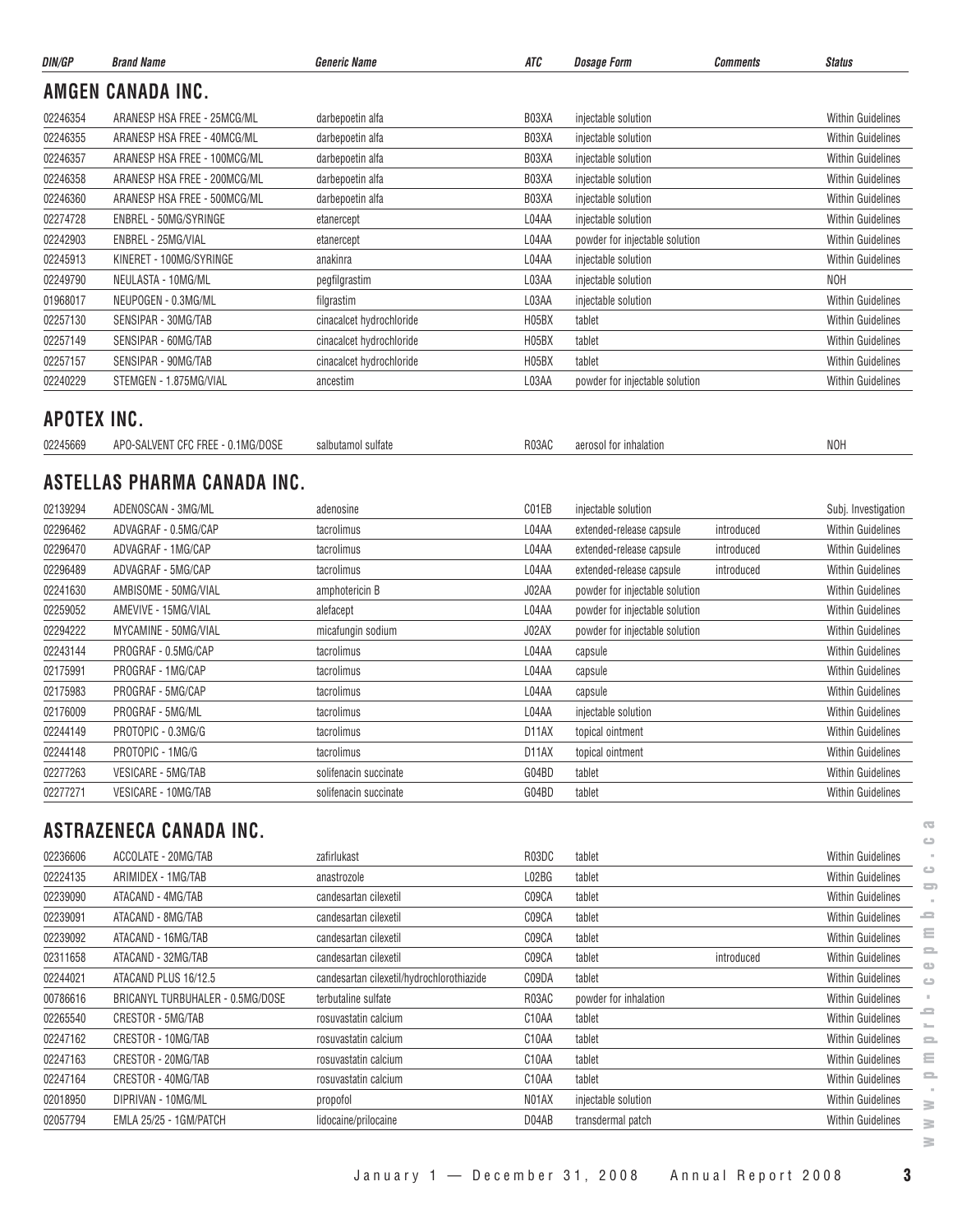| DIN/GP   | <b>Brand Name</b>                          | Generic Name                   | ATC   | <b>Dosage Form</b>             | <b>Comments</b> | <b>Status</b>            |
|----------|--------------------------------------------|--------------------------------|-------|--------------------------------|-----------------|--------------------------|
|          | <b>ASTRAZENECA CANADA INC. (continued)</b> |                                |       |                                |                 |                          |
| 02229293 | ENTOCORT - 3MG/CAP                         | budesonide                     | A07EA | sustained-release capsule      |                 | <b>Within Guidelines</b> |
| 02052431 | ENTOCORT - 0.02MG/ML                       | budesonide                     | A07EA | enema                          |                 | <b>Within Guidelines</b> |
| 02248624 | FASLODEX - 250MG/SYRINGE                   | fulvestrant                    | L02BA | injectable solution            |                 | Subj. Investigation      |
| 02248676 | IRESSA - 250MG/TAB                         | gefitinib                      | L01XX | tablet                         |                 | Within Guidelines        |
| 02119579 | LOSEC - 10MG/CAP                           | omeprazole                     | A02BC | capsule                        |                 | <b>Within Guidelines</b> |
| 00846503 | LOSEC - 20MG/CAP                           | omeprazole                     | A02BC | capsule                        |                 | <b>Within Guidelines</b> |
| 02016788 | LOSEC - 40MG/CAP                           | omeprazole                     | A02BC | capsule                        |                 | <b>Within Guidelines</b> |
| 02230737 | LOSEC - 10MG/TAB                           | omeprazole magnesium           | A02BC | sustained-release tablet       |                 | <b>Within Guidelines</b> |
| 02190915 | LOSEC - 20MG/TAB                           | omeprazole magnesium           | A02BC | sustained-release tablet       |                 | <b>Within Guidelines</b> |
| 02242462 | LOSEC MUPS - 20MG/TAB                      | omeprazole magnesium           | A02BC | sustained-release tablet       |                 | <b>Within Guidelines</b> |
| 02218488 | MERREM - 500MG/VIAL                        | meropenem                      | J01DH | powder for injectable solution |                 | <b>Within Guidelines</b> |
| 02218496 | MERREM - 1000MG/VIAL                       | meropenem                      | J01DH | powder for injectable solution |                 | <b>Within Guidelines</b> |
| 02229411 | NAROPIN - 2MG/ML                           | ropivacaine hydrochloride      | N01BB | injectable solution            |                 | <b>Within Guidelines</b> |
| 02229415 | NAROPIN - 5MG/ML                           | ropivacaine hydrochloride      | N01BB | injectable solution            |                 | <b>Within Guidelines</b> |
| 02229418 | NAROPIN - 10MG/ML                          | ropivacaine hydrochloride      | N01BB | injectable solution            |                 | <b>Within Guidelines</b> |
| 02300524 | NEXIUM - 10MG/POUCH                        | esomeprazole magnesium         | A02BC | effervescent granules          | introduced      | <b>Within Guidelines</b> |
| 02244521 | NEXIUM - 20MG/TAB                          | esomeprazole magnesium         | A02BC | sustained-release tablet       |                 | <b>Within Guidelines</b> |
| 02244522 | NEXIUM - 40MG/TAB                          | esomeprazole magnesium         | A02BC | sustained-release tablet       |                 | <b>Within Guidelines</b> |
| 02237225 | OXEZE TURBUHALER - 0.006MG/DOSE            | formoterol fumarate            | R03AC | powder for inhalation          |                 | <b>Within Guidelines</b> |
| 02237224 | OXEZE TURBUHALER - 0.012MG/DOSE            | formoterol fumarate            | R03AC | powder for inhalation          |                 | <b>Within Guidelines</b> |
| 02057778 | PLENDIL - 2.5MG/TAB                        | felodipine                     | C08CA | sustained-release tablet       |                 | <b>Within Guidelines</b> |
| 00851779 | PLENDIL - 5MG/TAB                          | felodipine                     | C08CA | sustained-release tablet       |                 | <b>Within Guidelines</b> |
| 00851787 | PLENDIL - 10MG/TAB                         | felodipine                     | C08CA | sustained-release tablet       |                 | <b>Within Guidelines</b> |
| 02229099 | PULMICORT NEBUAMP - 0.125MG/ML             | budesonide                     | R03BA | suspension for inhalation      |                 | <b>Within Guidelines</b> |
| 01978918 | PULMICORT NEBUAMP - 0.25MG/ML              | budesonide                     | R03BA | suspension for inhalation      |                 | <b>Within Guidelines</b> |
| 01978926 | PULMICORT NEBUAMP - 0.5MG/ML               | budesonide                     | R03BA | suspension for inhalation      |                 | <b>Within Guidelines</b> |
| 00852074 | PULMICORT TURBUHALER - 0.1MG/DOSE          | budesonide                     | R03BA | powder for inhalation          |                 | <b>Within Guidelines</b> |
| 00851752 | PULMICORT TURBUHALER - 0.2MG/DOSE          | budesonide                     | R03BA | powder for inhalation          |                 | <b>Within Guidelines</b> |
| 00851760 | PULMICORT TURBUHALER - 0.4MG/DOSE          | budesonide                     | R03BA | powder for inhalation          |                 | <b>Within Guidelines</b> |
| 02231923 | RHINOCORT AQUA - 0.064MG/DOSE              | budesonide                     | R01AD | nasal aerosol                  |                 | <b>Within Guidelines</b> |
| 02035324 | RHINOCORT TURBUHALER - 0.1MG/DOSE          | budesonide                     | R01AD | powder for nasal inhalation    |                 | <b>Within Guidelines</b> |
| 02236951 | SEROQUEL - 25MG/TAB                        | quetiapine fumarate            | N05AH | tablet                         |                 | <b>Within Guidelines</b> |
| 02236952 | SEROQUEL - 100MG/TAB                       | quetiapine fumarate            | N05AH | tablet                         |                 | <b>Within Guidelines</b> |
| 02236953 | SEROQUEL - 200MG/TAB                       | quetiapine fumarate            | N05AH | tablet                         |                 | <b>Within Guidelines</b> |
| 02244107 | SEROQUEL - 300MG/TAB                       | quetiapine fumarate            | N05AH | tablet                         |                 | <b>Within Guidelines</b> |
| 02300184 | SEROQUEL XR - 50MG/TAB                     | quetiapine fumarate            | N05AH | sustained-release tablet       |                 | <b>Within Guidelines</b> |
| 02300192 | SEROQUEL XR - 200MG/TAB                    | quetiapine fumarate            | N05AH | sustained-release tablet       |                 | <b>Within Guidelines</b> |
| 02300206 | SEROQUEL XR - 300MG/TAB                    | quetiapine fumarate            | N05AH | sustained-release tablet       |                 | <b>Within Guidelines</b> |
| 02300214 | SEROQUEL XR - 400MG/TAB                    | quetiapine fumarate            | N05AH | sustained-release tablet       |                 | <b>Within Guidelines</b> |
| 02245385 | SYMBICORT 100/6 TURBUHALER                 | budesonide/formoterol fumarate | R03AK | powder for inhalation          |                 | Within Guidelines        |
| 02245386 | SYMBICORT 200/6 TURBUHALER                 | budesonide/formoterol fumarate | R03AK | powder for inhalation          |                 | <b>Within Guidelines</b> |
| 02229566 | TOMUDEX - 2MG/VIAL                         | raltitrexed                    | L01BA | powder for injectable solution | expired         | Within Guidelines        |
| 02248992 | ZOMIG - 2.5MG/DOSE                         | zolmitriptan                   | N02CC | nasal spray                    |                 | Within Guidelines        |
| 02248993 | ZOMIG - 5MG/DOSE                           | zolmitriptan                   | N02CC | nasal spray                    |                 | <b>Within Guidelines</b> |
| 02238660 | ZOMIG - 2.5MG/TAB                          | zolmitriptan                   | N02CC | tablet                         |                 | <b>Within Guidelines</b> |
| 02243045 | ZOMIG RAPIMELT - 2.5MG/TAB                 | zolmitriptan                   | N02CC | orally disintegrating tablet   |                 | <b>Within Guidelines</b> |

 $\geq$  $\geq$ 

 $\overline{\infty}$  $\qquad \qquad \Box$  $\sim$  $\circ$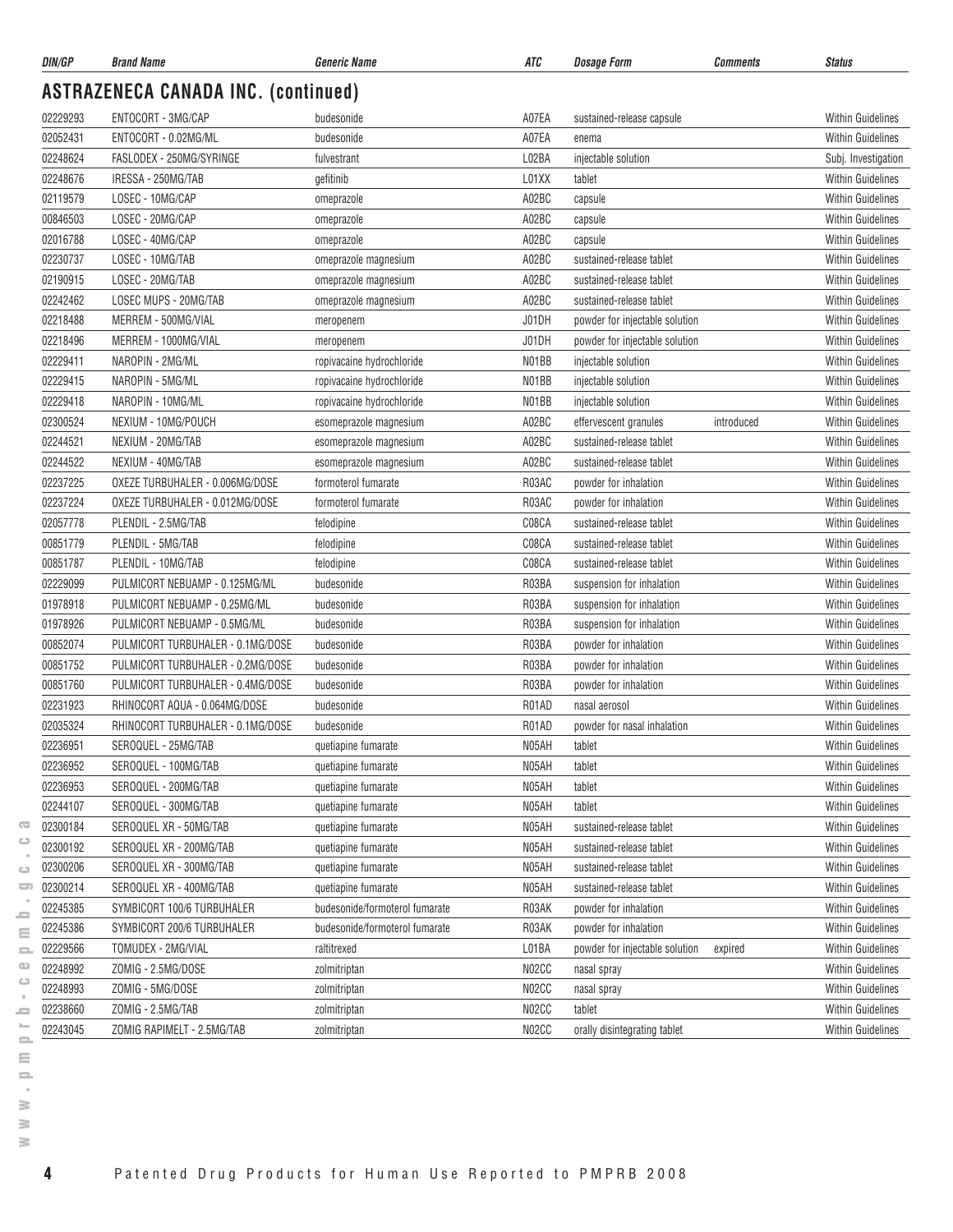| DIN/GP   | <b>Brand Name</b>        | <b>Generic Name</b> | ATC   | Dosage Form                    | <b>Comments</b> | <b>Status</b>            |
|----------|--------------------------|---------------------|-------|--------------------------------|-----------------|--------------------------|
|          | <b>AXCAN PHARMA INC.</b> |                     |       |                                |                 |                          |
| 02020033 | PHOTOFRIN - 15MG/VIAL    | porfimer sodium     | L01XX | powder for injectable solution |                 | <b>Within Guidelines</b> |
| 02019876 | PHOTOFRIN - 75MG/VIAL    | porfimer sodium     | L01XX | powder for injectable solution |                 | Subj. Investigation      |
| 02238984 | URSO - 250MG/TAB         | ursodiol            | A05AA | tablet                         |                 | <b>Within Guidelines</b> |
| 02245894 | URSO DS - 500MG/TAB      | ursodiol            | A05AA | tablet                         |                 | <b>Within Guidelines</b> |
|          |                          |                     |       |                                |                 |                          |

# **BAXTER CORPORATION**

| 02284154 | ADVATE 1000               | antihemophilic factor, recombinant            | B02BD | powder for injectable solution |            | <b>Within Guidelines</b> |
|----------|---------------------------|-----------------------------------------------|-------|--------------------------------|------------|--------------------------|
| 02284162 | ADVATE 1500               | antihemophilic factor, recombinant            | B02BD | powder for injectable solution |            | Subj. Investigation      |
| 02313111 | ADVATE 2000               | antihemophilic factor, recombinant            | B02BD | powder for injectable solution | introduced | Subj. Investigation      |
| 02284138 | ADVATE 250                | antihemophilic factor, recombinant            | B02BD | powder for injectable solution |            | <b>Within Guidelines</b> |
| 02284146 | ADVATE 500                | antihemophilic factor, recombinant            | B02BD | powder for injectable solution |            | <b>Within Guidelines</b> |
| 02188880 | BREVIBLOC - 10MG/ML       | esmolol hydrochloride                         | C07AB | injectable solution            |            | Subj. Investigation      |
| 02309238 | BREVIBLOC - 10MG/ML       | esmolol hydrochloride                         | C07AB | injectable solution            | introduced | <b>Within Guidelines</b> |
| 02202581 | FEIBA VH IMMUNO           | factor VIII anti inhibitor                    | B02BD | powder for injectable solution |            | <b>Within Guidelines</b> |
| 02264625 | FSME-IMMUN - 2.4MCG/VIAL  | tick-borne encephalitis vaccine (inactivated) | J07BA | injectable suspension          |            | Subj. Investigation      |
| 02241357 | IFEX - 1000MG/VIAL        | ifosfamide                                    | L01AA | powder for injectable solution |            | <b>Under Review</b>      |
| 02241356 | IFEX - 3000MG/VIAL        | ifosfamide                                    | L01AA | powder for injectable solution |            | <b>Under Review</b>      |
| 02206021 | <b>IMMUNINE VH</b>        | factor IX (human)                             | B02BD | powder for injectable solution |            | <b>Within Guidelines</b> |
| 02230810 | NUTRINEAL PD4             | amino acids + electrolytes                    | B05ZA | peritoneal dialysis solution   |            | <b>Within Guidelines</b> |
| 02247721 | PHYSIONEAL 40 - 13.6MG/ML | glucose                                       | B05ZA | peritoneal dialysis solution   |            | <b>Within Guidelines</b> |
| 02247722 | PHYSIONEAL 40 - 22.7MG/ML | glucose                                       | B05ZA | peritoneal dialysis solution   |            | <b>Within Guidelines</b> |
| 02247723 | PHYSIONEAL 40 - 38.6MG/ML | glucose                                       | B05ZA | peritoneal dialysis solution   |            | <b>Within Guidelines</b> |
| 02241797 | PROCYTOX - 200MG/VIAL     | cyclophosphamide                              | L01AA | powder for injectable solution | expired    | <b>Under Review</b>      |
| 02241798 | PROCYTOX - 500MG/VIAL     | cyclophosphamide                              | L01AA | powder for injectable solution | expired    | <b>Under Review</b>      |
| 02241799 | PROCYTOX - 1000MG/VIAL    | cyclophosphamide                              | L01AA | powder for injectable solution | expired    | <b>Under Review</b>      |
| 02241800 | PROCYTOX - 2000MG/VIAL    | cyclophosphamide                              | L01AA | powder for injectable solution | expired    | <b>Under Review</b>      |
| 02227428 | <b>SUPRANE</b>            | desflurane                                    | N01AB | inhalation anesthetic          |            | Subj. Investigation      |
| 02233273 | TISSEEL KIT VH 1.0        | fibrin sealant                                | B02BC | powder for topical solution    |            | <b>Within Guidelines</b> |
| 02233274 | TISSEEL KIT VH 2.0        | fibrin sealant                                | B02BC | powder for topical solution    |            | <b>Within Guidelines</b> |
| 02233275 | TISSEEL KIT VH 5.0        | fibrin sealant                                | B02BC | powder for topical solution    |            | Subj. Investigation      |
| 02241411 | UROMITEXAN - 100MG/ML     | mesna                                         | V03AF | injectable solution            |            | <b>Under Review</b>      |
|          |                           |                                               |       |                                |            |                          |

# **BAYER INC.**

| 02268825 | ANGELIQ 1/1                | drospirenone/estradiol 17B   | G03FA | tablet                         | introduced | <b>Within Guidelines</b>      |
|----------|----------------------------|------------------------------|-------|--------------------------------|------------|-------------------------------|
| 02246414 | AVELOX - 1.6MG/ML          | moxifloxacin hydrochloride   | J01MA | injectable solution            |            | <b>Within Guidelines</b>      |
| 02242965 | AVELOX - 400MG/TAB         | moxifloxacin hydrochloride   | J01MA | tablet                         |            | <b>Within Guidelines</b>      |
| 02169649 | BETASERON - 0.3MG/VIAL     | interferon beta-1b           | L03AB | powder for injectable solution |            | <b>Within Guidelines</b>      |
| 02237514 | CIPRO - 100MG/ML           | ciprofloxacin                | J01MA | powder for oral suspension     |            | <b>Within Guidelines</b>      |
| 02155966 | CIPRO - 500MG/TAB          | ciprofloxacin hydrochloride  | J01MA | tablet                         |            | Subj. Investigation           |
| 02237334 | CIPRO IV - 2MG/ML          | ciprofloxacin lactate        | J01MA | injectable solution            |            | <b>Within Guidelines</b><br>ᇰ |
| 02247916 | CIPRO XL - 500MG/TAB       | ciprofloxacin hydrochloride  | J01MA | extended-release tablet        |            | <b>Within Guidelines</b>      |
| 02251787 | CIPRO XL - 1000MG/TAB      | ciprofloxacin hydrochloride  | J01MA | extended-release tablet        |            | <b>Within Guidelines</b>      |
| 02231510 | CLIMARA 100 - 7.6MG/PATCH  | estradiol 17 <sub>B</sub>    | G03CA | transdermal patch              |            | <b>Within Guidelines</b>      |
| 02247499 | CLIMARA 25 - 2MG/PATCH     | estradiol 17 <sub>B</sub>    | G03CA | transdermal patch              |            | <b>Within Guidelines</b>      |
| 02231509 | CLIMARA 50 - 3.8MG/PATCH   | estradiol 17 <sub>B</sub>    | G03CA | transdermal patch              |            | ᇰ<br><b>Within Guidelines</b> |
| 02247500 | CLIMARA 75 - 5.7MG/PATCH   | estradiol 17 <sub>B</sub>    | G03CA | transdermal patch              |            | <b>Within Guidelines</b>      |
| 02250616 | CLIMARA PRO - 5.79MG/PATCH | estradiol 17B/levonorgestrel | G03FA | transdermal patch              | introduced | <b>Within Guidelines</b>      |
| 02241089 | GADOVIST 1.0 - 604.72MG/ML | gadobutrol                   | V08CA | injectable solution            |            | <b>Within Guidelines</b>      |
| 02190885 | GLUCOBAY - 50MG/TAB        | acarbose                     | A10BF | tablet                         | expired    | <b>Within Guidelines</b>      |
| 02190893 | GLUCOBAY - 100MG/TAB       | acarbose                     | A10BF | tablet                         | expired    | <b>Within Guidelines</b>      |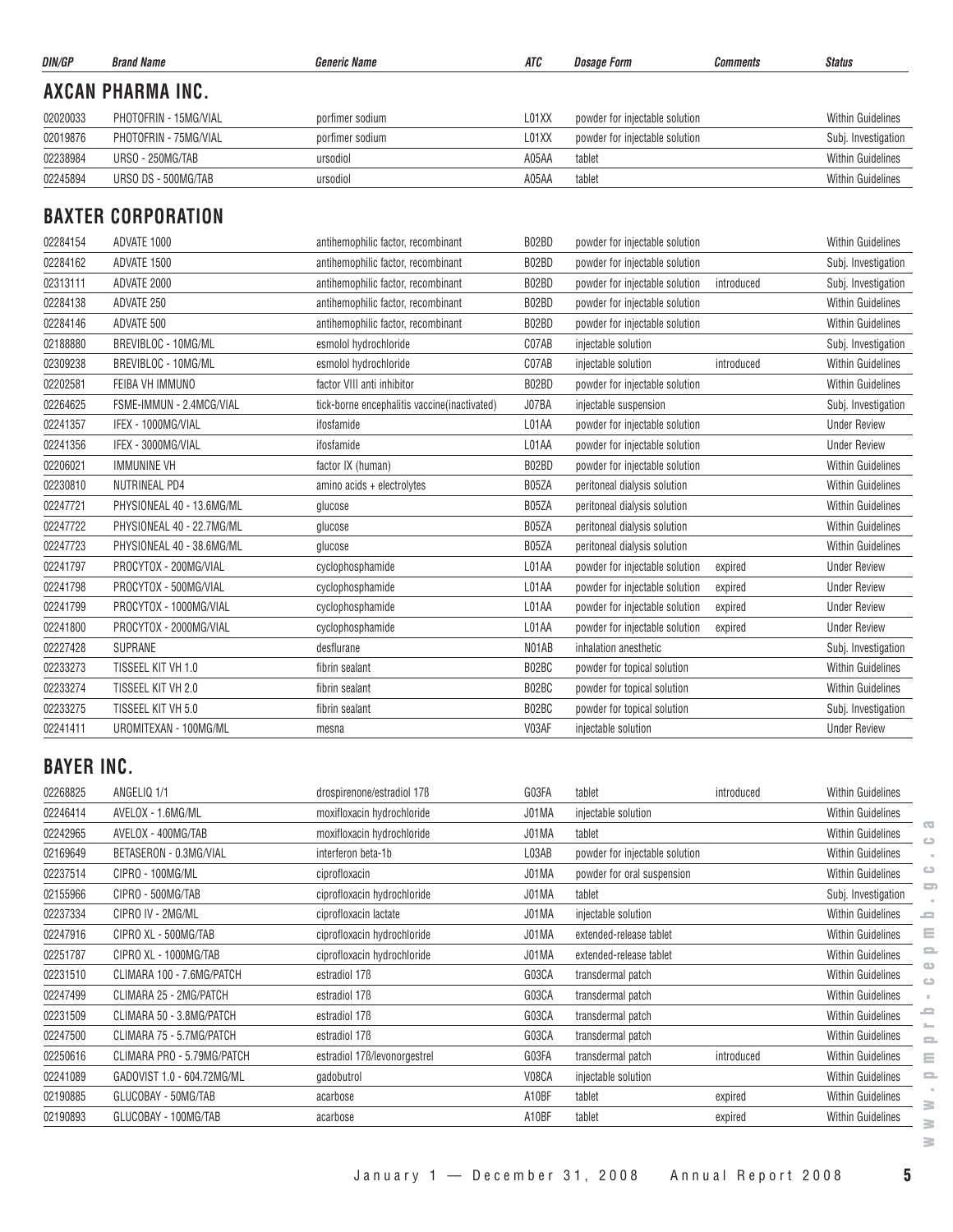| DIN/GP   | <b>Brand Name</b>                                                         | <b>Generic Name</b>                      | ATC                         | <b>Dosage Form</b>                                    | <b>Comments</b>  | <b>Status</b>                                                                                                                                                                                                                                                                                                                                                                                                                                                                                                         |
|----------|---------------------------------------------------------------------------|------------------------------------------|-----------------------------|-------------------------------------------------------|------------------|-----------------------------------------------------------------------------------------------------------------------------------------------------------------------------------------------------------------------------------------------------------------------------------------------------------------------------------------------------------------------------------------------------------------------------------------------------------------------------------------------------------------------|
|          | <b>BAYER INC. (continued)</b>                                             |                                          |                             |                                                       |                  |                                                                                                                                                                                                                                                                                                                                                                                                                                                                                                                       |
| 02254492 | KOGENATE FS BIOSET 1000                                                   | antihemophilic factor (recombinant)      | B02BD                       | powder for injectable solution                        |                  | <b>Within Guidelines</b>                                                                                                                                                                                                                                                                                                                                                                                                                                                                                              |
| 02302225 | KOGENATE FS BIOSET 2000                                                   | antihemophilic factor (recombinant)      | B02BD                       | powder for injectable solution                        | introduced       | Subj. Investigation                                                                                                                                                                                                                                                                                                                                                                                                                                                                                                   |
| 02254476 | KOGENATE FS BIOSET 250                                                    | antihemophilic factor (recombinant)      | B02BD                       | powder for injectable solution                        |                  | <b>Within Guidelines</b>                                                                                                                                                                                                                                                                                                                                                                                                                                                                                              |
| 02254484 | KOGENATE FS BIOSET 500                                                    | antihemophilic factor (recombinant)      | B02BD                       | powder for injectable solution                        |                  | <b>Within Guidelines</b>                                                                                                                                                                                                                                                                                                                                                                                                                                                                                              |
| 02250462 | LEVITRA - 5MG/TAB                                                         | vardenafil hydrochloride                 | G04BE                       | tablet                                                |                  | <b>Within Guidelines</b>                                                                                                                                                                                                                                                                                                                                                                                                                                                                                              |
| 02250470 | LEVITRA - 10MG/TAB                                                        | vardenafil hydrochloride                 | G04BE                       | tablet                                                |                  | <b>Within Guidelines</b>                                                                                                                                                                                                                                                                                                                                                                                                                                                                                              |
| 02250489 | LEVITRA - 20MG/TAB                                                        | vardenafil hydrochloride                 | G04BE                       | tablet                                                |                  | <b>Within Guidelines</b>                                                                                                                                                                                                                                                                                                                                                                                                                                                                                              |
| 02273993 | MABCAMPATH - 30MG/AMPOULE                                                 | alemtuzumab                              | L01XC                       | injectable solution                                   |                  | <b>Within Guidelines</b>                                                                                                                                                                                                                                                                                                                                                                                                                                                                                              |
| 01989987 | MAGNEVIST - 469MG/ML                                                      | gadopentetate dimeglumine                | V08CA                       | injectable solution                                   |                  | <b>Within Guidelines</b>                                                                                                                                                                                                                                                                                                                                                                                                                                                                                              |
| 02243005 | MIRENA - 52MG/POUCH                                                       | levonorgestrel                           | G02BA                       | intra-uterine device                                  |                  | <b>Within Guidelines</b>                                                                                                                                                                                                                                                                                                                                                                                                                                                                                              |
| 02284227 | NEXAVAR - 200MG/TAB                                                       | sorafenib tosylate                       | L01XE                       | tablet                                                |                  | <b>Within Guidelines</b>                                                                                                                                                                                                                                                                                                                                                                                                                                                                                              |
| 02240996 | REFLUDAN - 50MG/VIAL                                                      | lepirudin                                | B01AE                       | powder for injectable solution                        |                  | <b>Within Guidelines</b>                                                                                                                                                                                                                                                                                                                                                                                                                                                                                              |
| 02266121 | SATIVEX 27/25                                                             | delta-9-tetrahydrocannabinol/cannabidiol | N02BG                       | buccal spray                                          |                  | <b>Within Guidelines</b>                                                                                                                                                                                                                                                                                                                                                                                                                                                                                              |
| 02286319 | VASOVIST - 244MG/ML                                                       | gadofosveset trisodium                   | V08CA                       | injectable solution                                   |                  | <b>Within Guidelines</b>                                                                                                                                                                                                                                                                                                                                                                                                                                                                                              |
| 02316986 | XARELTO - 10MG/TAB                                                        | rivaroxaban                              | B01AX                       | tablet                                                | introduced (nas) | Subj. Investigation                                                                                                                                                                                                                                                                                                                                                                                                                                                                                                   |
| 02261723 | YASMIN 21 3/.03                                                           | drospirenone/ethinyl estradiol           | G03AA                       | tablet                                                |                  | <b>Within Guidelines</b>                                                                                                                                                                                                                                                                                                                                                                                                                                                                                              |
|          |                                                                           | drospirenone/ethinyl estradiol           | G03AA                       | tablet                                                |                  | <b>Within Guidelines</b>                                                                                                                                                                                                                                                                                                                                                                                                                                                                                              |
| 02261731 | YASMIN 28 3/.03                                                           |                                          |                             |                                                       |                  |                                                                                                                                                                                                                                                                                                                                                                                                                                                                                                                       |
|          | ZEVALIN - 1.6MG/ML<br><b>BIOGEN IDEC CANADA INC.</b><br>TYSABRI - 20MG/ML | ibritumomab tiuxetan<br>natalizumab      | V <sub>10</sub> XX<br>L04AA | injectable solution<br>powder for injectable solution | introduced (nas) |                                                                                                                                                                                                                                                                                                                                                                                                                                                                                                                       |
| 02286386 | <b>BIOVAIL PHARMACEUTICALS CANADA</b>                                     |                                          |                             |                                                       |                  |                                                                                                                                                                                                                                                                                                                                                                                                                                                                                                                       |
| 02268493 | GLUMETZA - 500MG/TAB                                                      | metformin hydrochloride                  | A10BA                       | extended-release tablet                               |                  |                                                                                                                                                                                                                                                                                                                                                                                                                                                                                                                       |
| 02300451 | GLUMETZA - 1000MG/TAB                                                     | metformin hydrochloride                  | A10BA                       | extended-release tablet                               | introduced       |                                                                                                                                                                                                                                                                                                                                                                                                                                                                                                                       |
| 02233013 | RETAVASE - 10.4UNIT/VIAL                                                  | reteplase                                | B01AD                       | powder for injectable solution                        |                  |                                                                                                                                                                                                                                                                                                                                                                                                                                                                                                                       |
| 02231150 | TIAZAC - 120MG/CAP                                                        | diltiazem hydrochloride                  | C08DB                       | extended-release capsule                              |                  |                                                                                                                                                                                                                                                                                                                                                                                                                                                                                                                       |
| 02231151 | TIAZAC - 180MG/CAP                                                        | diltiazem hydrochloride                  | C08DB                       | extended-release capsule                              |                  |                                                                                                                                                                                                                                                                                                                                                                                                                                                                                                                       |
| 02231152 | TIAZAC - 240MG/CAP                                                        | diltiazem hydrochloride                  | C08DB                       | extended-release capsule                              |                  |                                                                                                                                                                                                                                                                                                                                                                                                                                                                                                                       |
| 02231154 | TIAZAC - 300MG/CAP                                                        | diltiazem hydrochloride                  | C08DB                       | extended-release capsule                              |                  |                                                                                                                                                                                                                                                                                                                                                                                                                                                                                                                       |
| 02231155 | TIAZAC - 360MG/CAP                                                        | diltiazem hydrochloride                  | C08DB                       | extended-release capsule                              |                  |                                                                                                                                                                                                                                                                                                                                                                                                                                                                                                                       |
| 02256738 | TIAZAC XC - 120MG/TAB                                                     | diltiazem hydrochloride                  | C08DB                       | extended-release tablet                               |                  |                                                                                                                                                                                                                                                                                                                                                                                                                                                                                                                       |
| 02256746 | TIAZAC XC - 180MG/TAB                                                     | diltiazem hydrochloride                  | C08DB                       | extended-release tablet                               |                  |                                                                                                                                                                                                                                                                                                                                                                                                                                                                                                                       |
| 02256754 | TIAZAC XC - 240MG/TAB                                                     | diltiazem hydrochloride                  | C08DB                       | extended-release tablet                               |                  |                                                                                                                                                                                                                                                                                                                                                                                                                                                                                                                       |
| 02256762 | TIAZAC XC - 300MG/TAB                                                     | diltiazem hydrochloride                  | C08DB                       | extended-release tablet                               |                  |                                                                                                                                                                                                                                                                                                                                                                                                                                                                                                                       |
| 02256770 | TIAZAC XC - 360MG/TAB                                                     | diltiazem hydrochloride                  | C08DB                       | extended-release tablet                               |                  |                                                                                                                                                                                                                                                                                                                                                                                                                                                                                                                       |
| 02237824 | WELLBUTRIN SR - 100MG/TAB                                                 | bupropion hydrochloride                  | N07BA                       | sustained-release tablet                              |                  |                                                                                                                                                                                                                                                                                                                                                                                                                                                                                                                       |
| 02237825 | WELLBUTRIN SR - 150MG/TAB                                                 | bupropion hydrochloride                  | N07BA                       | sustained-release tablet                              |                  |                                                                                                                                                                                                                                                                                                                                                                                                                                                                                                                       |
| 02275090 | WELLBUTRIN XL - 150MG/TAB                                                 | bupropion hydrochloride                  | N07BA                       | extended-release tablet                               |                  |                                                                                                                                                                                                                                                                                                                                                                                                                                                                                                                       |
| 02275104 | WELLBUTRIN XL - 300MG/TAB                                                 | bupropion hydrochloride                  | N07BA                       | extended-release tablet                               |                  | Subj. Investigation<br>Subj. Investigation<br>Subj. Investigation<br>Subj. Investigation<br><b>Within Guidelines</b><br><b>Within Guidelines</b><br><b>Within Guidelines</b><br><b>Within Guidelines</b><br><b>Within Guidelines</b><br><b>Within Guidelines</b><br><b>Within Guidelines</b><br><b>Within Guidelines</b><br><b>Within Guidelines</b><br><b>Within Guidelines</b><br>Within Guidelines<br><b>Within Guidelines</b><br><b>Within Guidelines</b><br><b>Within Guidelines</b><br><b>Within Guidelines</b> |

02245464 BLES - 27MG/ML phospholipids+surfactant-associated R07AA intratracheal suspension Within Guidelines

 $\geq$  $\geq$ 

**6** Patented Drug Products for Human Use Reported to PMPRB 2008

proteins B&C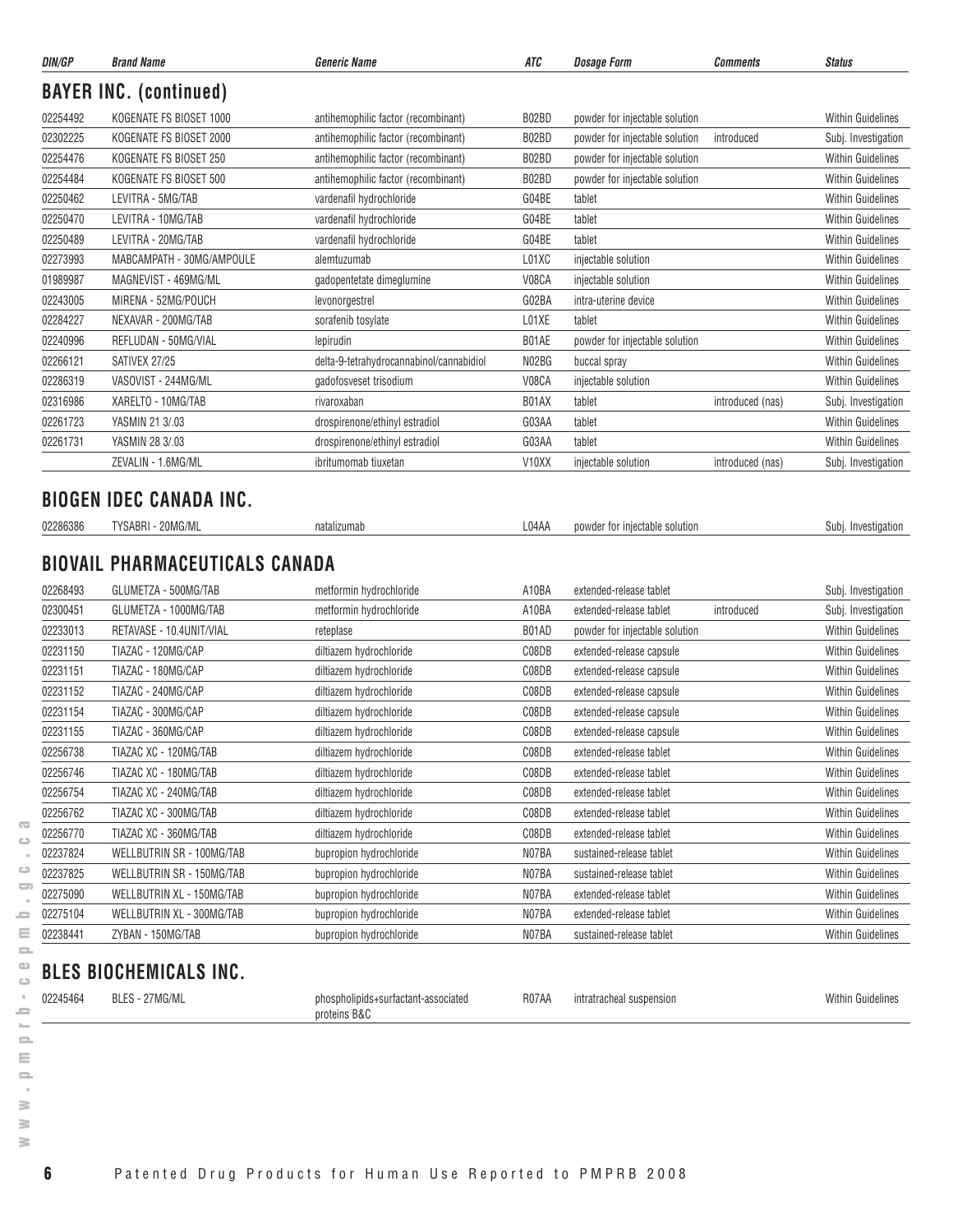| DIN/GP   | <b>Brand Name</b>                         | <b>Generic Name</b>             | ATC   | <b>Dosage Form</b>        | <b>Comments</b>  | <b>Status</b>            |
|----------|-------------------------------------------|---------------------------------|-------|---------------------------|------------------|--------------------------|
|          | <b>BOEHRINGER INGELHEIM (CANADA) LTD.</b> |                                 |       |                           |                  |                          |
| 02242119 | AGGRENOX 200/25                           | dipyridamole/ASA                | B01AC | sustained-release capsule |                  | <b>Within Guidelines</b> |
| 02273322 | APTIVUS - 250MG/CAP                       | tipranavir                      | J05AE | capsule                   |                  | <b>Within Guidelines</b> |
| 02247686 | ATROVENT HFA - 0.02MG/DOSE                | ipratropium bromide             | R03BB | aerosol for inhalation    |                  | <b>Within Guidelines</b> |
| 02270102 | FLOMAX CR - 0.4MG/TAB                     | tamsulosin hydrochloride        | G04CA | controlled-release tablet |                  | <b>Within Guidelines</b> |
| 02240769 | MICARDIS - 40MG/TAB                       | telmisartan                     | C09CA | tablet                    |                  | <b>Within Guidelines</b> |
| 02240770 | MICARDIS - 80MG/TAB                       | telmisartan                     | C09CA | tablet                    |                  | <b>Within Guidelines</b> |
| 02244344 | MICARDIS PLUS 80/12.5                     | telmisartan/hydrochlorothiazide | C09DA | tablet                    |                  | <b>Within Guidelines</b> |
| 02237145 | MIRAPEX - 0.25MG/TAB                      | pramipexole dihydrochloride     | N04BC | tablet                    |                  | <b>Within Guidelines</b> |
| 02241594 | MIRAPEX - 0.5MG/TAB                       | pramipexole dihydrochloride     | N04BC | tablet                    |                  | <b>Within Guidelines</b> |
| 02237146 | MIRAPEX - 1MG/TAB                         | pramipexole dihydrochloride     | N04BC | tablet                    |                  | <b>Within Guidelines</b> |
| 02237147 | MIRAPEX - 1.5MG/TAB                       | pramipexole dihydrochloride     | N04BC | tablet                    |                  | <b>Within Guidelines</b> |
| 02312433 | PRADAX - 75MG/CAP                         | dabigatran etexilate            | B01AE | capsule                   | introduced (nas) | <b>Within Guidelines</b> |
| 02312441 | PRADAX - 110MG/CAP                        | dabigatran etexilate            | B01AE | capsule                   | introduced (nas) | <b>Within Guidelines</b> |
| 02246793 | SPIRIVA - 18MCG/CAP                       | tiotropium bromide              | R03BB | powder for inhalation     |                  | <b>Within Guidelines</b> |
| 02238748 | VIRAMUNE - 200MG/TAB                      | nevirapine                      | J05AG | tablet                    |                  | <b>Within Guidelines</b> |

#### **BRACCO DIAGNOSTICS CANADA INC.**

| 02248302<br>◡▃       | TOMAO<br>1.10<br>'HANU<br>,,,,,  | dimealumine | V08CA | solution<br>.rabir | With<br>ennoemes |
|----------------------|----------------------------------|-------------|-------|--------------------|------------------|
| <sup>იე</sup> 22905p | DD<br><b>HANU</b><br>.3IVIU/IVIL | aoteriao    | V08CA | solution<br>table. | With<br>чишеште: |

## **BRISTOL-MYERS SQUIBB CANADA CO.**

| 02241818 | AVALIDE 150/12.5         | irbesartan/hydrochlorothiazide | C09DA | tablet                         | <b>Within Guidelines</b>                                   |
|----------|--------------------------|--------------------------------|-------|--------------------------------|------------------------------------------------------------|
| 02241819 | AVALIDE 300/12.5         | irbesartan/hydrochlorothiazide | C09DA | tablet                         | <b>Within Guidelines</b>                                   |
| 02280213 | <b>AVALIDE 300/25</b>    | irbesartan/hydrochlorothiazide | C09DA | tablet                         | <b>Within Guidelines</b>                                   |
| 02237923 | AVAPRO - 75MG/TAB        | irbesartan                     | C09CA | tablet                         | <b>Within Guidelines</b>                                   |
| 02237924 | AVAPRO - 150MG/TAB       | irbesartan                     | C09CA | tablet                         | <b>Within Guidelines</b>                                   |
| 02237925 | AVAPRO - 300MG/TAB       | irbesartan                     | C09CA | tablet                         | Within Guidelines                                          |
| 01911562 | AZACTAM - 1000MG/VIAL    | aztreonam                      | J01DF | powder for injectable solution | Within Guidelines                                          |
| 02282224 | BARACLUDE - 0.5MG/TAB    | entecavir                      | J05AF | tablet                         | <b>Within Guidelines</b>                                   |
| 02163675 | CEFZIL - 25MG/ML         | cefprozil                      | J01DA | powder for oral suspension     | <b>Within Guidelines</b>                                   |
| 02163683 | CEFZIL - 50MG/ML         | cefprozil                      | J01DA | powder for oral suspension     | <b>Within Guidelines</b>                                   |
| 02163659 | CEFZIL - 250MG/TAB       | cefprozil                      | J01DA | tablet                         | <b>Within Guidelines</b>                                   |
| 02163667 | CEFZIL - 500MG/TAB       | cefprozil                      | J01DA | tablet                         | <b>Within Guidelines</b>                                   |
| 02271249 | ERBITUX - 100MG/VIAL     | cetuximab                      | L01XC | injectable solution            | <b>Within Guidelines</b>                                   |
| 02163632 | MAXIPIME - 1000MG/VIAL   | cefepime hydrochloride         | J01DA | powder for injectable solution | Within Guidelines                                          |
| 02163640 | MAXIPIME - 2000MG/VIAL   | cefepime hydrochloride         | J01DA | powder for injectable solution | $\overline{\mathbf{C}}$<br>Within Guidelines<br>$\bigcirc$ |
| 01907107 | MONOPRIL - 10MG/TAB      | fosinopril                     | C09AA | tablet                         | Within Guidelines                                          |
| 01907115 | MONOPRIL - 20MG/TAB      | fosinopril                     | C09AA | tablet                         | $\circ$<br><b>Within Guidelines</b>                        |
| 02282097 | ORENCIA - 250MG/VIAL     | abatacept                      | L04AA | powder for injectable solution | $\overline{\phantom{a}}$<br><b>Within Guidelines</b>       |
| 02238682 | PLAVIX - 75MG/TAB        | clopidogrel bisulfate          | B01AC | tablet                         | <b>Within Guidelines</b><br>=                              |
| 00893749 | PRAVACHOL - 10MG/TAB     | pravastatin sodium             | C10AA | tablet                         | $\equiv$<br><b>Within Guidelines</b>                       |
| 00893757 | PRAVACHOL - 20MG/TAB     | pravastatin sodium             | C10AA | tablet                         | $\equiv$<br><b>Within Guidelines</b>                       |
| 02222051 | PRAVACHOL - 40 MG/TAB    | pravastatin sodium             | C10AA | tablet                         | $\bigcirc$<br>Within Guidelines<br>$\bigcirc$              |
| 02248610 | REYATAZ - 150MG/CAP      | atazanavir sulfate             | J05AE | capsule                        | <b>Within Guidelines</b>                                   |
| 02248611 | REYATAZ - 200MG/CAP      | atazanavir sulfate             | J05AE | capsule                        | e<br>Within Guidelines                                     |
| 02294176 | REYATAZ - 300MG/CAP      | atazanavir sulfate             | J05AE | capsule                        | <b>Within Guidelines</b><br>$\equiv$                       |
| 02028786 | SINEMET CR 100/25        | levodopa/carbidopa             | N04BA | controlled-release tablet      | <b>Within Guidelines</b><br>$\equiv$                       |
| 00870935 | <b>SINEMET CR 200/50</b> | levodopa/carbidopa             | N04BA | controlled-release tablet      | <b>Within Guidelines</b><br>$\mathbf{=}$                   |
| 02239886 | SUSTIVA - 50MG/CAP       | efavirenz                      | J05AG | capsule                        | Within Guidelines                                          |
| 02239888 | SUSTIVA - 200MG/CAP      | efavirenz                      | J05AG | capsule                        | ≧<br><b>Within Guidelines</b><br>s                         |
|          |                          |                                |       |                                | ≧                                                          |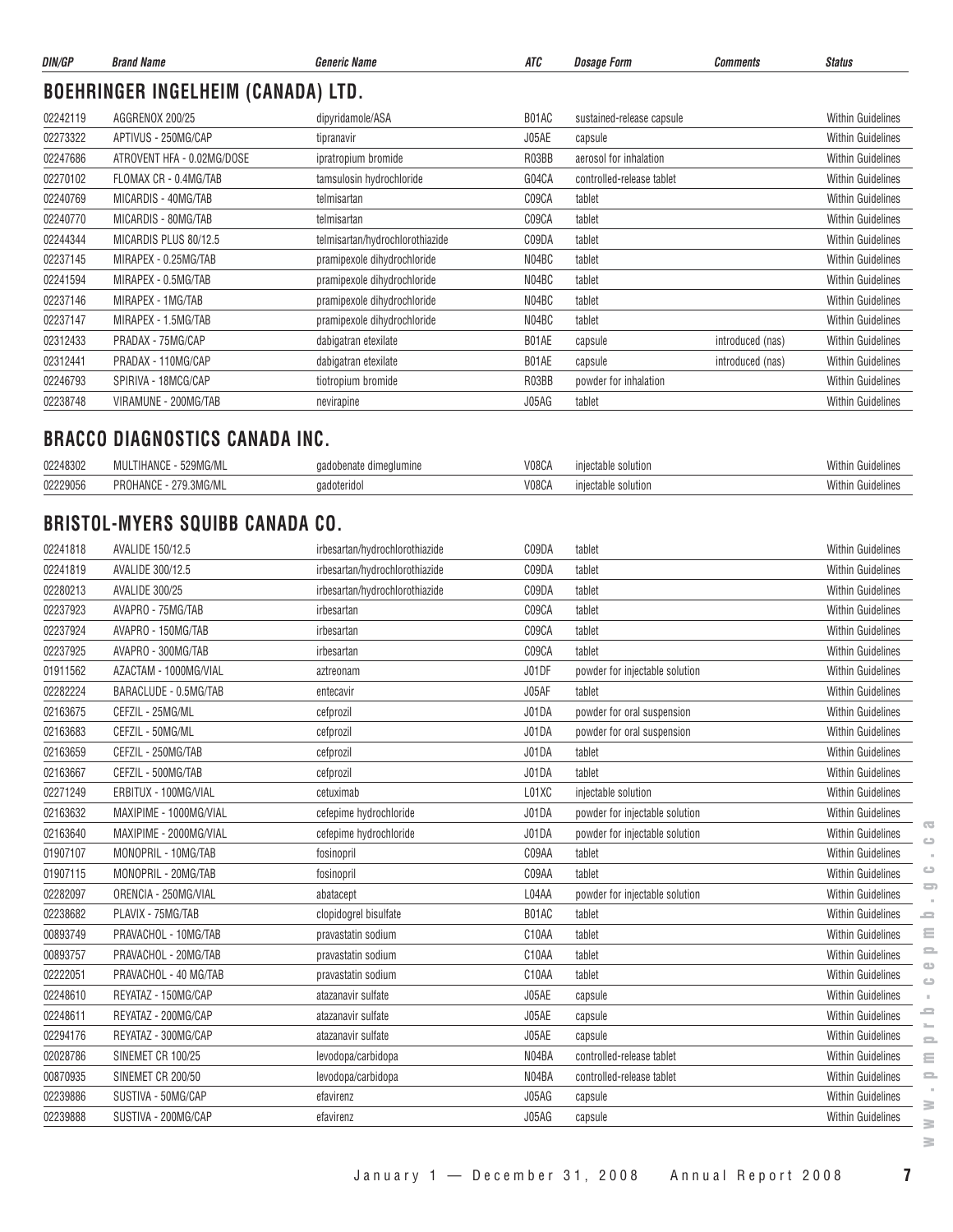| DIN/GP               | <b>Brand Name</b>                                     | <b>Generic Name</b>                           | ATC                         | <b>Dosage Form</b>                                               | Comments         | <b>Status</b>                                        |
|----------------------|-------------------------------------------------------|-----------------------------------------------|-----------------------------|------------------------------------------------------------------|------------------|------------------------------------------------------|
|                      | <b>BRISTOL-MYERS SQUIBB CANADA CO. (continued)</b>    |                                               |                             |                                                                  |                  |                                                      |
| 02246045             | SUSTIVA - 600MG/TAB                                   | efavirenz                                     | J05AG                       | tablet                                                           |                  | <b>Within Guidelines</b>                             |
| 02016796             | TAXOL - 6MG/ML                                        | paclitaxel                                    | L01CD                       | injectable solution                                              |                  | <b>Within Guidelines</b>                             |
| 00616192             | VEPESID - 50MG/CAP                                    | etoposide                                     | L01CB                       | capsule                                                          |                  | <b>Within Guidelines</b>                             |
| 02244596             | VIDEX EC - 125MG/CAP                                  | didanosine                                    | J05AF                       | sustained-release capsule                                        |                  | <b>Within Guidelines</b>                             |
| 02244597             | VIDEX EC - 200MG/CAP                                  | didanosine                                    | J05AF                       | sustained-release capsule                                        |                  | <b>Within Guidelines</b>                             |
| 02244598             | VIDEX EC - 250MG/CAP                                  | didanosine                                    | J05AF                       | sustained-release capsule                                        |                  | <b>Within Guidelines</b>                             |
| 02244599             | VIDEX EC - 400MG/CAP                                  | didanosine                                    | J05AF                       | sustained-release capsule                                        |                  | <b>Within Guidelines</b>                             |
| 02216086             | ZERIT - 15MG/CAP                                      | stavudine                                     | J05AF                       | capsule                                                          | expired          | <b>Within Guidelines</b>                             |
| 02216094             | ZERIT - 20MG/CAP                                      | stavudine                                     | J05AF                       | capsule                                                          | expired          | <b>Within Guidelines</b>                             |
| 02216108             | ZERIT - 30MG/CAP                                      | stavudine                                     | J05AF                       | capsule                                                          | expired          | <b>Within Guidelines</b>                             |
| 02216116             | ZERIT - 40MG/CAP                                      | stavudine                                     | J05AF                       | capsule                                                          | expired          | <b>Within Guidelines</b>                             |
| <b>CELGENE</b>       |                                                       |                                               |                             |                                                                  |                  |                                                      |
| 02304899             | REVLIMID - 5MG/CAP                                    | lenalidomide                                  | L04AX                       | capsule                                                          | introduced (nas) | <b>Within Guidelines</b>                             |
| 02304902             | REVLIMID - 10MG/CAP                                   | lenalidomide                                  | L04AX                       | capsule                                                          | introduced (nas) | <b>Within Guidelines</b>                             |
| 02317699             | REVLIMID - 15MG/CAP                                   | lenalidomide                                  | L04AX                       | capsule                                                          | introduced       | <b>Within Guidelines</b>                             |
| 02317710             | REVLIMID - 25MG/CAP                                   | lenalidomide                                  | L04AX                       | capsule                                                          | introduced       | <b>Within Guidelines</b>                             |
|                      | DUCHESNAY INC.                                        |                                               |                             |                                                                  |                  |                                                      |
| 00609129             | DICLECTIN 10/10                                       | doxylamine succinate/pyridoxine hydrochloride | R06AA                       | delayed-release tablet                                           |                  | Subj. Investigation                                  |
| 02246067             | PREGVIT                                               | multivitamins-minerals                        | B03AE                       | tablet                                                           | introduced       | Subj. Investigation                                  |
| 02276194             | PREGVIT FOLIC 5                                       | multivitamins-minerals                        | B03AE                       | tablet                                                           | introduced       | Subj. Investigation                                  |
| 02242572             | ELI LILLY CANADA INC.<br>ACTOS - 15MG/TAB             | pioglitazone hydrochloride                    | A10BG                       | tablet                                                           |                  | <b>Within Guidelines</b>                             |
| 02242573             | ACTOS - 30MG/TAB                                      | pioglitazone hydrochloride                    | A10BG                       | tablet                                                           |                  | <b>Within Guidelines</b>                             |
| 02242574             | ACTOS - 45MG/TAB                                      | pioglitazone hydrochloride                    | A10BG                       | tablet                                                           |                  | <b>Within Guidelines</b>                             |
| 02253437             | ALIMTA - 500MG/VIAL                                   | pemetrexed disodium                           | L01BA                       | powder for injectable solution                                   |                  | <b>Within Guidelines</b>                             |
| 02296888             | CIALIS - 2.5MG/TAB                                    | tadalafil                                     | G04BE                       | tablet                                                           | introduced       | <b>Within Guidelines</b>                             |
| 02296896             | CIALIS - 5MG/TAB                                      | tadalafil                                     | G04BE                       | tablet                                                           | introduced       | Within Guidelines                                    |
| 02248088             | CIALIS - 10MG/TAB                                     | tadalafil                                     | G04BE                       | tablet                                                           |                  |                                                      |
| 02248089             | CIALIS - 20MG/TAB                                     | tadalafil                                     | G04BE                       | tablet                                                           |                  | Subj. Investigation<br><b>Within Guidelines</b>      |
| 02301482             | CYMBALTA - 30MG/CAP                                   | duloxetine hydrochloride                      | N06AX                       | delayed-release capsule                                          | introduced (nas) | Within Guidelines                                    |
| 02301490             | CYMBALTA - 60MG/CAP                                   | duloxetine hydrochloride                      | N06AX                       | delayed-release capsule                                          |                  | <b>Within Guidelines</b>                             |
| 02239028             | EVISTA - 60MG/TAB                                     | raloxifene hydrochloride                      | G03XC                       | tablet                                                           | introduced (nas) | <b>Within Guidelines</b>                             |
| 02254689             | FORTEO - 250MCG/ML                                    | teriparatide                                  | H <sub>05</sub> AA          | injectable solution                                              |                  | <b>Within Guidelines</b>                             |
| 02230308             | GEMZAR - 200MG/VIAL                                   | gemcitabine hydrochloride                     | L01BC                       | powder for injectable solution                                   |                  | Within Guidelines                                    |
| 02230309             | GEMZAR - 1000MG/VIAL                                  | gemcitabine hydrochloride                     | L01BC                       | powder for injectable solution                                   |                  | Within Guidelines                                    |
| O)<br>02229704       | HUMALOG - 100UNIT/ML                                  |                                               | A10AB                       | injectable solution                                              |                  | <b>Within Guidelines</b>                             |
| 02229705             |                                                       | insulin lispro                                |                             |                                                                  |                  |                                                      |
|                      | HUMALOG - 100UNIT/ML                                  | insulin lispro                                | A10AB                       | injectable solution                                              |                  | <b>Within Guidelines</b>                             |
| 02240294             | HUMALOG MIX 25/75 - 100UNIT/ML                        | insulin (lispro/lispro protamine)             | A10AB                       | injectable solution                                              |                  | <b>Within Guidelines</b>                             |
| 02240295             | HUMALOG MIX 25/75 PEN - 100UNIT/ML                    | insulin (lispro/lispro protamine)             | A10AB                       | injectable solution                                              |                  | <b>Within Guidelines</b>                             |
| 02240297<br>02241283 | HUMALOG MIX 50/50 - 100UNIT/ML                        | insulin (lispro/lispro protamine)             | A10AB<br>A10AB              | injectable solution                                              |                  | Within Guidelines                                    |
|                      | HUMALOG PEN - 100UNIT/ML<br>HUMATROPE - 6MG/CARTRIDGE | insulin lispro                                |                             | injectable solution                                              |                  | Within Guidelines                                    |
| 02243077<br>02243078 | HUMATROPE - 12MG/CARTRIDGE                            | somatropin                                    | H <sub>0</sub> 1AC<br>H01AC | powder for injectable solution                                   |                  | <b>Within Guidelines</b><br><b>Within Guidelines</b> |
| 02243079             | HUMATROPE - 24MG/CARTRIDGE                            | somatropin<br>somatropin                      | H01AC                       | powder for injectable solution<br>powder for injectable solution |                  | Within Guidelines                                    |
| 00745626             | HUMATROPE - 5MG/VIAL                                  | somatropin                                    | H <sub>0</sub> 1AC          | powder for injectable solution                                   |                  | <b>Within Guidelines</b>                             |
| 02018985             | PROZAC - 10MG/CAP                                     | fluoxetine hydrochloride                      | N06AB                       | capsule                                                          |                  | Within Guidelines                                    |
| 00636622             | PROZAC - 20MG/CAP                                     | fluoxetine hydrochloride                      | N06AB                       |                                                                  |                  | Within Guidelines                                    |
|                      |                                                       |                                               |                             | capsule                                                          |                  |                                                      |

 $\overline{\infty}$  $\circ$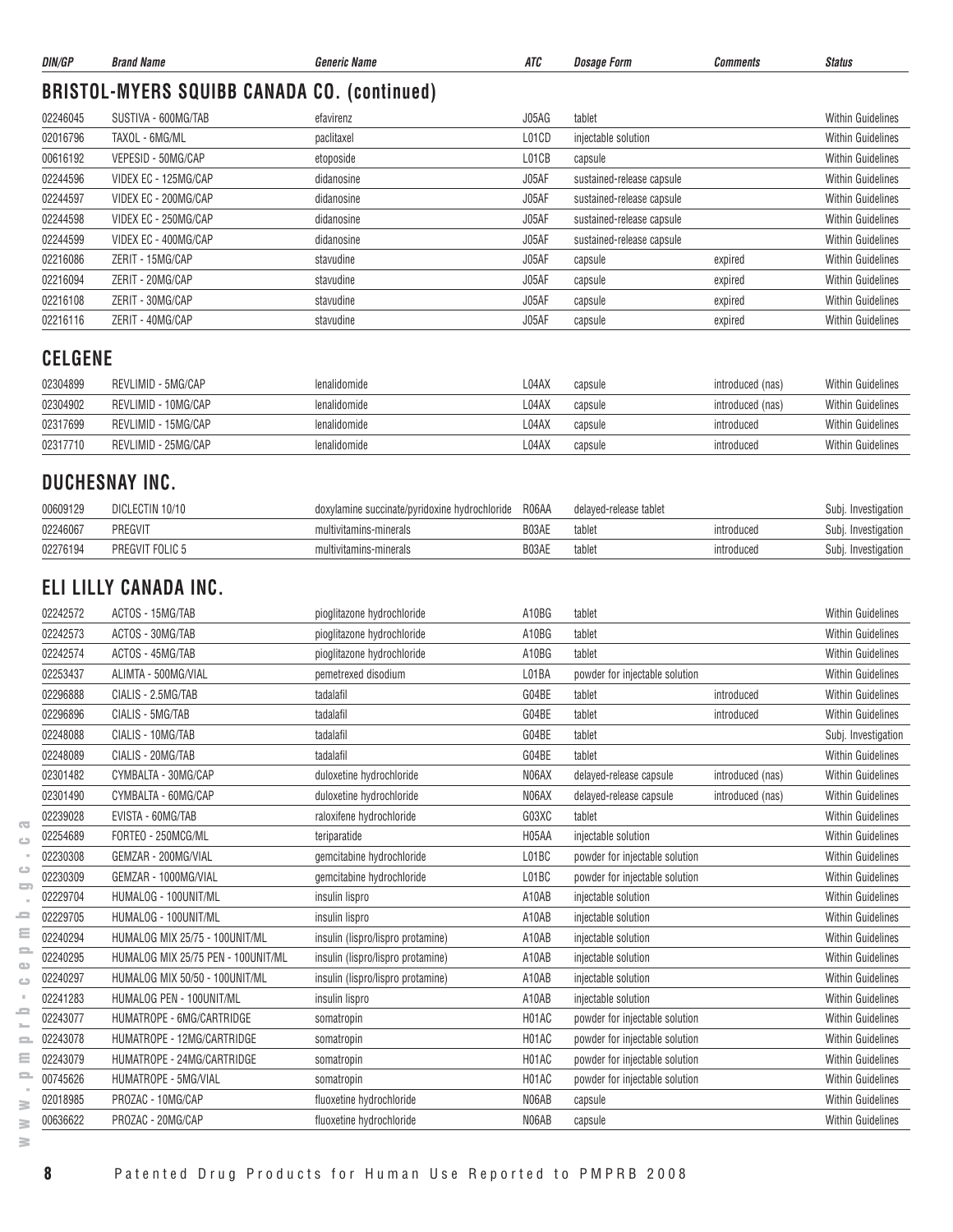| DIN/GP               | <b>Brand Name</b>                                        | <b>Generic Name</b>          | ATC                | <b>Dosage Form</b>             | <b>Comments</b><br><b>Status</b>                |
|----------------------|----------------------------------------------------------|------------------------------|--------------------|--------------------------------|-------------------------------------------------|
|                      | <b>ELI LILLY CANADA INC. (continued)</b>                 |                              |                    |                                |                                                 |
| 02216973             | REOPRO - 2MG/ML                                          | abciximab                    | B01AC              | injectable solution            | <b>Within Guidelines</b>                        |
| 02262800             | STRATTERA - 10MG/CAP                                     | atomoxetine hydrochloride    | N06BA              | capsule                        | NOH - VCU                                       |
| 02262819             | STRATTERA - 18MG/CAP                                     | atomoxetine hydrochloride    | N06BA              | capsule                        | NOH - VCU                                       |
| 02262827             | STRATTERA - 25MG/CAP                                     | atomoxetine hydrochloride    | N06BA              | capsule                        | NOH - VCU                                       |
| 02262835             | STRATTERA - 40MG/CAP                                     | atomoxetine hydrochloride    | N06BA              | capsule                        | NOH - VCU                                       |
| 02262843             | STRATTERA - 60MG/CAP                                     | atomoxetine hydrochloride    | N06BA              | capsule                        | NOH - VCU                                       |
| 02247129             | XIGRIS - 5MG/VIAL                                        | drotrecogin alfa (activated) | B01AD              | powder for injectable solution | Within Guidelines                               |
| 02247130             | XIGRIS - 20MG/VIAL                                       | drotrecogin alfa (activated) | B01AD              | powder for injectable solution | Within Guidelines                               |
| 02229250             | ZYPREXA - 2.5MG/TAB                                      | olanzapine                   | N05AH              | tablet                         | <b>Within Guidelines</b>                        |
| 02229269             | ZYPREXA - 5MG/TAB                                        | olanzapine                   | N05AH              | tablet                         | <b>Within Guidelines</b>                        |
| 02229277             | ZYPREXA - 7.5MG/TAB                                      | olanzapine                   | N05AH              | tablet                         | <b>Within Guidelines</b>                        |
| 02229285             | ZYPREXA - 10MG/TAB                                       | olanzapine                   | N05AH              | tablet                         | <b>Within Guidelines</b>                        |
| 02238850             | ZYPREXA - 15MG/TAB                                       | olanzapine                   | N05AH              | tablet                         | <b>Within Guidelines</b>                        |
| 02238851             | ZYPREXA - 20MG/TAB                                       | olanzapine                   | N05AH              | tablet                         | Within Guidelines                               |
| 02247099             | ZYPREXA INTRAMUSCULAR - 10MG/VIAL                        | olanzapine                   | N05AH              | powder for injectable solution | <b>Within Guidelines</b>                        |
| 02243086             | ZYPREXA ZYDIS - 5MG/TAB                                  | olanzapine                   | N05AH              | orally disintegrating tablet   | <b>Within Guidelines</b>                        |
| 02243087             | ZYPREXA ZYDIS - 10MG/TAB                                 | olanzapine                   | N05AH              | orally disintegrating tablet   | <b>Within Guidelines</b>                        |
| 02243088             | ZYPREXA ZYDIS - 15MG/TAB                                 | olanzapine                   | N05AH              | orally disintegrating tablet   | <b>Within Guidelines</b>                        |
| 02243089             | ZYPREXA ZYDIS - 20MG/TAB                                 | olanzapine                   | N05AH              | orally disintegrating tablet   | <b>Within Guidelines</b>                        |
| 02247766             | <b>EMD SERONO CANADA INC.</b><br>CETROTIDE - 0.25MG/VIAL | cetrorelix acetate           | H01CC              | powder for injectable solution |                                                 |
| 02247767             | CETROTIDE - 3MG/VIAL                                     | cetrorelix acetate           | H01CC              | powder for injectable solution | Subj. Investigation<br><b>Within Guidelines</b> |
| 02231590             | <b>ENZON PHARMACEUTICALS INC.</b><br>ABELCET - 5MG/ML    | amphotericin B lipid complex | J02AA              | powder for injectable solution | Within Guidelines                               |
| <b>FERRING INC.</b>  |                                                          |                              |                    |                                |                                                 |
| 00836362             | DDAVP - 0.01MG/DOSE                                      | desmopressin acetate         | H01BA              | nasal aerosol                  | <b>Within Guidelines</b>                        |
| 00873993             | DDAVP - 0.004MG/ML                                       | desmopressin acetate         | H01BA              | injectable solution            | <b>Within Guidelines</b>                        |
| 00402516             | DDAVP - 0.1MG/ML                                         | desmopressin acetate         | H <sub>01</sub> BA | nasal solution                 | <b>Within Guidelines</b>                        |
| 00824305             | DDAVP - 0.1MG/TAB                                        | desmopressin acetate         | H01BA              | tablet                         | Within Guidelines                               |
| 00824143             | DDAVP - 0.2MG/TAB                                        | desmopressin acetate         | H01BA              | tablet                         | Within Guidelines                               |
| 02284995             | DDAVP MELT - 60MCG/TAB                                   | desmopressin acetate         | H <sub>01</sub> BA | rapidly dissolving tablet      | <b>Within Guidelines</b>                        |
| 02285002             | DDAVP MELT - 120MCG/TAB                                  | desmopressin acetate         | H01BA              | rapidly dissolving tablet      | Within Guidelines                               |
| 02244405             | FLORAZOLE ER - 750MG/TAB                                 | metronidazole                | P01AB              | sustained-release tablet       | Within Guidelines                               |
| 02248417             | GYNAZOLE.1 - 20MG/G                                      | butoconazole nitrate         | G01AF              | vaginal cream                  | Within Guidelines                               |
| 02246500             | MINIRIN - 0.1MG/TAB                                      | desmopressin acetate         | H <sub>01</sub> BA | tablet                         | Within Guidelines                               |
|                      | <b>FOURNIER PHARMA INC.</b>                              |                              |                    |                                |                                                 |
|                      |                                                          |                              |                    |                                |                                                 |
| 02269074             | LIPIDIL EZ - 48MG/TAB                                    | fenofibrate                  | C10AB              | tablet                         | Within Guidelines                               |
| 02269082             | LIPIDIL EZ - 145MG/TAB                                   | fenofibrate                  | C10AB              | tablet                         | Within Guidelines                               |
| 02146959             | LIPIDIL MICRO - 200MG/CAP                                | fenofibrate                  | C10AB              | capsule                        | Within Guidelines                               |
| 02241601<br>02241602 | LIPIDIL SUPRA - 100MG/TAB                                | fenofibrate                  | C10AB              | tablet                         | Within Guidelines                               |
|                      | LIPIDIL SUPRA - 160MG/TAB                                | fenofibrate                  | C10AB              | tablet                         | Within Guidelines                               |

 $\sim$  $\geq$  $\geq$  $\geq$ 

 $\sim$  $\circ$ 

January 1 — December 31, 2008 Annual Report 2008 **9**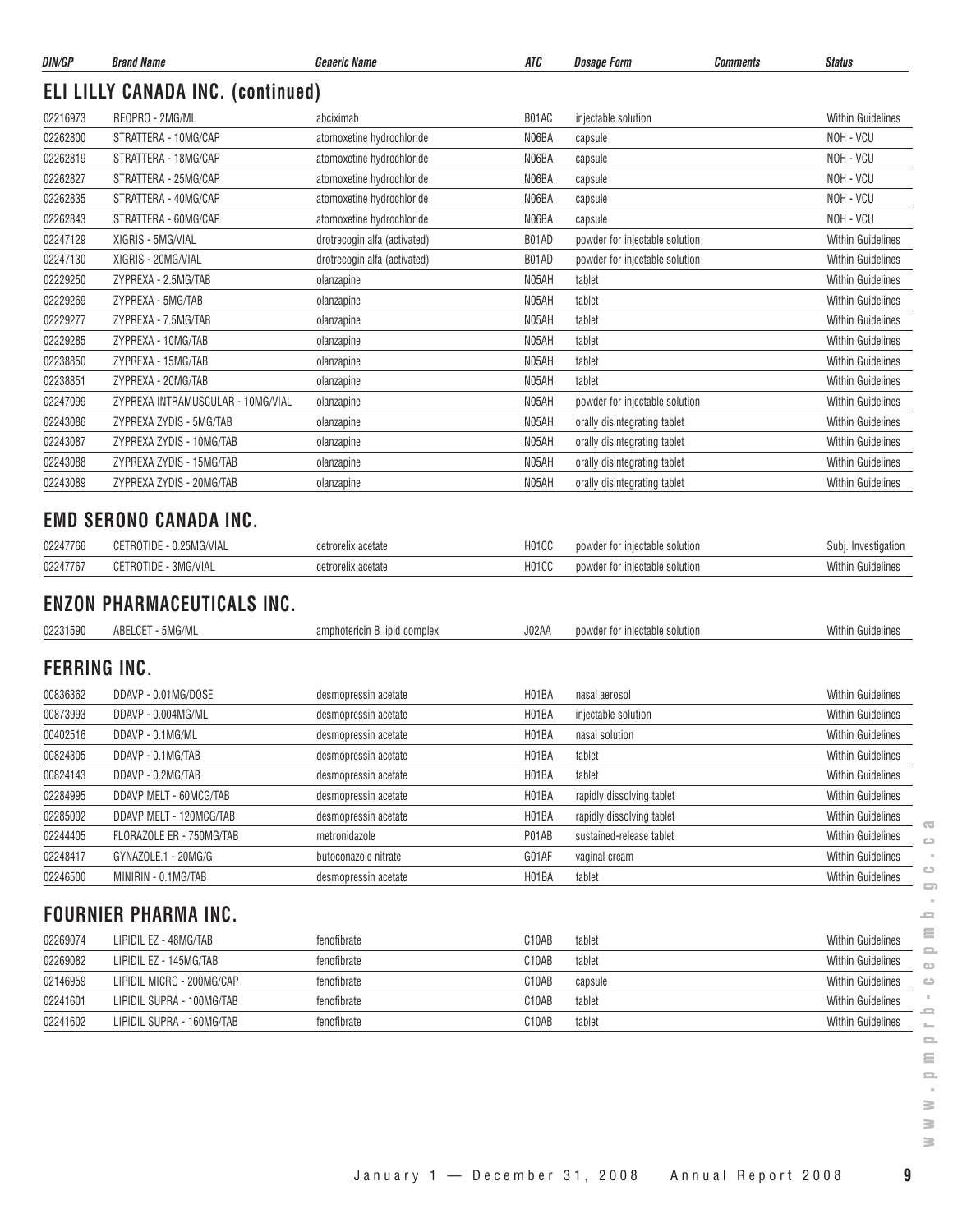| DIN/GP   | <b>Brand Name</b>                               | <b>Generic Name</b>                                       | <b>ATC</b>         | <b>Dosage Form</b><br><b>Comments</b>              | <b>Status</b>            |
|----------|-------------------------------------------------|-----------------------------------------------------------|--------------------|----------------------------------------------------|--------------------------|
|          | <b>FRESENIUS KABI</b>                           |                                                           |                    |                                                    |                          |
| 02278057 | VOLUVEN - 60MG/ML                               | hydroxethyl starch 130/0.4                                | B05AA              | injectable solution                                | Subj. Investigation      |
|          |                                                 |                                                           |                    |                                                    |                          |
|          | <b>FRESENIUS MEDICAL CARE CANADA</b>            |                                                           |                    |                                                    |                          |
| 02229437 | PHOSLO - 667MG/TAB                              | calcium acetate                                           | V03AE              | tablet                                             | Subj. Investigation      |
|          | <b>GALDERMA CANADA INC.</b>                     |                                                           |                    |                                                    |                          |
|          |                                                 |                                                           |                    |                                                    |                          |
| 02256398 | CLOBEX LOTION - 0.5MG/ML                        | clobetasol propionate                                     | D07AD              | topical solution                                   | <b>Within Guidelines</b> |
| 02256371 | CLOBEX SHAMPOO - 0.5MG/ML                       | clobetasol propionate                                     | D07AD              | shampoo                                            | <b>Within Guidelines</b> |
| 02148749 | DIFFERIN - 1MG/G                                | adapalene                                                 | D <sub>10</sub> AD | topical gel                                        | Subj. Investigation      |
| 02231592 | DIFFERIN - 1MG/G                                | adapalene                                                 | D <sub>10</sub> AD | topical cream                                      | Subj. Investigation      |
| 02274000 | DIFFERIN XP - 3MG/G                             | adapalene                                                 | D <sub>10</sub> AD | topical gel                                        | <b>Within Guidelines</b> |
| 02092832 | METROGEL - 7.5MG/G                              | metronidazole                                             | D06BX              | topical gel                                        | <b>Within Guidelines</b> |
|          | <b>GE HEALTHCARE INC.</b>                       |                                                           |                    |                                                    |                          |
|          | <b>MYOVIEW</b>                                  | technetium Tc-99m tetrofosmin                             | V09GA              | powder for injectable solution                     | <b>Within Guidelines</b> |
| 02172771 | OMNISCAN - 287MG/ML                             | gadodiamide                                               | V08CA              | injectable solution                                | <b>Within Guidelines</b> |
|          | <b>GENZYME CANADA INC.</b>                      |                                                           |                    |                                                    |                          |
| 02254506 | ALDURAZYME - 0.58MG/ML                          | laronidase                                                | A16AB              | injectable solution                                | <b>Within Guidelines</b> |
| 02230694 | CEREZYME - 200UNIT/VIAL                         | imiglucerase                                              | A16AB              | powder for injectable solution                     | <b>Within Guidelines</b> |
| 02241751 | CEREZYME - 400UNIT/VIAL                         | imiglucerase                                              | A16AB              | powder for injectable solution                     | <b>Within Guidelines</b> |
| 02284863 | MYOZYME - 50MG/VIAL                             | alglucosidase alfa                                        | A16AB              | powder for injectable solution<br>introduced (nas) | <b>Within Guidelines</b> |
| 02244310 | RENAGEL - 800MG/TAB                             | sevelamer hydrochloride                                   | V03AE              | tablet                                             | <b>Within Guidelines</b> |
| 02246016 | THYROGEN - 1.1MG/VIAL                           | thyrotropin alfa                                          | V04CJ              | powder for injectable solution                     | <b>Within Guidelines</b> |
|          |                                                 |                                                           |                    |                                                    |                          |
|          | <b>GILEAD SCIENCES INC.</b>                     |                                                           |                    |                                                    |                          |
| 02300699 | ATRIPLA 600/200/300                             | efavirenz/emtricitabine/<br>tenofovir disoproxil fumarate | J05AR              | tablet                                             | <b>Within Guidelines</b> |
| 02247823 | <b>HEPSERA - 10MG/TAB</b>                       | adefovir dipivoxil                                        | J05AF              | tablet                                             | <b>Within Guidelines</b> |
| 02274906 | <b>TRUVADA 200/300</b>                          | emtricitabine/tenofovir disoproxil fumarate               | J05AR              | tablet                                             | <b>Within Guidelines</b> |
| 02247128 | VIREAD - 300MG/TAB                              | tenofovir disoproxil fumarate                             | J05AF              | tablet                                             | <b>Within Guidelines</b> |
|          | <b>GLAXOSMITHKLINE CONSUMER HEALTHCARE INC.</b> |                                                           |                    |                                                    |                          |
| 02245677 | ABREVA - 100MG/G                                | docosanol                                                 | D06BB              | topical cream                                      | <b>Within Guidelines</b> |
| 01945092 | SENSODYNE-F 5%/0.24%                            | potassium nitrate/sodium fluoride                         | A01AA              | gel toothpaste                                     | <b>Within Guidelines</b> |
| 02243131 | SENSODYNE-F 5%/0.24%                            | potassium nitrate/sodium fluoride                         | A01AA              | toothpaste                                         | <b>Within Guidelines</b> |

# $\overset{\circ}{\Rightarrow}$  GLAXOSMITHKLINE INC.

| 02192691 | 3TC - 10MG/ML         | lamivudine                                  | J05AF              | oral solution                  |            | <b>Within Guidelines</b> |
|----------|-----------------------|---------------------------------------------|--------------------|--------------------------------|------------|--------------------------|
| 02192683 | 3TC - 150MG/TAB       | lamivudine                                  | J05AF              | tablet                         |            | <b>Within Guidelines</b> |
| 02247825 | 3TC - 300MG/TAB       | lamivudine                                  | J05AF              | tablet                         |            | <b>Within Guidelines</b> |
| 02245126 | <b>ADVAIR 25/125</b>  | salmeterol xinafoate/fluticasone propionate | R03AK              | aerosol for inhalation         |            | <b>Within Guidelines</b> |
| 02245127 | <b>ADVAIR 25/250</b>  | salmeterol xinafoate/fluticasone propionate | R03AK              | aerosol for inhalation         |            | <b>Within Guidelines</b> |
| 02240835 | ADVAIR 50/100 DISKUS  | salmeterol xinafoate/fluticasone propionate | R03AK              | powder for inhalation          |            | <b>Within Guidelines</b> |
| 02240836 | ADVAIR 50/250 DISKUS  | salmeterol xinafoate/fluticasone propionate | R03AK              | powder for inhalation          |            | <b>Within Guidelines</b> |
| 02240837 | ADVAIR 50/500 DISKUS  | salmeterol xinafoate/fluticasone propionate | R03AK              | powder for inhalation          |            | <b>Within Guidelines</b> |
| 02087286 | ALKERAN - 50MG/VIAL   | melphalan hydrochloride                     | L01AA              | powder for injectable solution |            | <b>Within Guidelines</b> |
| 02237820 | AMERGE - 1MG/TAB      | naratriptan hydrochloride                   | N <sub>02</sub> CC | tablet                         |            | <b>Within Guidelines</b> |
| 02237821 | AMERGE - 2.5MG/TAB    | naratriptan hydrochloride                   | N <sub>02</sub> CC | tablet                         |            | <b>Within Guidelines</b> |
| 02298589 | AVAMYS - 27.5MCG/DOSE | fluticasone furoate                         | R01AD              | nasal spray                    | introduced | <b>Within Guidelines</b> |
|          |                       |                                             |                    |                                |            |                          |

 $\sqrt{2}$  $\qquad \qquad \Box$  $\sim$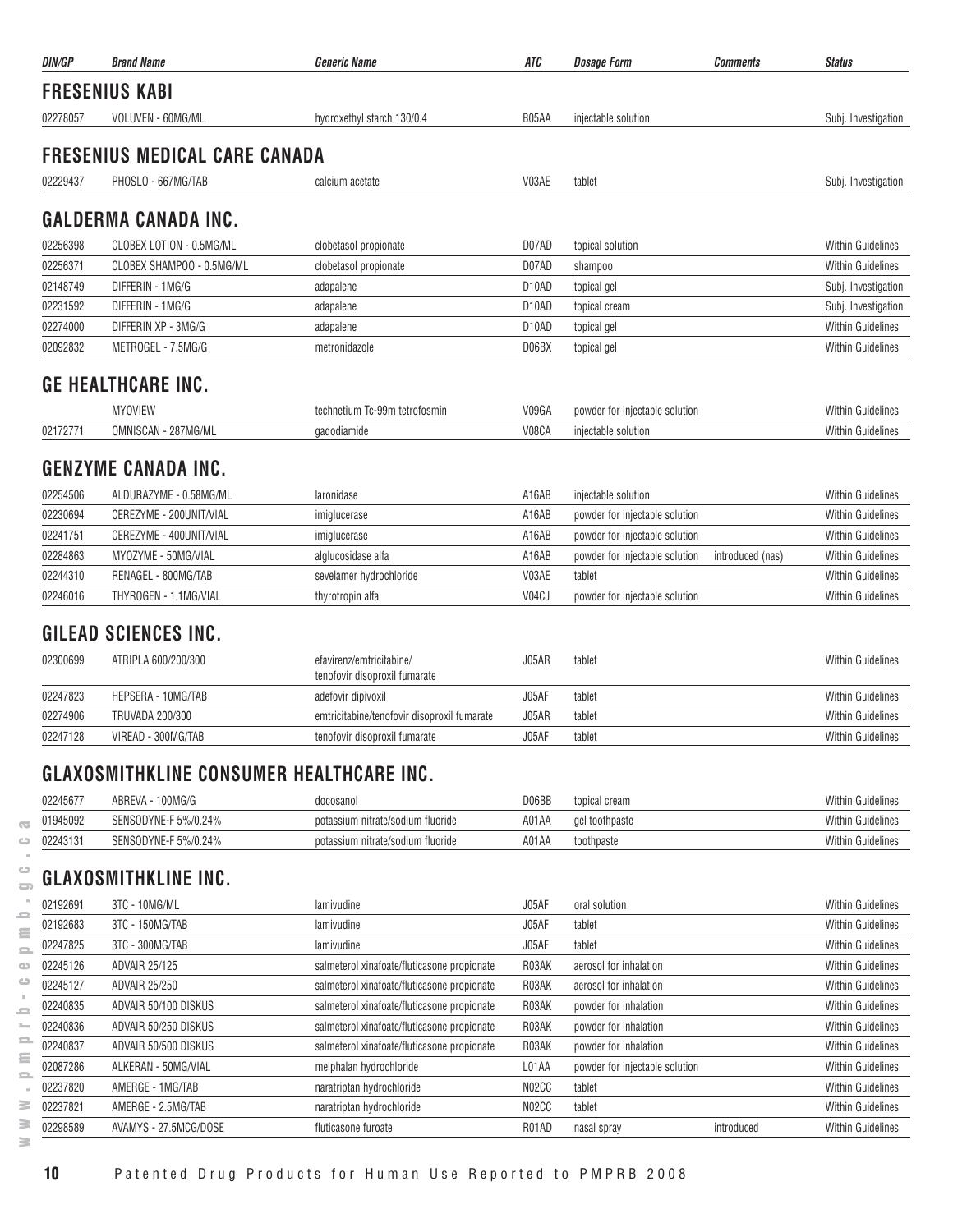| DIN/GP   | <b>Brand Name</b>                       | <b>Generic Name</b>                           | ATC   | <b>Dosage Form</b>             | Comments | <b>Status</b>            |
|----------|-----------------------------------------|-----------------------------------------------|-------|--------------------------------|----------|--------------------------|
|          | <b>GLAXOSMITHKLINE INC. (continued)</b> |                                               |       |                                |          |                          |
| 02247085 | AVANDAMET 1/500                         | rosiglitazone maleate/metformin hydrochloride | A10BD | tablet                         |          | <b>Within Guidelines</b> |
| 02248440 | AVANDAMET 2/1000                        | rosiglitazone maleate/metformin hydrochloride | A10BD | tablet                         |          | <b>Within Guidelines</b> |
| 02247086 | AVANDAMET 2/500                         | rosiglitazone maleate/metformin hydrochloride | A10BD | tablet                         |          | <b>Within Guidelines</b> |
| 02248441 | AVANDAMET 4/1000                        | rosiglitazone maleate/metformin hydrochloride | A10BD | tablet                         |          | <b>Within Guidelines</b> |
| 02247087 | AVANDAMET 4/500                         | rosiglitazone maleate/metformin hydrochloride | A10BD | tablet                         |          | <b>Within Guidelines</b> |
| 02258781 | <b>AVANDARYL 4/1</b>                    | rosiglitazone maleate/glimepiride             | A10BD | tablet                         |          | <b>Within Guidelines</b> |
| 02258803 | <b>AVANDARYL 4/2</b>                    | rosiglitazone maleate/glimepiride             | A10BD | tablet                         |          | <b>Within Guidelines</b> |
| 02258811 | <b>AVANDARYL 4/4</b>                    | rosiglitazone maleate/glimepiride             | A10BD | tablet                         |          | <b>Within Guidelines</b> |
| 02241112 | AVANDIA - 2MG/TAB                       | rosiglitazone maleate                         | A10BG | tablet                         |          | <b>Within Guidelines</b> |
| 02241113 | AVANDIA - 4MG/TAB                       | rosiglitazone maleate                         | A10BG | tablet                         |          | <b>Within Guidelines</b> |
| 02241114 | AVANDIA - 8MG/TAB                       | rosiglitazone maleate                         | A10BG | tablet                         |          | <b>Within Guidelines</b> |
| 02247813 | AVODART - 0.5MG/CAP                     | dutasteride                                   | G04CB | capsule                        |          | <b>Within Guidelines</b> |
| 02247600 | <b>BOOSTRIX</b>                         | DaPT vaccine                                  | J07AX | injectable suspension          |          | <b>Within Guidelines</b> |
| 01943049 | CEFTIN - 25MG/ML                        | cefuroxime axetil                             | J01DA | powder for oral suspension     |          | Subj. Investigation      |
| 00886890 | CEFTIN - 250MG/TAB                      | cefuroxime axetil                             | J01DA | tablet                         | expired  | <b>Within Guidelines</b> |
| 00886904 | CEFTIN - 500MG/TAB                      | cefuroxime axetil                             | J01DA | tablet                         | expired  | <b>Within Guidelines</b> |
| 01916882 | CLAVULIN 25/6.25                        | amoxicillin trihydrate/clavulanate potassium  | J01CR | oral suspension                |          | Within Guidelines        |
| 02238831 | CLAVULIN 40/5.7                         | amoxicillin trihydrate/clavulanate potassium  | J01CR | oral suspension                |          | <b>Within Guidelines</b> |
| 01916874 | CLAVULIN 50/12.5                        | amoxicillin trihydrate/clavulanate potassium  | J01CR | oral suspension                |          | <b>Within Guidelines</b> |
| 01916858 | <b>CLAVULIN 500/125</b>                 | amoxicillin trihydrate/clavulanate potassium  | J01CR | tablet                         |          | <b>Within Guidelines</b> |
| 02238830 | CLAVULIN 80/11.4                        | amoxicillin trihydrate/clavulanate potassium  | J01CR | oral suspension                |          | Within Guidelines        |
| 02238829 | CLAVULIN 875/125                        | amoxicillin trihydrate/clavulanate potassium  | J01CR | tablet                         |          | <b>Within Guidelines</b> |
| 02239213 | COMBIVIR 150/300                        | lamivudine/zidovudine                         | J05AF | tablet                         |          | <b>Within Guidelines</b> |
| 01919431 | ENGERIX-B                               | hepatitis B vaccine                           | J07BC | injectable suspension          |          | Subj. Investigation      |
| 02237244 | FLOVENT DISKUS - 0.05MG/DOSE            | fluticasone propionate                        | R03BA | powder for inhalation          |          | <b>Within Guidelines</b> |
| 02237245 | FLOVENT DISKUS - 0.1MG/DOSE             | fluticasone propionate                        | R03BA | powder for inhalation          |          | Subj. Investigation      |
| 02237246 | FLOVENT DISKUS - 0.25MG/DOSE            | fluticasone propionate                        | R03BA | powder for inhalation          |          | <b>Within Guidelines</b> |
| 02237247 | FLOVENT DISKUS - 0.5MG/DOSE             | fluticasone propionate                        | R03BA | powder for inhalation          |          | <b>Within Guidelines</b> |
| 02244291 | FLOVENT HFA - 0.05MG/DOSE               | fluticasone propionate                        | R03BA | aerosol for inhalation         |          | <b>Within Guidelines</b> |
| 02244292 | FLOVENT HFA - 0.125MG/DOSE              | fluticasone propionate                        | R03BA | aerosol for inhalation         |          | <b>Within Guidelines</b> |
| 02244293 | FLOVENT HFA - 0.25MG/DOSE               | fluticasone propionate                        | R03BA | aerosol for inhalation         |          | <b>Within Guidelines</b> |
| 02187078 | HAVRIX 1440 - 1440UNIT/ML               | hepatitis A vaccine (inactivated)             | J07BC | injectable suspension          |          | Subj. Investigation      |
| 02231056 | HAVRIX 720 JUNIOR - 1440UNIT/ML         | hepatitis A vaccine (inactivated)             | J07BC | injectable suspension          |          | Subj. Investigation      |
| 02239194 | HEPTOVIR - 5MG/ML                       | lamivudine                                    | J05AF | oral solution                  |          | Within Guidelines        |
| 02239193 | HEPTOVIR - 100MG/TAB                    | lamivudine                                    | J05AF | tablet                         |          | <b>Within Guidelines</b> |
| 02231116 | HYCAMTIN - 4MG/VIAL                     | topotecan hydrochloride                       | L01XX | powder for injectable solution |          | <b>Within Guidelines</b> |
| 02230418 | IMITREX - 5MG/DOSE                      | sumatriptan hemisulphate                      | N02CC | nasal spray                    |          | <b>Within Guidelines</b> |
| 02230420 | IMITREX - 20MG/DOSE                     | sumatriptan hemisulphate                      | N02CC | nasal spray                    |          | Within Guidelines        |
| 02212188 | IMITREX - 12MG/ML                       | sumatriptan succinate                         | N02CC | injectable solution            |          | Within Guidelines        |
| 02239738 | IMITREX DF - 25MG/TAB                   | sumatriptan succinate                         | N02CC | tablet                         |          | Within Guidelines        |
| 02212153 | IMITREX DF - 50MG/TAB                   | sumatriptan succinate                         | N02CC | tablet                         |          | <b>Within Guidelines</b> |
| 02212161 | IMITREX DF - 100MG/TAB                  | sumatriptan succinate                         | N02CC | tablet                         |          | <b>Within Guidelines</b> |
| 02269341 | KIVEXA 300/600                          | lamivudine/abacavir sulfate                   | J05AF | tablet                         |          | Within Guidelines        |
| 02243803 | LAMICTAL - 2MG/TAB                      | lamotrigine                                   | N03AX | chewable tcblet                |          | <b>Within Guidelines</b> |
| 02240115 | LAMICTAL - 5MG/TAB                      | lamotrigine                                   | N03AX | chewable tablet                |          | Within Guidelines        |
| 02142082 | LAMICTAL - 25MG/TAB                     | lamotrigine                                   | N03AX | tablet                         |          | Within Guidelines        |
| 02142104 | LAMICTAL - 100MG/TAB                    | lamotrigine                                   | N03AX | tablet                         |          | <b>Within Guidelines</b> |
| 02142112 | LAMICTAL - 150MG/TAB                    | lamotrigine                                   | N03AX | tablet                         |          | <b>Within Guidelines</b> |
| 02238151 | MALARONE 250/100                        | atovaquone/proguanil hydrochloride            | P01BB | tablet                         |          | Within Guidelines        |
| 02264935 | MALARONE 62.5/25                        | atovaquone/proguanil hydrochloride            | P01BB | tablet                         |          | Within Guidelines        |
| 02217422 | MEPRON - 150MG/ML                       | atovaquone                                    | P01AX | oral suspension                |          | <b>Within Guidelines</b> |

 $\geq$  $\geq$  $\geq$ 

 $\overline{\mathbb{C}}$  $\circ$  $\sim$  $\circ$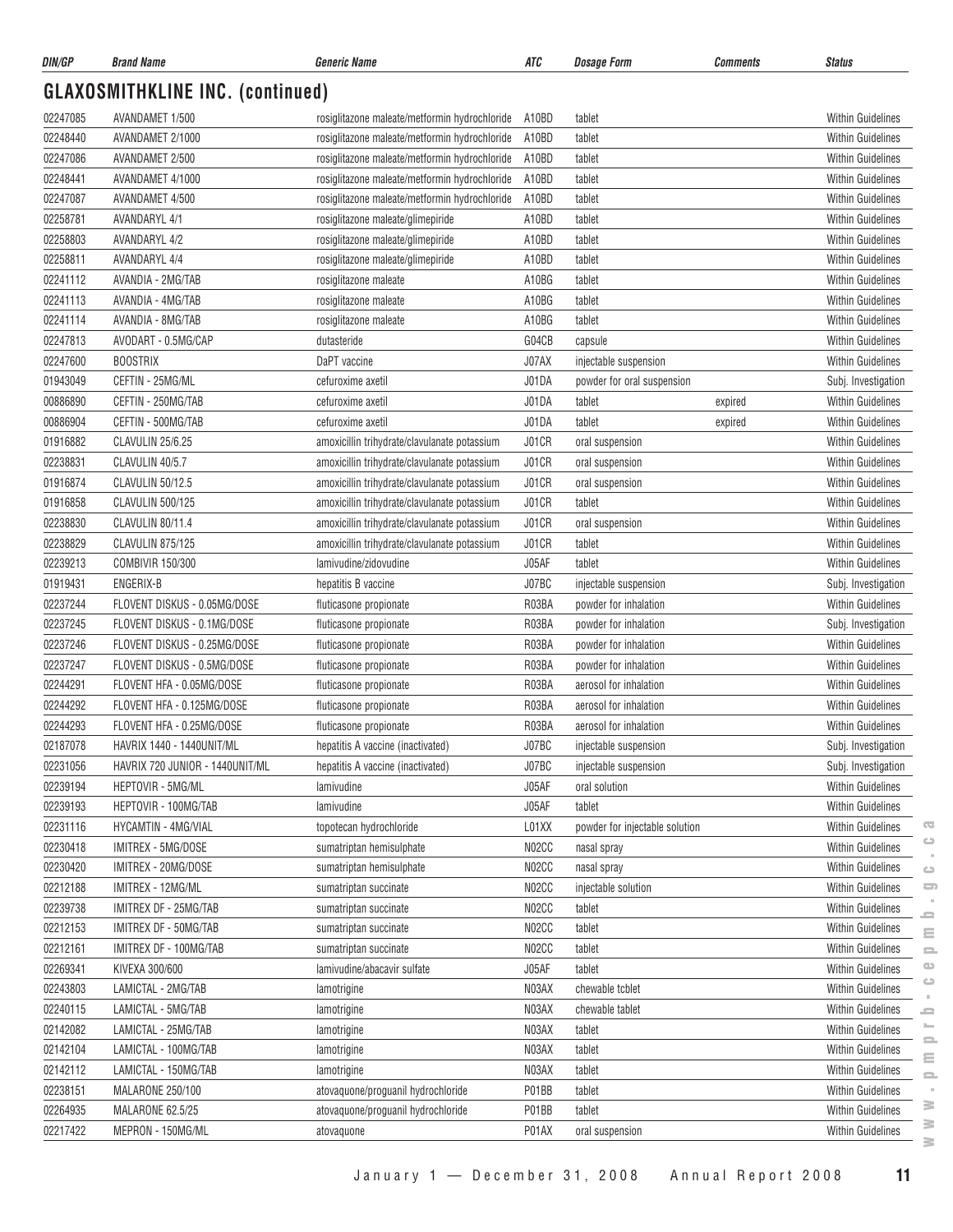| DIN/GP   | <b>Brand Name</b>                       | <b>Generic Name</b>                                         | ATC   | <b>Dosage Form</b>               | <b>Comments</b>  | <b>Status</b>            |
|----------|-----------------------------------------|-------------------------------------------------------------|-------|----------------------------------|------------------|--------------------------|
|          | <b>GLAXOSMITHKLINE INC. (continued)</b> |                                                             |       |                                  |                  |                          |
| 02245057 | NEISVAC-C                               | meningoccocal group c-tt conjugate<br>vaccine,adsorbed      | J07AH | powder for injectable suspension |                  | <b>Within Guidelines</b> |
| 02027887 | PAXIL - 10MG/TAB                        | paroxetine hydrochloride                                    | N06AB | tablet                           |                  | <b>Within Guidelines</b> |
| 01940481 | PAXIL - 20MG/TAB                        | paroxetine hydrochloride                                    | N06AB | tablet                           |                  | <b>Within Guidelines</b> |
| 01940473 | PAXIL - 30MG/TAB                        | paroxetine hydrochloride                                    | N06AB | tablet                           |                  | <b>Within Guidelines</b> |
| 02248503 | PAXIL CR - 12.5MG/TAB                   | paroxetine hydrochloride                                    | N06AB | controlled-release tablet        |                  | Subj. Investigation      |
| 02248504 | PAXIL CR - 25MG/TAB                     | paroxetine hydrochloride                                    | N06AB | controlled-release tablet        |                  | <b>Within Guidelines</b> |
| 02239208 | PRIORIX                                 | live, attenuated vaccine -<br>measles/mumps/rubella         | J07BD | injectable suspension            |                  | Subj. Investigation      |
| 02297884 | PRIORIX TETRA                           | live, attenuated vaccine -<br>measles/mumps/rubella/varicel | J07BD | injectable suspension            | introduced       | <b>Within Guidelines</b> |
| 02240863 | RELENZA - 5MG/DOSE                      | zanamivir                                                   | J05AH | powder for inhalation            |                  | <b>Within Guidelines</b> |
| 02232565 | REQUIP - 0.25MG/TAB                     | ropinirole hydrochloride                                    | N04BC | tablet                           |                  | <b>Within Guidelines</b> |
| 02232567 | REQUIP - 1MG/TAB                        | ropinirole hydrochloride                                    | N04BC | tablet                           |                  | <b>Within Guidelines</b> |
| 02232568 | REQUIP - 2MG/TAB                        | ropinirole hydrochloride                                    | N04BC | tablet                           |                  | <b>Within Guidelines</b> |
| 02232569 | REQUIP - 5MG/TAB                        | ropinirole hydrochloride                                    | N04BC | tablet                           |                  | <b>Within Guidelines</b> |
| 01902660 | RETROVIR - 100MG/CAP                    | zidovudine                                                  | J05AF | capsule                          |                  | <b>Within Guidelines</b> |
| 01902644 | RETROVIR - 10MG/ML                      | zidovudine                                                  | J05AF | injectable solution              |                  | Subj. Investigation      |
| 01902652 | RETROVIR - 10MG/ML                      | zidovudine                                                  | J05AF | syrup                            |                  | <b>Within Guidelines</b> |
| 02214261 | SEREVENT DISKHALER - 0.05MG/DOSE        | salmeterol xinafoate                                        | R03AC | powder for inhalation            |                  | <b>Within Guidelines</b> |
| 02231129 | SEREVENT DISKUS - 0.05MG/DOSE           | salmeterol xinafoate                                        | R03AC | powder for inhalation            |                  | <b>Within Guidelines</b> |
| 02261553 | TELZIR - 50MG/ML                        | fosamprenavir calcium                                       | J05AE | oral suspension                  |                  | <b>Within Guidelines</b> |
| 02261545 | TELZIR - 700MG/TAB                      | fosamprenavir calcium                                       | J05AE | tablet                           |                  | Subj. Investigation      |
| 01916939 | <b>TIMENTIN 3000/100</b>                | ticarcillin disodium/clavulanate potassium                  | J01CR | powder for injectable solution   |                  | <b>Within Guidelines</b> |
| 02247880 | TIMENTIN 30000/1000                     | ticarcillin disodium/clavulanate potassium                  | J01CR | powder for injectable solution   |                  | <b>Within Guidelines</b> |
| 02244757 | TRIZIVIR 150/300/300                    | lamivudine/zidovudine/abacavir sulfate                      | J05AF | tablet                           |                  | <b>Within Guidelines</b> |
| 02230578 | <b>TWINRIX 720/20</b>                   | combined hepatitis A & B vaccine                            | J07BC | injectable suspension            |                  | Subj. Investigation      |
| 02237548 | TWINRIX JUNIOR 360/10                   | combined hepatitis A & B vaccine                            | J07BC | injectable suspension            |                  | Subj. Investigation      |
| 02219492 | VALTREX - 500MG/TAB                     | valacyclovir hydrochloride                                  | J05AB | tablet                           |                  | <b>Within Guidelines</b> |
| 02246559 | VALTREX - 1000MG/TAB                    | valacyclovir hydrochloride                                  | J05AB | tablet                           |                  | Subj. Investigation      |
| 02243115 | VENTOLIN DISKUS - 0.2MG/DOSE            | salbutamol sulfate                                          | R03AC | powder for inhalation            |                  | Subj. Investigation      |
| 02241497 | VENTOLIN HFA - 0.1MG/DOSE               | salbutamol sulfate                                          | R03AC | aerosol for inhalation           |                  | <b>Within Guidelines</b> |
| 02307065 | VOLIBRIS - 5MG/TAB                      | ambrisentan                                                 | C02KX | tablet                           | introduced (nas) | Within Guidelines        |
| 02307073 | VOLIBRIS - 10MG/TAB                     | ambrisentan                                                 | C02KX | tablet                           | introduced (nas) | Within Guidelines        |
| 02212374 | ZANTAC - 15MG/ML                        | ranitidine hydrochloride                                    | A02BA | oral solution                    |                  | Within Guidelines        |
| 02212366 | ZANTAC - 25MG/ML                        | ranitidine hydrochloride                                    | A02BA | injectable solution              |                  | Subj. Investigation      |
| 02212331 | ZANTAC - 150MG/TAB                      | ranitidine hydrochloride                                    | A02BA | tablet                           |                  | <b>Within Guidelines</b> |
| 02212358 | ZANTAC - 300MG/TAB                      | ranitidine hydrochloride                                    | A02BA | tablet                           |                  | Within Guidelines        |
| 02240358 | ZIAGEN - 20MG/ML                        | abacavir sulfate                                            | J05AF | oral solution                    |                  | Within Guidelines        |
| 02240357 | ZIAGEN - 300MG/TAB                      | abacavir sulfate                                            | J05AF | tablet                           |                  | <b>Within Guidelines</b> |
| 02229639 | ZOFRAN - 0.8MG/ML                       | ondansetron hydrochloride                                   | A04AA | oral solution                    |                  | Within Guidelines        |
| 01911821 | ZOFRAN - 2MG/ML                         | ondansetron hydrochloride                                   | A04AA | injectable solution              |                  | Subj. Investigation      |
| 02213575 | ZOFRAN - 8MG/TAB                        | ondansetron hydrochloride                                   | A04AA | tablet                           |                  | Within Guidelines        |
| 02239372 | ZOFRAN ODT - 4MG/TAB                    | ondansetron hydrochloride                                   | A04AA | orally disintegrating tablet     |                  | <b>Within Guidelines</b> |
| 02239373 | ZOFRAN ODT - 8MG/TAB                    | ondansetron hydrochloride                                   | A04AA | orally disintegrating tablet     |                  | Subj. Investigation      |
| 00634506 | ZOVIRAX - 200MG/TAB                     | acyclovir                                                   | J05AB | tablet                           |                  | Within Guidelines        |
| 01911627 | ZOVIRAX - 400MG/TAB                     | acyclovir                                                   | J05AB | tablet                           |                  | <b>Within Guidelines</b> |
| 01911635 | ZOVIRAX - 800MG/TAB                     | acyclovir                                                   | J05AB | tablet                           |                  | Within Guidelines        |
|          |                                         |                                                             |       |                                  |                  |                          |

 $\geq$  $\geq$ 

 $\overline{\infty}$  $\circ$  $\sim$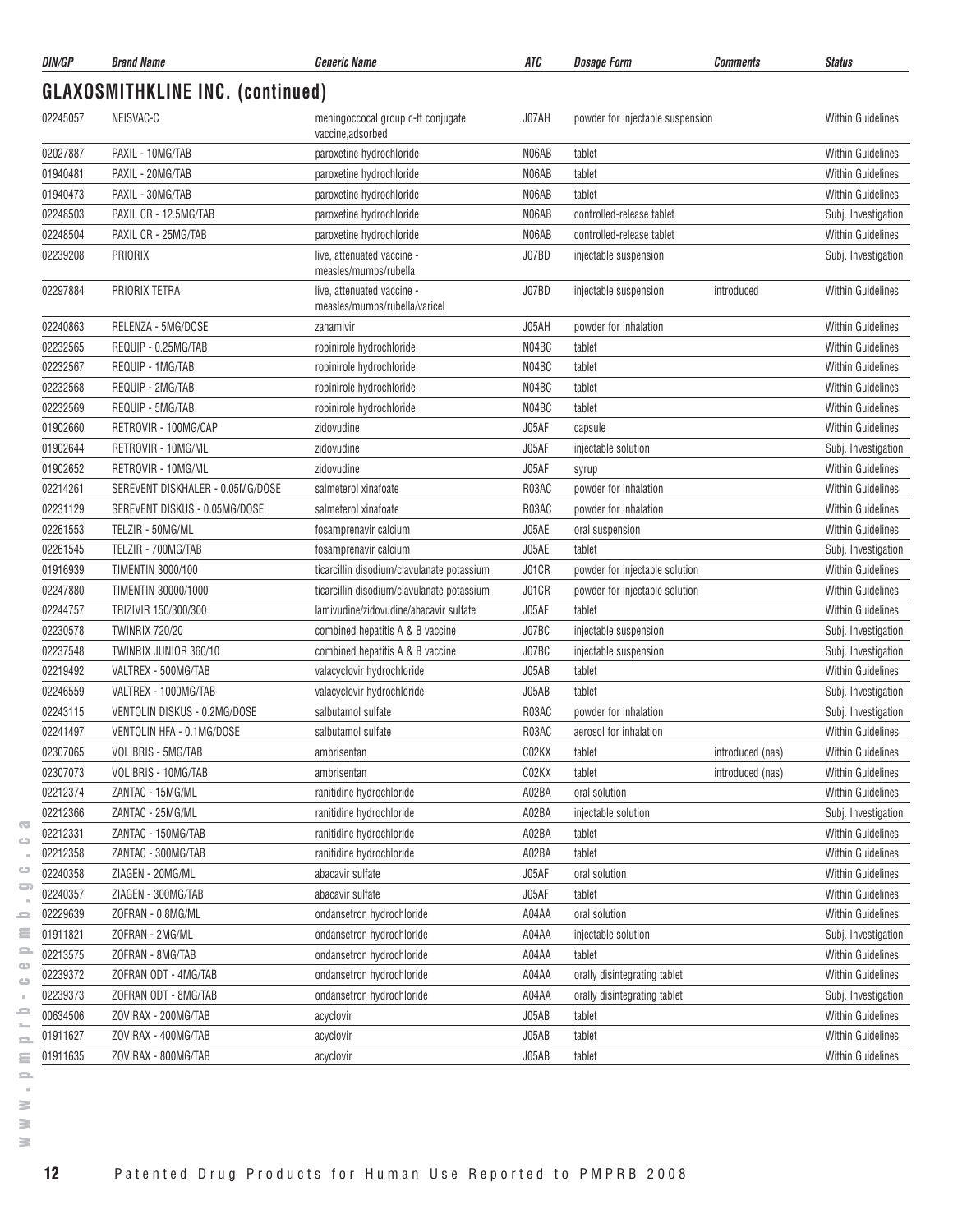| DIN/GP   | <b>Brand Name</b>                | <b>Generic Name</b>               | ATC   | <b>Dosage Form</b>             | <b>Comments</b> | <b>Status</b>                             |
|----------|----------------------------------|-----------------------------------|-------|--------------------------------|-----------------|-------------------------------------------|
|          | <b>GRACEWAY PHARMACEUTICALS</b>  |                                   |       |                                |                 |                                           |
| 02232570 | AIROMIR - 0.1MG/DOSE             | salbutamol sulfate                | R03AC | aerosol for inhalation         |                 | Subj. Investigation                       |
| 02239505 | ALDARA - 250MG/POUCH             | imiguimod                         | D06BB | topical cream                  |                 | <b>Within Guidelines</b>                  |
| 02125226 | NIDAGEL - 7.5MG/G                | metronidazole                     | G01AF | vaginal gel                    |                 | <b>Within Guidelines</b>                  |
| 02242029 | QVAR - 0.05MG/DOSE               | beclomethasone dipropionate       | R03BA | aerosol for inhalation         |                 | <b>Within Guidelines</b>                  |
| 02242030 | QVAR - 0.1MG/DOSE                | beclomethasone dipropionate       | R03BA | aerosol for inhalation         |                 | Within Guidelines                         |
|          | <b>HOFFMANN-LA ROCHE LIMITED</b> |                                   |       |                                |                 |                                           |
| 02225689 | ACTIVASE - 50MG/VIAL             | alteplase                         | B01AD | injectable solution            |                 | <b>Within Guidelines</b>                  |
| 02147440 | ACTIVASE - 100MG/VIAL            | alteplase                         | B01AD | injectable solution            |                 | <b>Within Guidelines</b>                  |
| 02270994 | AVASTIN - 25MG/ML                | bevacizumab                       | L01XC | injectable solution            |                 | <b>Within Guidelines</b>                  |
| 02245859 | CATHFLO - 2MG/VIAL               | alteplase                         | B01AD | injectable solution            |                 | <b>Within Guidelines</b>                  |
| 02192748 | CELLCEPT - 250MG/CAP             | mycophenolate mofetil             | L04AA | capsule                        |                 | <b>Within Guidelines</b>                  |
| 02242145 | CELLCEPT - 200MG/ML              | mycophenolate mofetil             | L04AA | powder for oral suspension     |                 | <b>Within Guidelines</b>                  |
| 02237484 | CELLCEPT - 500MG/TAB             | mycophenolate mofetil             | L04AA | tablet                         |                 | <b>Within Guidelines</b>                  |
| 02240347 | CELLCEPT - 500MG/VIAL            | mycophenolate mofetil             | L04AA | powder for injectable solution |                 | <b>Within Guidelines</b>                  |
| 02162695 | CYTOVENE - 500MG/VIAL            | ganciclovir sodium                | J05AB | powder for injectable solution |                 | <b>Within Guidelines</b>                  |
| 02247725 | FUZEON - 108MG/VIAL              | enfuvirtide                       | J05AX | powder for injectable solution |                 | <b>Within Guidelines</b>                  |
| 02240692 | HERCEPTIN - 440MG/VIAL           | trastuzumab                       | L01XC | injectable solution            |                 | <b>Within Guidelines</b>                  |
| 02216965 | INVIRASE - 200MG/CAP             | saquinavir mesylate               | J05AE | capsule                        |                 | <b>Within Guidelines</b>                  |
| 02279320 | INVIRASE - 500MG/TAB             | saquinavir mesylate               | J05AE | tablet                         |                 | <b>Within Guidelines</b>                  |
| 02185881 | KYTRIL - 1MG/TAB                 | granisetron hydrochloride         | A04AA | tablet                         |                 | Subj. Investigation                       |
| 02088371 | KYTRIL INJECTION - 1MG/ML        | granisetron hydrochloride         | A04AA | injectable solution            |                 | <b>Within Guidelines</b>                  |
| 00899356 | MANERIX - 150MG/TAB              | moclobemide                       | N06AG | tablet                         |                 | <b>Within Guidelines</b>                  |
| 02166747 | MANERIX - 300MG/TAB              | moclobemide                       | N06AG | tablet                         |                 | <b>Within Guidelines</b>                  |
| 02216183 | NUTROPIN - 5MG/VIAL              | somatropin                        | H01AC | powder for injectable solution |                 | <b>Within Guidelines</b>                  |
| 02216191 | NUTROPIN - 10MG/VIAL             | somatropin                        | H01AC | powder for injectable solution |                 | <b>Within Guidelines</b>                  |
| 02229722 | NUTROPIN AQ - 5MG/ML             | somatropin                        | H01AC | injectable solution            |                 | <b>Within Guidelines</b>                  |
| 02249002 | NUTROPIN AQ PEN - 5MG/ML         | somatropin                        | H01AC | injectable solution            |                 | <b>Within Guidelines</b>                  |
| 02248077 | PEGASYS - 180MCG/SYRINGE         | peginterferon alfa-2a             | L03AB | injectable solution            |                 | <b>Within Guidelines</b>                  |
| 02253410 | PEGASYS RBV                      | peginterferon alfa-2a + ribavirin | J05AB | injectable solution + tablet   |                 | <b>Within Guidelines</b>                  |
| 02253429 | PEGASYS RBV                      | peginterferon alfa-2a + ribavirin | J05AB | injectable solution + tablet   |                 | <b>Within Guidelines</b>                  |
| 02046733 | PULMOZYME - 2.5MG/AMPOULE        | dornase alfa                      | R05CB | solution for inhalation        |                 | Within Guidelines                         |
| 02241927 | RITUXAN - 10MG/ML                | rituximab                         | L01XC | injectable solution            |                 | <b>Within Guidelines</b>                  |
| 00481823 | ROCALTROL - 0.00025MG/CAP        | calcitriol                        | A11CC | capsule                        |                 | Within Guidelines                         |
| 00481815 | ROCALTROL - 0.0005MG/CAP         | calcitriol                        | A11CC | capsule                        |                 | Within Guidelines                         |
| 00824291 | ROCALTROL - 0.001MG/ML           | calcitriol                        | A11CC | oral solution                  |                 | G<br><b>Within Guidelines</b>             |
| 02241472 | TAMIFLU - 75MG/CAP               | oseltamivir phosphate             | J05AH | capsule                        |                 | $\circ$<br><b>Within Guidelines</b>       |
| 02245549 | TAMIFLU - 12MG/ML                | oseltamivir phosphate             | J05AH | powder for oral suspension     |                 | Within Guidelines<br>$\circ$              |
| 02269007 | TARCEVA - 25MG/TAB               | erlotinib hydrochloride           | L01XX | tablet                         |                 | $\Box$<br>Within Guidelines               |
| 02269015 | TARCEVA - 100MG/TAB              | erlotinib hydrochloride           | L01XX | tablet                         |                 | Within Guidelines<br>د                    |
| 02269023 | TARCEVA - 150MG/TAB              | erlotinib hydrochloride           | L01XX | tablet                         |                 | Within Guidelines<br>$\equiv$             |
| 02244826 | TNKASE - 50MG/VIAL               | tenecteplase                      | B01AD | powder for injectable solution |                 | <b>Within Guidelines</b><br>으             |
| 02162660 | TORADOL - 10MG/TAB               | ketorolac tromethamine            | M01AB | tablet                         |                 | $\circ$<br><b>Within Guidelines</b>       |
| 02162644 | TORADOL IM - 10MG/ML             | ketorolac tromethamine            | M01AB | injectable solution            |                 | $\Rightarrow$<br>Within Guidelines        |
| 02162652 | TORADOL IM - 30MG/ML             | ketorolac tromethamine            | M01AB | injectable solution            |                 | ᆖ<br><b>Within Guidelines</b>             |
| 02306085 | VALCYTE - 50MG/ML                | valganciclovir hydrochloride      | J05AB | powder for oral solution       | introduced      | r.<br>Within Guidelines                   |
| 02245777 | VALCYTE - 450MG/TAB              | valganciclovir hydrochloride      | J05AB | tablet                         |                 | $\equiv$<br>Within Guidelines             |
| 02238453 | XELODA - 150MG/TAB               | capecitabine                      | L01BC | tablet                         |                 | ≣<br><b>Within Guidelines</b><br>$\equiv$ |
| 02238454 | XELODA - 500MG/TAB               | capecitabine                      | L01BC | tablet                         |                 | <b>Within Guidelines</b>                  |
| 02240325 | XENICAL - 120MG/CAP              | orlistat                          | A08AB | capsule                        |                 | ≧<br>Within Guidelines                    |
| 02241473 | ZENAPAX - 5MG/ML                 | daclizumab                        | L04AA | injectable solution            |                 | $\geq$<br>Within Guidelines               |
|          |                                  |                                   |       |                                |                 | $\approx$                                 |

 $\geq$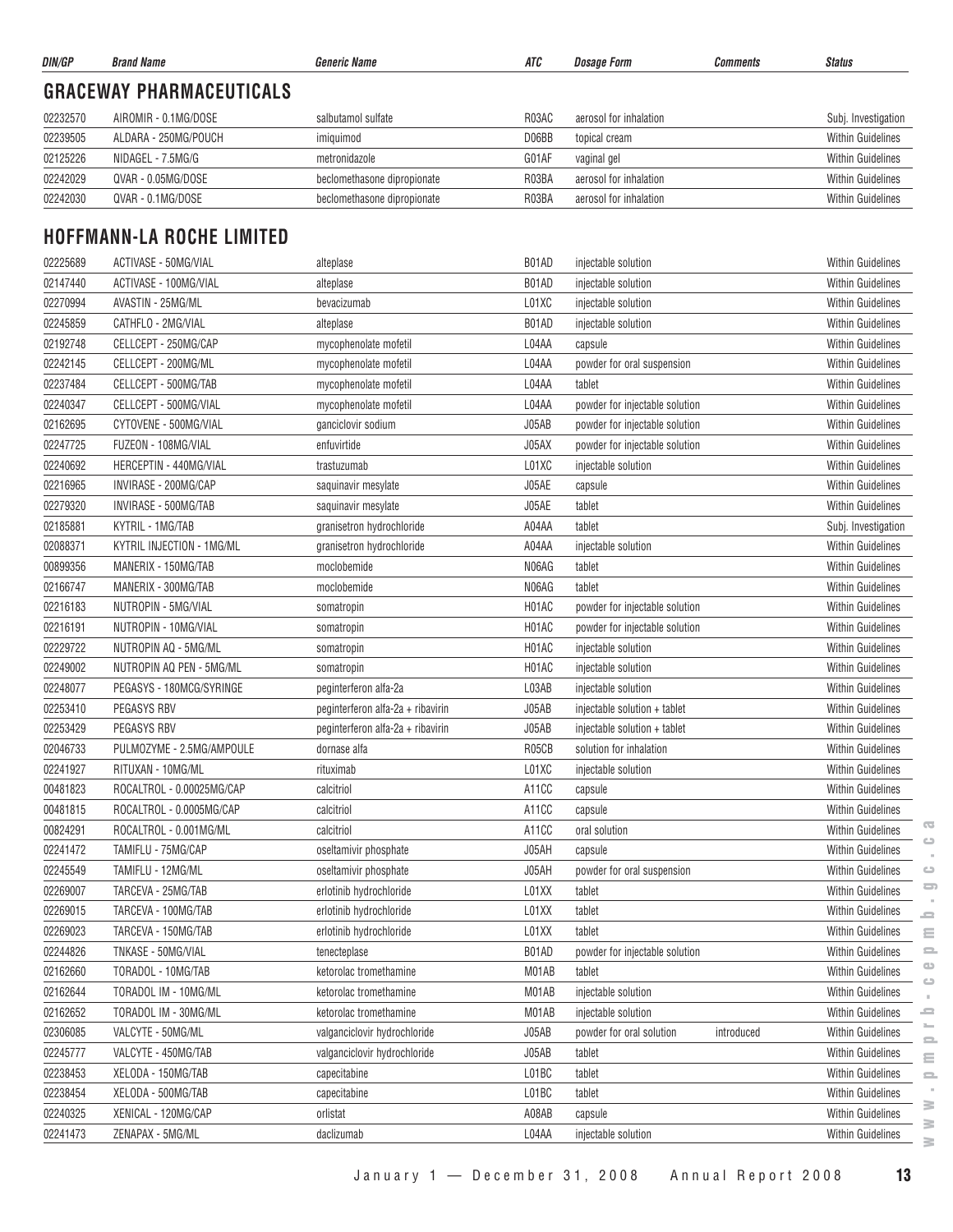| DIN/GP   | <b>Brand Name</b>              | <b>Generic Name</b>              | ATC   | <b>Dosage Form</b>                  | <b>Comments</b>  | <b>Status</b>            |
|----------|--------------------------------|----------------------------------|-------|-------------------------------------|------------------|--------------------------|
|          | INO THERAPEUTICS INC.          |                                  |       |                                     |                  |                          |
| 02270846 | INOMAX 800 PPM                 | nitric oxide                     | R07AX | gas for inhalation                  |                  | <b>Within Guidelines</b> |
|          | <b>IROKO INTERNATIONAL LP</b>  |                                  |       |                                     |                  |                          |
|          |                                |                                  |       |                                     |                  |                          |
| 00800430 | VANCOCIN - 125MG/CAP           | vancomycin hydrochloride         | J01XA | capsule                             |                  | Subj. Investigation      |
| 00788716 | VANCOCIN - 250MG/CAP           | vancomycin hydrochloride         | J01XA | capsule                             |                  | <b>Within Guidelines</b> |
|          | <b>JANSSEN-ORTHO INC.</b>      |                                  |       |                                     |                  |                          |
| 02247732 | CONCERTA - 18MG/TAB            | methylphenidate hydrochloride    | N06BA | extended-release tablet             |                  | NOH - VCU                |
| 02250241 | CONCERTA - 27MG/TAB            | methylphenidate hydrochloride    | N06BA | extended-release tablet             |                  | NOH - VCU                |
| 02247733 | CONCERTA - 36MG/TAB            | methylphenidate hydrochloride    | N06BA | extended-release tablet             |                  | NOH - VCU                |
| 02247734 | CONCERTA - 54MG/TAB            | methylphenidate hydrochloride    | N06BA | extended-release tablet             |                  | NOH - VCU                |
| 02243960 | DITROPAN XL - 5MG/TAB          | oxybutynin chloride              | G04BD | extended-release tablet             |                  | <b>Within Guidelines</b> |
| 02243961 | DITROPAN XL - 10MG/TAB         | oxybutynin chloride              | G04BD | extended-release tablet             |                  | <b>Within Guidelines</b> |
| 02206072 | EPREX - 20000UNIT/ML           | epoetin alfa                     | B03XA | injectable solution                 |                  | <b>Within Guidelines</b> |
| 02231583 | EPREX - 1000UNIT/SYRINGE       | epoetin alfa                     | B03XA | injectable solution                 |                  | <b>Within Guidelines</b> |
| 02231584 | EPREX - 2000UNIT/SYRINGE       | epoetin alfa                     | B03XA | injectable solution                 |                  | <b>Within Guidelines</b> |
| 02231585 | EPREX - 3000UNIT/SYRINGE       | epoetin alfa                     | B03XA | injectable solution                 |                  | <b>Within Guidelines</b> |
| 02231586 | EPREX - 4000UNIT/SYRINGE       | epoetin alfa                     | B03XA | injectable solution                 |                  | <b>Within Guidelines</b> |
| 02243400 | EPREX - 5000UNIT/SYRINGE       | epoetin alfa                     | B03XA | injectable solution                 |                  | <b>Within Guidelines</b> |
| 02243401 | EPREX - 6000UNIT/SYRINGE       | epoetin alfa                     | B03XA | injectable solution                 |                  | <b>Within Guidelines</b> |
| 02243403 | EPREX - 8000UNIT/SYRINGE       | epoetin alfa                     | B03XA | injectable solution                 |                  | <b>Within Guidelines</b> |
| 02231587 | EPREX - 10000UNIT/SYRINGE      | epoetin alfa                     | B03XA | injectable solution                 |                  | <b>Within Guidelines</b> |
| 02243239 | EPREX - 20000UNIT/SYRINGE      | epoetin alfa                     | B03XA | injectable solution                 |                  | <b>Within Guidelines</b> |
| 02288680 | EPREX - 30000UNIT/SYRINGE      | epoetin alfa                     | B03XA | injectable solution                 |                  | Subj. Investigation      |
| 02240722 | EPREX - 40000UNIT/SYRINGE      | epoetin alfa                     | B03XA | injectable solution                 |                  | Within Guidelines        |
| 02248297 | EVRA 150/20                    | norelgestromin/ethinyl estradiol | G03AA | transdermal patch                   |                  | <b>Within Guidelines</b> |
| 02306778 | INTELENCE - 100MG/TAB          | etravirine                       | J05AG | tablet                              | introduced (nas) | <b>Within Guidelines</b> |
| 02300273 | INVEGA - 3MG/TAB               | paliperidone                     | N05AX | extended-release tablet             |                  | <b>Within Guidelines</b> |
| 02300281 | INVEGA - 6MG/TAB               | paliperidone                     | N05AX | extended-release tablet             |                  | <b>Within Guidelines</b> |
| 02300303 | INVEGA - 9MG/TAB               | paliperidone                     | N05AX | extended-release tablet             |                  | <b>Within Guidelines</b> |
| 02022117 | LEUSTATIN - 1MG/ML             | cladribine                       | L01BB | injectable solution                 |                  | <b>Within Guidelines</b> |
| 02236839 | LEVAQUIN - 5MG/ML              | levofloxacin                     | J01MA | injectable solution                 |                  | <b>Within Guidelines</b> |
| 02236841 | LEVAQUIN - 250MG/TAB           | levofloxacin                     | J01MA | tablet                              |                  | Subj. Investigation      |
| 02236842 | LEVAQUIN - 500MG/TAB           | levofloxacin                     | J01MA | tablet                              |                  | Subj. Investigation      |
| 02246804 | LEVAQUIN - 750MG/TAB           | levofloxacin                     | J01MA | tablet                              |                  | Subj. Investigation      |
| 02301393 | NATRECOR - 1.5MG/VIAL          | nesiritide                       | C01DX | powder for injectable solution      | introduced (nas) | <b>Within Guidelines</b> |
| 02243796 | PARIET - 10MG/TAB              | rabeprazole sodium               | A02BC | tablet                              |                  | <b>Within Guidelines</b> |
| 02243797 | PARIET - 20MG/TAB              | rabeprazole sodium               | A02BC | tablet                              |                  | Within Guidelines        |
| 02284057 | PREZISTA - 300MG/TAB           | darunavir ethanolate             | J05AE | tablet                              |                  | <b>Within Guidelines</b> |
| 02239405 | REGRANEX - 0.1MG/G             | becaplermin                      | D03AX | topical gel                         |                  | <b>Within Guidelines</b> |
| 02266717 | REMINYL ER - 8MG/CAP           | galantamine hydrobromide         | N06DA | extended-release capsule            |                  | <b>Within Guidelines</b> |
| 02266725 | REMINYL ER - 16MG/CAP          | galantamine hydrobromide         | N06DA | extended-release capsule            |                  | <b>Within Guidelines</b> |
| 02266733 | REMINYL ER - 24MG/CAP          | galantamine hydrobromide         | N06DA | extended-release capsule            |                  | Within Guidelines        |
| 02236950 | RISPERDAL - 1MG/ML             | risperidone                      | N05AX | oral solution                       |                  | <b>Within Guidelines</b> |
| 02298465 | RISPERDAL CONSTA - 12.5MG/VIAL | risperidone                      | N05AX | powder for injectable<br>suspension | introduced       | <b>Within Guidelines</b> |
| 02255707 | RISPERDAL CONSTA - 25MG/VIAL   | risperidone                      | N05AX | powder for injectable<br>suspension |                  | Within Guidelines        |
| 02255723 | RISPERDAL CONSTA - 37.5MG/VIAL | risperidone                      | N05AX | powder for injectable<br>suspension |                  | <b>Within Guidelines</b> |
| 02255758 | RISPERDAL CONSTA - 50MG/VIAL   | risperidone                      | N05AX | powder for injectable<br>suspension |                  | <b>Within Guidelines</b> |

 $\overline{\infty}$  $\circ$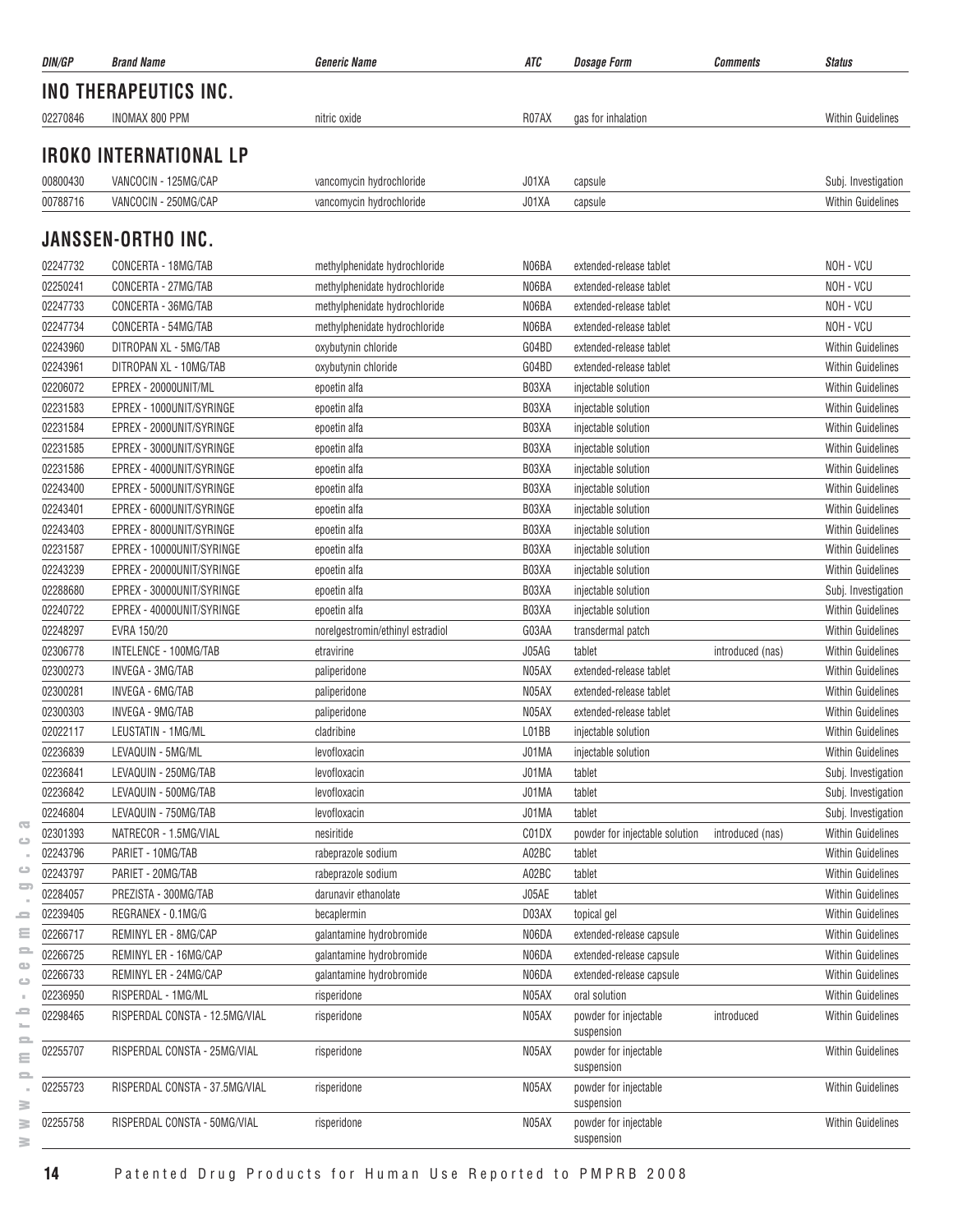| DIN/GP   | <b>Brand Name</b>                                 | Generic Name                                         | ATC                | <b>Dosage Form</b>             | <b>Comments</b> | <b>Status</b>            |
|----------|---------------------------------------------------|------------------------------------------------------|--------------------|--------------------------------|-----------------|--------------------------|
|          | <b>JANSSEN-ORTHO INC. (continued)</b>             |                                                      |                    |                                |                 |                          |
| 02247704 | RISPERDAL M-TAB - 0.5MG/TAB                       | risperidone                                          | N05AX              | orally disintegrating tablet   |                 | <b>Within Guidelines</b> |
| 02247705 | RISPERDAL M-TAB - 1MG/TAB                         | risperidone                                          | N05AX              | orally disintegrating tablet   |                 | <b>Within Guidelines</b> |
| 02247706 | RISPERDAL M-TAB - 2MG/TAB                         | risperidone                                          | N05AX              | orally disintegrating tablet   |                 | <b>Within Guidelines</b> |
| 02268086 | RISPERDAL M-TAB - 3MG/TAB                         | risperidone                                          | N05AX              | orally disintegrating tablet   |                 | <b>Within Guidelines</b> |
| 02268094 | RISPERDAL M-TAB - 4MG/TAB                         | risperidone                                          | N05AX              | orally disintegrating tablet   |                 | <b>Within Guidelines</b> |
| 02047454 | SPORANOX - 100MG/CAP                              | itraconazole                                         | J02AC              | capsule                        |                 | <b>Within Guidelines</b> |
| 02231347 | SPORANOX - 10MG/ML                                | itraconazole                                         | J02AC              | oral solution                  |                 | Subj. Investigation      |
| 02239907 | TOPAMAX - 15MG/CAP                                | topiramate                                           | N03AX              | capsule sprinkle               |                 | <b>Within Guidelines</b> |
| 02239908 | TOPAMAX - 25MG/CAP                                | topiramate                                           | N03AX              | capsule sprinkle               |                 | <b>Within Guidelines</b> |
| 02230893 | TOPAMAX - 25MG/TAB                                | topiramate                                           | N03AX              | tablet                         |                 | <b>Within Guidelines</b> |
| 02230894 | TOPAMAX - 100MG/TAB                               | topiramate                                           | N03AX              | tablet                         |                 | <b>Within Guidelines</b> |
| 02230896 | TOPAMAX - 200MG/TAB                               | topiramate                                           | N03AX              | tablet                         |                 | <b>Within Guidelines</b> |
| 02264846 | <b>TRAMACET 37.5/325</b>                          | tramadol hydrochloride/acetaminophen                 | N02AX              | tablet                         |                 | <b>Within Guidelines</b> |
| 02258560 | TRI-CYCLEN LO .18-.215-.25/.0                     | norgestimate/ethinyl estradiol                       | G03AA              | tablet                         |                 | <b>Within Guidelines</b> |
| 02258587 | TRI-CYCLEN LO .18-.215-.25/.0                     | norgestimate/ethinyl estradiol                       | G03AA              | tablet                         |                 | Subj. Investigation      |
| 02262452 | VELCADE - 3.5MG/VIAL                              | bortezomib                                           | L01XX              | powder for injectable solution |                 | <b>Within Guidelines</b> |
| 02278219 | JOHNSON & JOHNSON INC.<br>ARESTIN - 1MG/CARTRIDGE | minocycline hydrochloride                            | A01AB              | sub-gingival powder            | introduced      | <b>Under Review</b>      |
| 02182920 | NIZORAL - 20MG/ML                                 | ketoconazole                                         | D01AC              | shampoo                        |                 | <b>Within Guidelines</b> |
| 02264633 | RETIN-A MICRO - 0.4MG/G                           | tretinoin                                            | D <sub>10</sub> AD | topical gel                    |                 | <b>Within Guidelines</b> |
| 02243914 | RETIN-A MICRO - 1MG/G                             | tretinoin                                            | D <sub>10</sub> AD | topical gel                    |                 | Within Guidelines        |
|          | <b>JOHNSON &amp; JOHNSON-MERCK</b>                |                                                      |                    |                                |                 |                          |
| 02185938 | PEPCID AC - 10MG/TAB                              | famotidine                                           | A02BA              | tablet                         |                 | <b>Within Guidelines</b> |
| 02243053 | PEPCID COMPLETE                                   | famotidine/calcium carbonate/e<br>magnesium hydroxid | A02BA              | chewable tablet                |                 | <b>Within Guidelines</b> |
|          | <b>LANTHEUS MI CANADA INC.</b>                    |                                                      |                    |                                |                 |                          |
|          | 99MTC TECHNESCAN MAG3 UD REG.                     | technetium Tc-99m mertiatide                         | V09CA              | powder for injectable solution | expired         | <b>Within Guidelines</b> |
|          | CARDIOLITE/MIRALUMA                               | technetium Tc-99m sestamibi                          | V09GA              | powder for injectable solution |                 | <b>Within Guidelines</b> |
| 02243173 | DEFINITY - 150MCL/ML                              | perflutren                                           | V08DA              | injectable suspension          |                 | Subj. Investigation      |
|          | NEUROLITE - 20MCI/TEST                            | technetium Tc-99m bicisate                           | V09AA              | powder for injectable solution | expired         | Subj. Investigation      |
|          | OCTREOSCAN - 3.3MCI/VIAL                          | in-111 pentetreotide                                 | V09IB              | injectable solution            |                 | Within Guidelines        |
|          | TECHNESCAN MAG3                                   | technetium Tc-99m mertiatide                         | V09CA              | powder for injectable solution | expired         | Subj. Investigation      |
|          |                                                   |                                                      |                    |                                |                 |                          |
|          | <b>LEO PHARMA INC.</b>                            |                                                      |                    |                                |                 |                          |
|          |                                                   |                                                      |                    |                                |                 |                          |

| 02244126 | <b>DOVOBET</b>         | calcipotriol/betamethasone dipropionate | D05AX | topical ointment      |            | <b>Within Guidelines</b> | $\circ$      |
|----------|------------------------|-----------------------------------------|-------|-----------------------|------------|--------------------------|--------------|
| 01976133 | DOVONEX - 0.05MG/G     | calcipotriol                            | D05AX | topical ointment      |            | <b>Within Guidelines</b> | 57           |
| 02150956 | DOVONEX - 0.05MG/G     | calcipotriol                            | D05AX | topical cream         |            | <b>Within Guidelines</b> | <b>SP</b>    |
| 02194341 | DOVONEX - 0.05MG/ML    | calcipotriol                            | D05AX | scalp lotion          |            | <b>Within Guidelines</b> | Ξ            |
| 01934252 | FUCIDIN - 250MG/TAB    | fusidate sodium                         | J01XC | tablet                | introduced | <b>Within Guidelines</b> | $\equiv$     |
| 02167840 | INNOHEP - 10000UNIT/ML | tinzaparin sodium                       | B01AB | injectable suspension |            | Subj. Investigation      | ല<br>$\circ$ |
| 02229755 | INNOHEP - 10000UNIT/ML | tinzaparin sodium                       | B01AB | injectable suspension |            | Subj. Investigation      |              |
| 02229515 | INNOHEP - 20000UNIT/ML | tinzaparin sodium                       | B01AB | injectable suspension |            | <b>Within Guidelines</b> | a m          |
| 02231478 | INNOHEP - 20000UNIT/ML | tinzaparin sodium                       | B01AB | injectable suspension |            | <b>Within Guidelines</b> | $\equiv$     |

 $\geq$ 

 $\sim$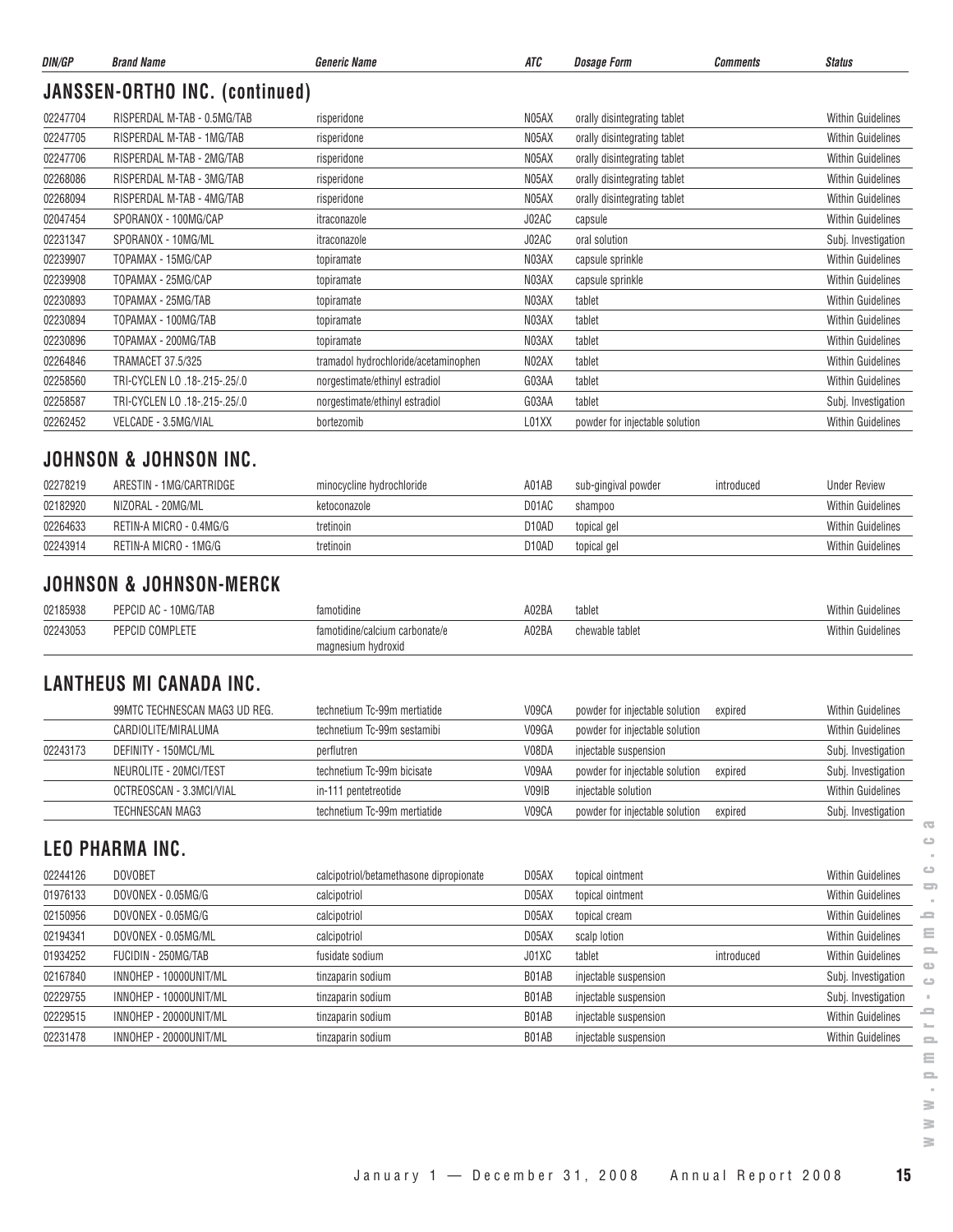| DIN/GP   | <b>Brand Name</b>    | <b>Generic Name</b>     | ATC   | <i><b>Dosage Form</b></i> | Comments | <b>Status</b>            |
|----------|----------------------|-------------------------|-------|---------------------------|----------|--------------------------|
|          | LUNDBECK CANADA INC. |                         |       |                           |          |                          |
| 02239607 | CELEXA - 20MG/TAB    | citalopram hydrobromide | N06AB | tablet                    |          | <b>Within Guidelines</b> |
| 02239608 | CELEXA - 40MG/TAB    | citalopram hydrobromide | N06AB | tablet                    |          | <b>Within Guidelines</b> |
| 02263238 | CIPRALEX - 10MG/TAB  | escitalopram oxalate    | N06AB | tablet                    |          | <b>Within Guidelines</b> |
| 02263254 | CIPRALEX - 20MG/TAB  | escitalopram oxalate    | N06AB | tablet                    |          | <b>Within Guidelines</b> |
| 02260638 | EBIXA - 10MG/TAB     | memantine hydrochloride | N06DX | tablet                    |          | <b>Within Guidelines</b> |

# **MCNEIL CONSUMER HEALTHCARE**

| 02248128 | AXERT - 6.25MG/TAB                 | almotriptan malate                                         | NO <sub>2</sub> CC | tablet                   | <b>Within Guidelines</b> |
|----------|------------------------------------|------------------------------------------------------------|--------------------|--------------------------|--------------------------|
| 02248129 | AXERT - 12.5MG/TAB                 | almotriptan malate                                         | NO <sub>2</sub> CC | tablet                   | <b>Within Guidelines</b> |
| 02242365 | CHILDREN MOTRIN - 20MG/ML          | ibuprofen                                                  | M01AE              | oral suspension          | Subj. Investigation      |
| 02238626 | CHILDREN MOTRIN - 40MG/ML          | ibuprofen                                                  | M01AE              | oral suspension          | <b>Within Guidelines</b> |
| 02247344 | CHILDREN MOTRIN JUNIOR - 100MG/TAB | ibuprofen                                                  | M01AE              | chewable tablet          | Subj. Investigation      |
| 02237297 | IMODIUM ADVANCED 2/125             | loperamide hydrochloride/simethicone                       | A07DA              | chewable tablet          | <b>Within Guidelines</b> |
| 02245185 | IMODIUM ADVANCED CAPLET 2/125      | loperamide hydrochloride/simethicone                       | A07DA              | caplet                   | <b>Within Guidelines</b> |
| 02230542 | IMODIUM QUICK DISSOLVE - 2MG/TAB   | loperamide hydrochloride                                   | A07DA              | tablet                   | Subj. Investigation      |
| 02246162 | REACTINE ALLERGY & SINUS 5/12      | cetirizine hydrochloride/<br>pseudoephedrine hydrochloride | R01BA              | extended-release tablet  | Subj. Investigation      |
| 02246060 | TYLENOL 8 HOUR - 650MG/CPL         | acetaminophen                                              | N02BE              | sustained-release caplet | Subj. Investigation      |
| 02238885 | TYLENOL ARTHRITIS PAIN - 650MG/CPL | acetaminophen                                              | N02BE              | sustained-release caplet | Subj. Investigation      |
| 02277301 | ZANTAC 150 - 150MG/TAB             | ranitidine hydrochloride                                   | A02BA              | tablet                   | <b>Within Guidelines</b> |
| 02230287 | ZANTAC 75 - 75MG/TAB               | ranitidine hydrochloride                                   | A02BA              | tablet                   | Subj. Investigation      |

## **MERCK FROSST CANADA LTD.**

|                          | 02240706 | AGGRASTAT - 0.05MG/ML          | tirofiban hydrochloride                    | B01AC              | injectable solution            |            | <b>Within Guidelines</b> |
|--------------------------|----------|--------------------------------|--------------------------------------------|--------------------|--------------------------------|------------|--------------------------|
|                          | 02244265 | CANCIDAS - 50MG/VIAL           | caspofungin acetate                        | J02AX              | powder for injectable solution |            | <b>Within Guidelines</b> |
|                          | 02244266 | CANCIDAS - 70MG/VIAL           | caspofungin acetate                        | J02AX              | powder for injectable solution |            | <b>Within Guidelines</b> |
|                          | 02240113 | COSOPT 20/5                    | dorzolamide hydrochloride/tiomolol maleate | S01ED              | ophthalmic solution            |            | <b>Within Guidelines</b> |
|                          | 02258692 | COSOPT 20/5 PF                 | dorzolamide hydrochloride/tiomolol maleate | S01ED              | ophthalmic solution            |            | <b>Within Guidelines</b> |
|                          | 02182815 | COZAAR - 25MG/TAB              | losartan potassium                         | C09CA              | tablet                         |            | <b>Within Guidelines</b> |
|                          | 02182874 | COZAAR - 50MG/TAB              | losartan potassium                         | C09CA              | tablet                         |            | <b>Within Guidelines</b> |
|                          | 02182882 | COZAAR - 100MG/TAB             | losartan potassium                         | C09CA              | tablet                         |            | <b>Within Guidelines</b> |
|                          | 02229161 | CRIXIVAN - 200MG/CAP           | indinavir sulfate                          | J05AE              | capsule                        |            | <b>Within Guidelines</b> |
|                          | 02229196 | CRIXIVAN - 400MG/CAP           | indinavir sulfate                          | J05AE              | capsule                        |            | <b>Within Guidelines</b> |
|                          | 02298791 | EMEND - 80MG/CAP               | aprepitant                                 | A04AD              | capsule                        |            | <b>Within Guidelines</b> |
|                          | 02298805 | EMEND - 125MG/CAP              | aprepitant                                 | A04AD              | capsule                        |            | <b>Within Guidelines</b> |
| $\overline{\mathbf{G}}$  | 02298813 | EMEND 125MG/80MG TRIPAK        | aprepitant                                 | A04AD              | capsule                        |            | <b>Within Guidelines</b> |
| $\bigcirc$               | 02247521 | EZETROL - 10MG/TAB             | ezetimibe                                  | C <sub>10</sub> AX | tablet                         |            | <b>Within Guidelines</b> |
| ت                        | 02233055 | FOSAMAX - 5MG/TAB              | alendronate sodium                         | M05BA              | tablet                         |            | <b>Within Guidelines</b> |
| 5                        | 02201011 | FOSAMAX - 10MG/TAB             | alendronate sodium                         | M05BA              | tablet                         |            | <b>Within Guidelines</b> |
| $\equiv$                 | 02201038 | FOSAMAX - 40MG/TAB             | alendronate sodium                         | M05BA              | tablet                         |            | <b>Within Guidelines</b> |
| Ξ                        | 02245329 | FOSAMAX - 70MG/TAB             | alendronate sodium                         | M05BA              | tablet                         |            | <b>Within Guidelines</b> |
| $\Rightarrow$            | 02248625 | FOSAMAX - 70MG/VIAL            | alendronate sodium                         | M05BA              | oral solution                  |            | <b>Within Guidelines</b> |
| $\bigcirc$<br>Ġ          | 02276429 | FOSAVANCE 70/2800IU - 70MG/TAB | alendronate sodium/cholecalciferol         | M05BB              | tablet                         |            | <b>Within Guidelines</b> |
| ×                        | 02314940 | FOSAVANCE 70/5600IU - 70MG/TAB | alendronate sodium/cholecalciferol         | M05BB              | tablet                         | introduced | Subj. Investigation      |
| $\overline{\phantom{a}}$ | 02283190 | GARDASIL                       | papillomavirus recombinant vaccine         | J07BM              | injectable suspension          |            | <b>Within Guidelines</b> |
| $\mathbb{Z}$<br>$\equiv$ | 02297841 | HYZAAR 100/12.5                | losartan potassium/hydrochlorothiazide     | C09DA              | tablet                         |            | <b>Within Guidelines</b> |
| Ξ                        | 02230047 | <b>HYZAAR 50/12.5</b>          | losartan potassium/hydrochlorothiazide     | C09DA              | tablet                         |            | <b>Within Guidelines</b> |
| $\Rightarrow$            | 02241007 | HYZAAR DS 100/25               | losartan potassium/hydrochlorothiazide     | C09DA              | tablet                         |            | <b>Within Guidelines</b> |
|                          | 02247437 | INVANZ - 1000MG/VIAL           | ertapenem sodium                           | J01DH              | powder for injectable solution |            | <b>Within Guidelines</b> |
| ≧                        | 02301881 | <b>ISENTRESS - 400MG/TAB</b>   | raltegravir potassium                      | J05AX              | tablet                         |            | <b>Within Guidelines</b> |
|                          |          |                                |                                            |                    |                                |            |                          |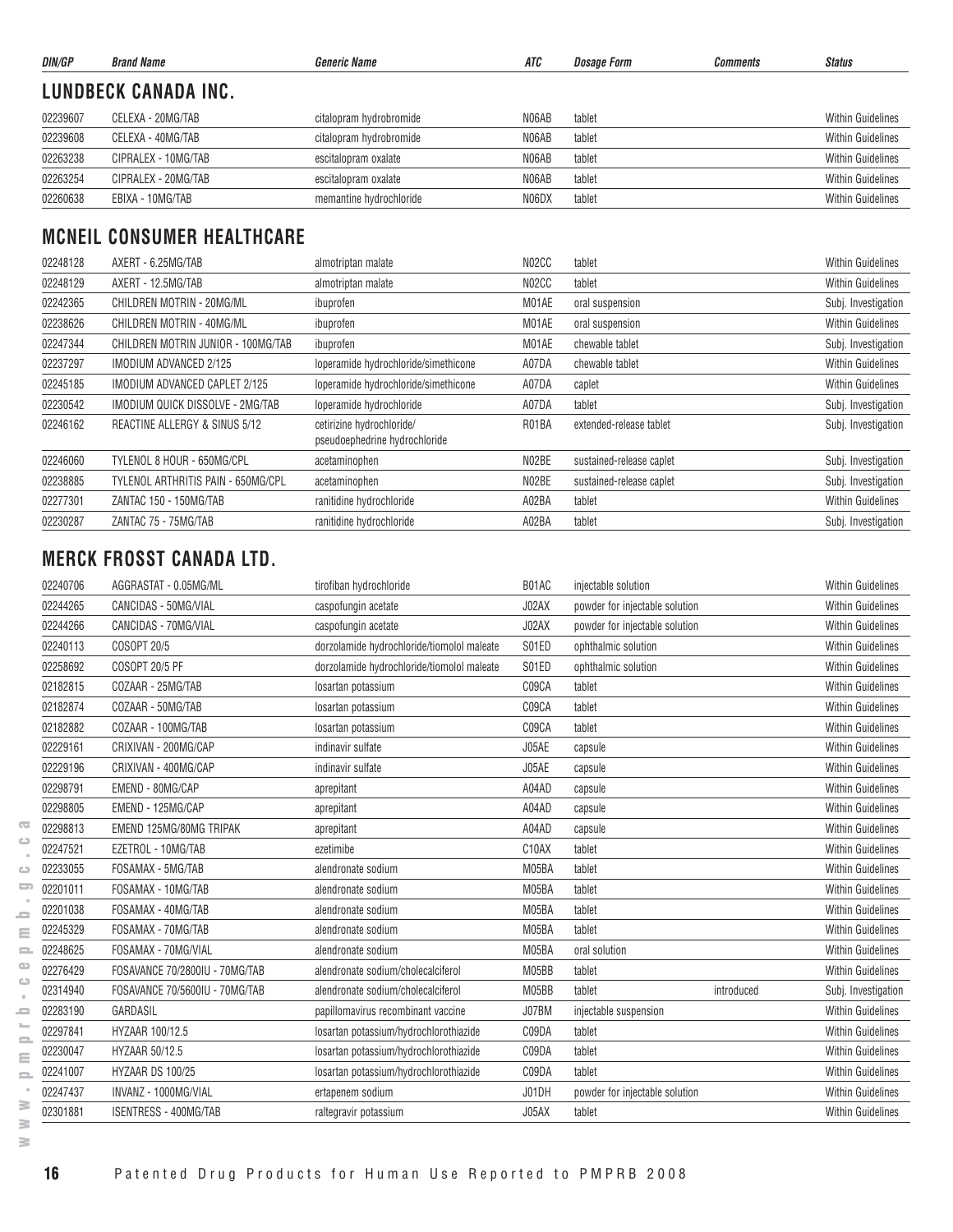| DIN/GP   | <b>Brand Name</b>                            | <b>Generic Name</b>                             | ATC                | <b>Dosage Form</b>    | <b>Comments</b>  | <b>Status</b>                            |
|----------|----------------------------------------------|-------------------------------------------------|--------------------|-----------------------|------------------|------------------------------------------|
|          | <b>MERCK FROSST CANADA LTD. (continued)</b>  |                                                 |                    |                       |                  |                                          |
| 02303922 | JANUVIA - 100MG/TAB                          | sitagliptin phosphate                           | A10BH              | tablet                | introduced (nas) | <b>Within Guidelines</b>                 |
| 02240520 | MAXALT - 5MG/TAB                             | rizatriptan benzoate                            | N02CC              | tablet                |                  | <b>Within Guidelines</b>                 |
| 02240521 | MAXALT - 10MG/TAB                            | rizatriptan benzoate                            | N02CC              | tablet                |                  | <b>Within Guidelines</b>                 |
| 02240518 | MAXALT RPD - 5MG/WAFER                       | rizatriptan benzoate                            | N02CC              | wafer                 |                  | Within Guidelines                        |
| 02240519 | MAXALT RPD - 10MG/WAFER                      | rizatriptan benzoate                            | N02CC              | wafer                 |                  | <b>Within Guidelines</b>                 |
| 00795860 | MEVACOR - 20MG/TAB                           | lovastatin                                      | C10AA              | tablet                |                  | <b>Within Guidelines</b>                 |
| 00795852 | MEVACOR - 40MG/TAB                           | lovastatin                                      | C10AA              | tablet                |                  | <b>Within Guidelines</b>                 |
| 00710121 | PEPCID - 20MG/TAB                            | famotidine                                      | A02BA              | tablet                |                  | <b>Within Guidelines</b>                 |
| 00710113 | PEPCID - 40MG/TAB                            | famotidine                                      | A02BA              | tablet                |                  | <b>Within Guidelines</b>                 |
| 00839388 | PRINIVIL - 5MG/TAB                           | lisinopril                                      | C09AA              | tablet                | expired          | Within Guidelines                        |
| 00839396 | PRINIVIL - 10MG/TAB                          | lisinopril                                      | C09AA              | tablet                | expired          | Within Guidelines                        |
| 00839418 | PRINIVIL - 20MG/TAB                          | lisinopril                                      | C09AA              | tablet                | expired          | <b>Within Guidelines</b>                 |
| 02238213 | PROPECIA - 1MG/TAB                           | finasteride                                     | D11AX              | tablet                |                  | <b>Within Guidelines</b>                 |
| 02010909 | PROSCAR - 5MG/TAB                            | finasteride                                     | G04CB              | tablet                |                  | <b>Within Guidelines</b>                 |
| 00749486 | RECOMBIVAX HB - 10MCG/ML                     | vaccine - hepatitis B(rDNA)                     | J07BC              | injectable suspension |                  | <b>Within Guidelines</b>                 |
| 02243676 | RECOMBIVAX HB THIMEROSAL FREE -<br>10MCG/ML  | vaccine - hepatitis B(rDNA)                     | J07BC              | injectable suspension |                  | <b>Within Guidelines</b>                 |
| 02245977 | RECOMBIVAX HB THIMEROSAL FREE -<br>40MCG/ML  | vaccine - hepatitis B(rDNA)                     | J07BC              | injectable suspension |                  | Subj. Investigation                      |
| 02284413 | ROTATEQ                                      | oral live rotavirus vaccine, pentavalent        | J07BH              | oral suspension       |                  | <b>Within Guidelines</b>                 |
| 02247997 | SINGULAIR - 4MG/POUCH                        | montelukast sodium                              | R03DC              | oral granules         |                  | <b>Within Guidelines</b>                 |
| 02243602 | SINGULAIR - 4MG/TAB                          | montelukast sodium                              | R03DC              | chewable tablet       |                  | Within Guidelines                        |
| 02238216 | SINGULAIR - 5MG/TAB                          | montelukast sodium                              | R03DC              | chewable tablet       |                  | Within Guidelines                        |
| 02238217 | SINGULAIR - 10MG/TAB                         | montelukast sodium                              | R03DC              | tablet                |                  | <b>Within Guidelines</b>                 |
| 02171880 | TIMOPTIC XE - 2.5MG/ML                       | timolol maleate                                 | S01ED              | ophthalmic gel        | expired          | <b>Within Guidelines</b>                 |
| 02171899 | TIMOPTIC XE - 5MG/ML                         | timolol maleate                                 | S01ED              | ophthalmic gel        | expired          | <b>Within Guidelines</b>                 |
| 02216205 | TRUSOPT - 20MG/ML                            | dorzolamide hydrochloride                       | S01EC              | ophthalmic solution   |                  | Within Guidelines                        |
| 02269090 | TRUSOPT PF - 20MG/ML                         | dorzolamide hydrochloride                       | S01EC              | ophthalmic solution   |                  | <b>Within Guidelines</b>                 |
| 02246081 | <b>VARIVAX III</b>                           | varicella virus vaccine, live, attenuated       | J07BK              | injectable suspension |                  | Within Guidelines                        |
| 00657298 | VASERETIC 10/25                              | enalapril maleate/hydrochlorothiazide           | C09BA              | tablet                | expired          | Within Guidelines                        |
| 02242826 | VASERETIC 5/12.5                             | enalapril maleate/hydrochlorothiazide           | C09BA              | tablet                | expired          | <b>Within Guidelines</b>                 |
| 00884324 | ZOCOR - 5MG/TAB                              | simvastatin                                     | C10AA              | tablet                |                  | <b>Within Guidelines</b>                 |
| 00884332 | ZOCOR - 10MG/TAB                             | simvastatin                                     | C10AA              | tablet                |                  | Within Guidelines                        |
| 00884340 | ZOCOR - 20MG/TAB                             | simvastatin                                     | C <sub>10</sub> AA | tablet                |                  | <b>Within Guidelines</b>                 |
| 00884359 | ZOCOR - 40MG/TAB                             | simvastatin                                     | C10AA              | tablet                |                  | Within Guidelines                        |
| 02240332 | ZOCOR - 80MG/TAB                             | simvastatin                                     | C10AA              | tablet                |                  | Within Guidelines                        |
|          |                                              |                                                 |                    |                       |                  | $\overline{\mathbf{c}}$<br>$\circ$       |
|          | NOVARTIS CONSUMER HEALTH CANADA INC.         |                                                 |                    |                       |                  | ت                                        |
| 02240450 | TRIAMINIC SOFTCHEWS COLD & AL                | pseudoephed/cm                                  | R01BA              | chewable tablet       |                  | Subj. Investigation<br>$\Box$            |
| 02240448 | TRIAMINIC SOFTCHEWS COLD & CO                | pseudoephed/dm/cm                               | R05DA              | chewable tablet       |                  | Subj. Investigation                      |
| 02278731 | TRIAMINIC SOFTCHEWS COUGH & S -<br>165MG/TAB | dextromethorphan hydrobromide/<br>acetaminophen | N02BE              | chewable tablet       |                  | <b>Under Review</b><br>Ξ<br>$\equiv$     |
|          | <b>NOVARTIS PHARMA CANADA INC.</b>           |                                                 |                    |                       |                  | $\bigcirc$<br>ت                          |
| 02269198 | ACLASTA - 5MG/VIAL                           | zoledronic acid                                 | M05BA              | injectable solution   |                  | <b>Within Guidelines</b>                 |
| 02243763 | COMTAN - 200MG/TAB                           | entacapone                                      | N04BX              | tablet                |                  | 0<br>Within Guidelines<br>$\mathbb{R}^n$ |
| 02270528 | DIOVAN - 40MG/TAB                            | valsartan                                       | C09CA              | tablet                |                  | Within Guidelines<br>으                   |
| 02244781 | DIOVAN - 80MG/TAB                            | valsartan                                       | C09CA              | tablet                |                  | ≘<br>Within Guidelines                   |
| 02244782 | DIOVAN - 160MG/TAB                           | valsartan                                       | C09CA              | tablet                |                  | $\equiv$<br>Within Guidelines            |
| 02289504 | DIOVAN - 320MG/TAB                           | valsartan                                       | C09CA              | tablet                |                  | Within Guidelines<br>≧                   |
| 02241901 | DIOVAN-HCT 160/12.5                          | valsartan/hydrochlorothiazide                   | C09DA              | tablet                |                  | <b>Within Guidelines</b><br>≧            |
|          |                                              |                                                 |                    |                       |                  | ≧                                        |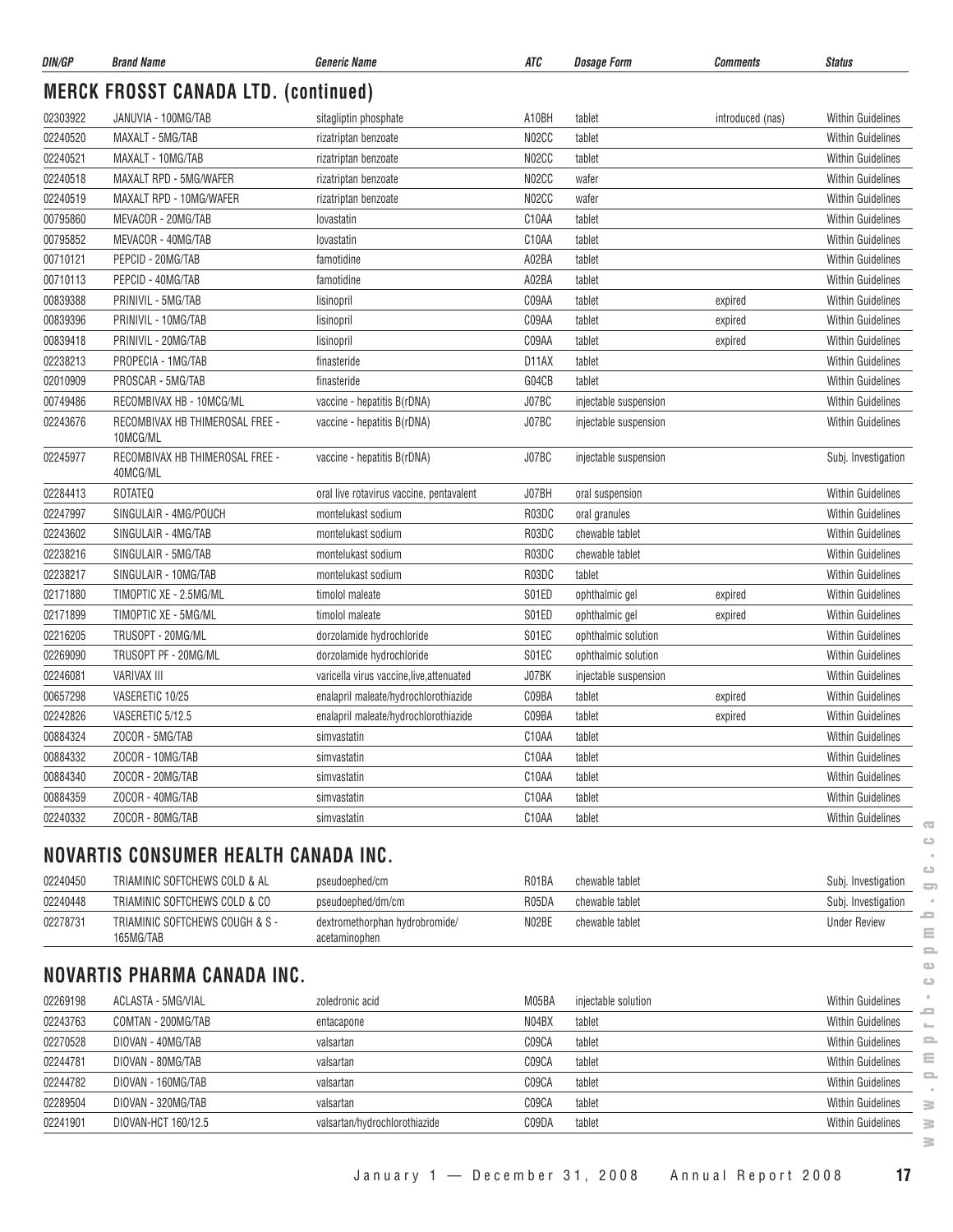| DIN/GP               | <b>Brand Name</b>                              | <b>Generic Name</b>                                                | ATC                | <b>Dosage Form</b>             | Comments         | <b>Status</b>            |
|----------------------|------------------------------------------------|--------------------------------------------------------------------|--------------------|--------------------------------|------------------|--------------------------|
|                      | <b>NOVARTIS PHARMA CANADA INC. (continued)</b> |                                                                    |                    |                                |                  |                          |
| 02246955             | DIOVAN-HCT 160/25                              | valsartan/hydrochlorothiazide                                      | C09DA              | tablet                         |                  | <b>Within Guidelines</b> |
| 02308908             | DIOVAN-HCT 320/12.5                            | valsartan/hydrochlorothiazide                                      | C09DA              | tablet                         | introduced       | <b>Within Guidelines</b> |
| 02308916             | DIOVAN-HCT 320/25                              | valsartan/hydrochlorothiazide                                      | C09DA              | tablet                         | introduced       | <b>Within Guidelines</b> |
| 02241900             | DIOVAN-HCT 80/12.5                             | valsartan/hydrochlorothiazide                                      | C09DA              | tablet                         |                  | <b>Within Guidelines</b> |
| 02247238             | ELIDEL - 10MG/G                                | pimecrolimus                                                       | D <sub>1</sub> 1AX | topical cream                  |                  | <b>Within Guidelines</b> |
| 02273217             | ENABLEX - 7.5MG/TAB                            | darifenacin hydrobromide                                           | G04BD              | extended-release tablet        |                  | <b>Within Guidelines</b> |
| 02273225             | ENABLEX - 15MG/TAB                             | darifenacin hydrobromide                                           | G04BD              | extended-release tablet        |                  | Within Guidelines        |
| 02241835             | <b>ESTALIS 140/50</b>                          | norethindrone acetate/estradiol 17B                                | G03FA              | transdermal patch              |                  | <b>Within Guidelines</b> |
| 02241837             | <b>ESTALIS 250/50</b>                          | norethindrone acetate/estradiol 17B                                | G03FA              | transdermal patch              |                  | <b>Within Guidelines</b> |
| 02243530             | ESTALIS-SEQUI 250/50                           | norethindrone acetate/estradiol 176 +<br>estradiol 17 <sub>B</sub> | G03FB              | transdermal patch              |                  | <b>Within Guidelines</b> |
| 02108186             | ESTRACOMB 05/05-.25                            | estradiol 17B/estradiol 17B<br>& norethindrone acetate             | G03FA              | transdermal patch              |                  | <b>Within Guidelines</b> |
| 02244002             | ESTRADOT 100 - 1.56MG/PATCH                    | estradiol 17ß                                                      | G03CA              | transdermal patch              |                  | <b>Within Guidelines</b> |
| 02245676             | ESTRADOT 25 - 0.39MG/PATCH                     | estradiol 17 <sub>B</sub>                                          | G03CA              | transdermal patch              |                  | <b>Within Guidelines</b> |
| 02243999             | ESTRADOT 37.5 - 0.585MG/PATCH                  | estradiol 17 <sub>B</sub>                                          | G03CA              | transdermal patch              |                  | <b>Within Guidelines</b> |
| 02244000             | ESTRADOT 50 - 0.78MG/PATCH                     | estradiol 17ß                                                      | G03CA              | transdermal patch              |                  | <b>Within Guidelines</b> |
| 02244001             | ESTRADOT 75 - 1.17MG/PATCH                     | estradiol 17 <sub>B</sub>                                          | G03CA              | transdermal patch              |                  | <b>Within Guidelines</b> |
| 02242115             | EXELON - 1.5MG/CAP                             | rivastigmine tartrate                                              | N06DA              | capsule                        |                  | <b>Within Guidelines</b> |
| 02242116             | EXELON - 3MG/CAP                               | rivastigmine tartrate                                              | N06DA              | capsule                        |                  | <b>Within Guidelines</b> |
| 02242117             | EXELON - 4.5MG/CAP                             | rivastigmine tartrate                                              | N06DA              | capsule                        |                  | <b>Within Guidelines</b> |
| 02242118             | EXELON - 6MG/CAP                               | rivastigmine tartrate                                              | N06DA              | capsule                        |                  | <b>Within Guidelines</b> |
| 02245240             | EXELON - 2MG/ML                                | rivastigmine tartrate                                              | N06DA              | oral solution                  |                  | <b>Within Guidelines</b> |
| 02302853             | EXELON 10 - 18MG/PATCH                         |                                                                    | N06DA              |                                | introduced       | <b>Within Guidelines</b> |
|                      | EXELON 5 - 9MG/PATCH                           | rivastigmine                                                       | N06DA              | transdermal patch              |                  | <b>Within Guidelines</b> |
| 02302845<br>02287420 |                                                | rivastigmine                                                       | V03AC              | transdermal patch              | introduced       |                          |
|                      | EXJADE - 125MG/TAB                             | deferasirox                                                        |                    | tablet for oral suspension     |                  | <b>Within Guidelines</b> |
| 02287439             | EXJADE - 250MG/TAB                             | deferasirox                                                        | V03AC              | tablet for oral suspension     |                  | <b>Within Guidelines</b> |
| 02287447             | EXJADE - 500MG/TAB                             | deferasirox                                                        | V03AC              | tablet for oral suspension     |                  | <b>Within Guidelines</b> |
| 02229110             | FAMVIR - 125MG/TAB                             | famciclovir                                                        | J05AB              | tablet                         |                  | <b>Within Guidelines</b> |
| 02229129             | FAMVIR - 250MG/TAB                             | famciclovir                                                        | J05AB              | tablet                         |                  | <b>Within Guidelines</b> |
| 02177102             | FAMVIR - 500MG/TAB                             | famciclovir                                                        | J05AB              | tablet                         |                  | <b>Within Guidelines</b> |
| 02231384             | FEMARA - 2.5MG/TAB                             | letrozole                                                          | L02BG              | tablet                         |                  | Within Guidelines        |
| 02253275             | GLEEVEC - 100MG/TAB                            | imatinib mesylate                                                  | L01XX              | tablet                         |                  | Within Guidelines        |
| 02253283             | GLEEVEC - 400MG/TAB                            | imatinib mesylate                                                  | L01XX              | tablet                         |                  | <b>Within Guidelines</b> |
| 02238703             | LAMISIL - 10MG/ML                              | terbinafine hydrochloride                                          | D01AE              | topical spray                  |                  | Within Guidelines        |
| 02061562             | LESCOL - 20MG/CAP                              | fluvastatin sodium                                                 | C10AA              | capsule                        |                  | Within Guidelines        |
| 02061570             | LESCOL - 40MG/CAP                              | fluvastatin sodium                                                 | C10AA              | capsule                        |                  | Within Guidelines        |
| 02250527             | LESCOL XL - 80MG/TAB                           | fluvastatin sodium                                                 | C10AA              | extended-release tablet        |                  | <b>Within Guidelines</b> |
| 02296810             | LUCENTIS - 3MG/VIAL                            | ranibizumab                                                        | S01LA              | injectable solution            | introduced (nas) | Within Guidelines        |
| 02264560             | MYFORTIC - 180MG/TAB                           | mycophenolate sodium                                               | L04AA              | tablet                         |                  | <b>Within Guidelines</b> |
| 02264579             | MYFORTIC - 360MG/TAB                           | mycophenolate sodium                                               | L04AA              | tablet                         |                  | <b>Within Guidelines</b> |
| 02237671             | NEORAL - 10MG/CAP                              | cyclosporine                                                       | L04AA              | capsule                        |                  | <b>Within Guidelines</b> |
| 02150689             | NEORAL - 25MG/CAP                              | cyclosporine                                                       | L04AA              | capsule                        |                  | <b>Within Guidelines</b> |
| 02150662             | NEORAL - 50MG/CAP                              | cyclosporine                                                       | L04AA              | capsule                        |                  | Within Guidelines        |
| 02150670             | NEORAL - 100MG/CAP                             | cyclosporine                                                       | L04AA              | capsule                        |                  | Within Guidelines        |
| 02150697             | NEORAL - 100MG/ML                              | cyclosporine                                                       | L04AA              | oral solution                  |                  | <b>Within Guidelines</b> |
| 02130181             | PROLEUKIN - 22000000UNIT/VIAL                  | aldesleukin                                                        | L03AC              | powder for injectable solution |                  | Within Guidelines        |
| 02302063             | RASILEZ - 150MG/TAB                            | aliskiren                                                          | C09XA              | tablet                         |                  | Within Guidelines        |
| 02302071             | RASILEZ - 300MG/TAB                            | aliskiren                                                          | C09XA              | tablet                         |                  | Within Guidelines        |
| 00593257             | SANDIMMUNE - 50MG/ML                           | cyclosporine                                                       | L04AA              | injectable solution            |                  | <b>Within Guidelines</b> |
| 00839191             | SANDOSTATIN - 0.05MG/ML                        | octreotide                                                         | H01CB              | injectable solution            |                  | Within Guidelines        |

 $\geq$  $\geq$ 

 $\overline{\infty}$  $\circ$  $\sim$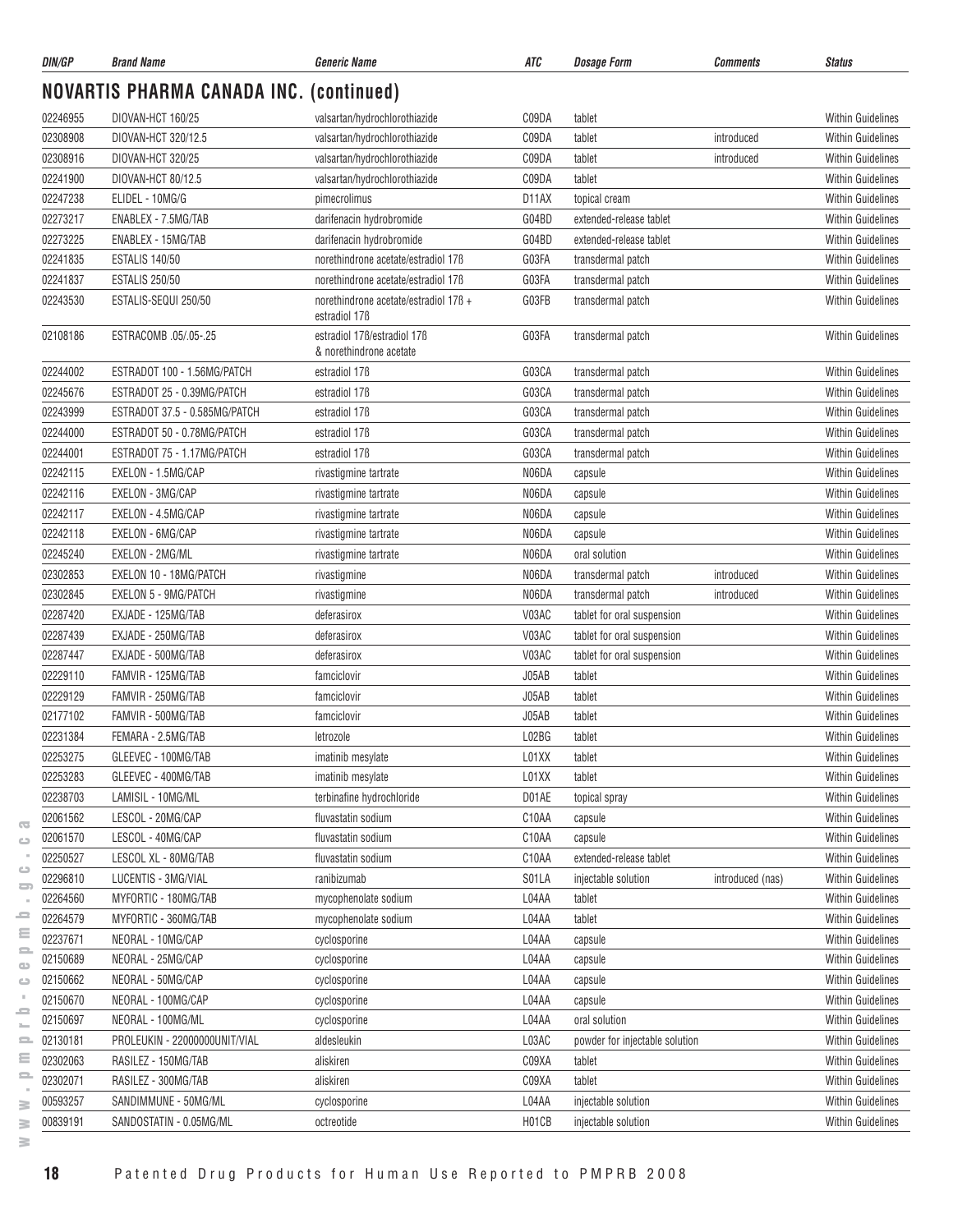| DIN/GP   | <b>Brand Name</b>                              | <b>Generic Name</b>           | <b>ATC</b>         | <b>Dosage Form</b>             | <b>Comments</b> | <b>Status</b>            |
|----------|------------------------------------------------|-------------------------------|--------------------|--------------------------------|-----------------|--------------------------|
|          | <b>NOVARTIS PHARMA CANADA INC. (continued)</b> |                               |                    |                                |                 |                          |
| 00839205 | SANDOSTATIN - 0.1MG/ML                         | octreotide                    | H01CB              | injectable solution            |                 | <b>Within Guidelines</b> |
| 02049392 | SANDOSTATIN - 0.2MG/ML                         | octreotide                    | H01CB              | injectable solution            |                 | <b>Within Guidelines</b> |
| 00839213 | SANDOSTATIN - 0.5MG/ML                         | octreotide                    | H01CB              | injectable solution            |                 | <b>Within Guidelines</b> |
| 02239323 | SANDOSTATIN LAR - 10MG/VIAL                    | octreotide                    | H <sub>01</sub> CB | powder for injectable solution |                 | <b>Within Guidelines</b> |
| 02239324 | SANDOSTATIN LAR - 20MG/VIAL                    | octreotide                    | H01CB              | powder for injectable solution |                 | <b>Within Guidelines</b> |
| 02239325 | SANDOSTATIN LAR - 30MG/VIAL                    | octreotide                    | H01CB              | powder for injectable solution |                 | <b>Within Guidelines</b> |
| 02288389 | SEBIVO - 600MG/TAB                             | telbivudine                   | J05AF              | tablet                         |                 | <b>Within Guidelines</b> |
| 02242815 | SIMULECT - 20MG/VIAL                           | basiliximab                   | L04AA              | powder for injectable solution |                 | <b>Within Guidelines</b> |
| 02305941 | STALEVO 100/25/200                             | levodopa/carbidopa/entacapone | N04BA              | tablet                         | introduced      | <b>Within Guidelines</b> |
| 02305968 | STALEVO 150/37.5/200                           | levodopa/carbidopa/entacapone | N04BA              | tablet                         | introduced      | <b>Within Guidelines</b> |
| 02305933 | STALEVO 50/12.5/200                            | levodopa/carbidopa/entacapone | N04BA              | tablet                         | introduced      | <b>Within Guidelines</b> |
| 02245438 | STARLIX - 60MG/TAB                             | nateglinide                   | A10BX              | tablet                         |                 | <b>Within Guidelines</b> |
| 02245439 | STARLIX - 120MG/TAB                            | nateglinide                   | A10BX              | tablet                         |                 | <b>Within Guidelines</b> |
| 02245440 | STARLIX - 180MG/TAB                            | nateglinide                   | A10BX              | tablet                         |                 | <b>Within Guidelines</b> |
| 02239630 | TOBI - 300MG/AMPOULE                           | tobramycin sulfate            | J01GB              | solution for inhalation        |                 | <b>Within Guidelines</b> |
| 02244673 | TRILEPTAL - 60MG/ML                            | oxcarbazepine                 | N03AF              | oral suspension                |                 | Subj. Investigation      |
| 02242067 | TRILEPTAL - 150MG/TAB                          | oxcarbazepine                 | N03AF              | tablet                         |                 | Subj. Investigation      |
| 02242068 | TRILEPTAL - 300MG/TAB                          | oxcarbazepine                 | N03AF              | tablet                         |                 | Subj. Investigation      |
| 02242069 | TRILEPTAL - 600MG/TAB                          | oxcarbazepine                 | N03AF              | tablet                         |                 | Subj. Investigation      |
| 02230732 | TRINIPATCH 0.2 - 22.4MG/PATCH                  | nitroglycerin                 | C01DA              | transdermal patch              |                 | Subj. Investigation      |
| 02230733 | TRINIPATCH 0.4 - 44.8MG/PATCH                  | nitroglycerin                 | C01DA              | transdermal patch              |                 | Subj. Investigation      |
| 02230734 | TRINIPATCH 0.6 - 67.2MG/PATCH                  | nitroglycerin                 | C01DA              | transdermal patch              |                 | Subj. Investigation      |
| 02242367 | VISUDYNE - 15MG/VIAL                           | verteporfin                   | L01XX              | powder for injectable solution |                 | <b>Within Guidelines</b> |
| 01940414 | <b>VOLTAREN OPHTHA - 1MG/ML</b>                | diclofenac sodium             | S01BC              | ophthalmic drops               |                 | <b>Within Guidelines</b> |
| 02260565 | XOLAIR - 150MG/VIAL                            | omalizumab                    | R03DX              | powder for injectable solution |                 | <b>Within Guidelines</b> |
| 02248296 | ZOMETA - 4MG/VIAL                              | zoledronic acid               | M05BA              | injectable solution            |                 | <b>Within Guidelines</b> |

# **NOVO NORDISK CANADA INC.**

| 02239924 | GLUCONORM - 0.5MG/TAB           | repaglinide                                   | A10BX | tablet                         | <b>Within Guidelines</b>       |
|----------|---------------------------------|-----------------------------------------------|-------|--------------------------------|--------------------------------|
| 02239925 | GLUCONORM - 1MG/TAB             | repaglinide                                   | A10BX | tablet                         | <b>Within Guidelines</b>       |
| 02239926 | GLUCONORM - 2MG/TAB             | repaglinide                                   | A10BX | tablet                         | <b>Within Guidelines</b>       |
| 02271842 | LEVEMIR PENFILL - 100UNIT/ML    | insulin detemir                               | A10AE | injectable solution            | Subj. Investigation            |
| 02239659 | NIASTASE - 1.2MG/VIAL           | eptacog alfa (activated)                      | B02BD | powder for injectable solution | <b>Within Guidelines</b>       |
| 02239660 | NIASTASE - 2.4MG/VIAL           | eptacog alfa (activated)                      | B02BD | powder for injectable solution | <b>Within Guidelines</b>       |
| 02239661 | NIASTASE - 4.8MG/VIAL           | eptacog alfa (activated)                      | B02BD | powder for injectable solution | <b>Within Guidelines</b>       |
| 02024217 | NOVOLIN GE 30/70 - 100UNIT/ML   | insulin (regular/isophane) human biosynthetic | A10AD | injectable suspension          | œ<br><b>Within Guidelines</b>  |
| 02025248 | NOVOLIN GE 30/70 - 100UNIT/ML   | insulin (regular/isophane) human biosynthetic | A10AD | injectable suspension          | Subj. Investigation            |
| 02024314 | NOVOLIN GE 40/60 - 100UNIT/ML   | insulin (regular/isophane) human biosynthetic | A10AD | injectable suspension          | <b>Within Guidelines</b>       |
| 02024322 | NOVOLIN GE 50/50 - 100UNIT/ML   | insulin (regular/isophane) human biosynthetic | A10AD | injectable suspension          | 5<br><b>Within Guidelines</b>  |
| 02024225 | NOVOLIN GE NPH - 100UNIT/ML     | insulin (isophane) human biosynthetic         | A10AC | injectable suspension          | <b>Within Guidelines</b><br>د  |
| 02024268 | NOVOLIN GE NPH - 100UNIT/ML     | insulin (isophane) human biosynthetic         | A10AC | injectable suspension          | <b>Within Guidelines</b><br>Ξ  |
| 02024233 | NOVOLIN GE TORONTO - 100UNIT/ML | insulin (regular) human biosynthetic          | A10AB | injectable suspension          | <b>Within Guidelines</b>       |
| 02024284 | NOVOLIN GE TORONTO - 100UNIT/ML | insulin (regular) human biosynthetic          | A10AB | injectable suspension          | ۵B<br><b>Within Guidelines</b> |
| 02265435 | NOVOMIX 30 PENFILL - 100UNIT/ML | insulin aspart/insulin aspart protamine       | A10AD | injectable suspension          | <b>Within Guidelines</b>       |
| 02245397 | NOVORAPID - 100UNIT/ML          | insulin aspart                                | A10AB | injectable solution            | <b>Within Guidelines</b><br>ᅩ  |
| 02244353 | NOVORAPID PENFILL - 100UNIT/ML  | insulin aspart                                | A10AB | injectable solution            | <b>Within Guidelines</b>       |

 $\geq$  $\geq$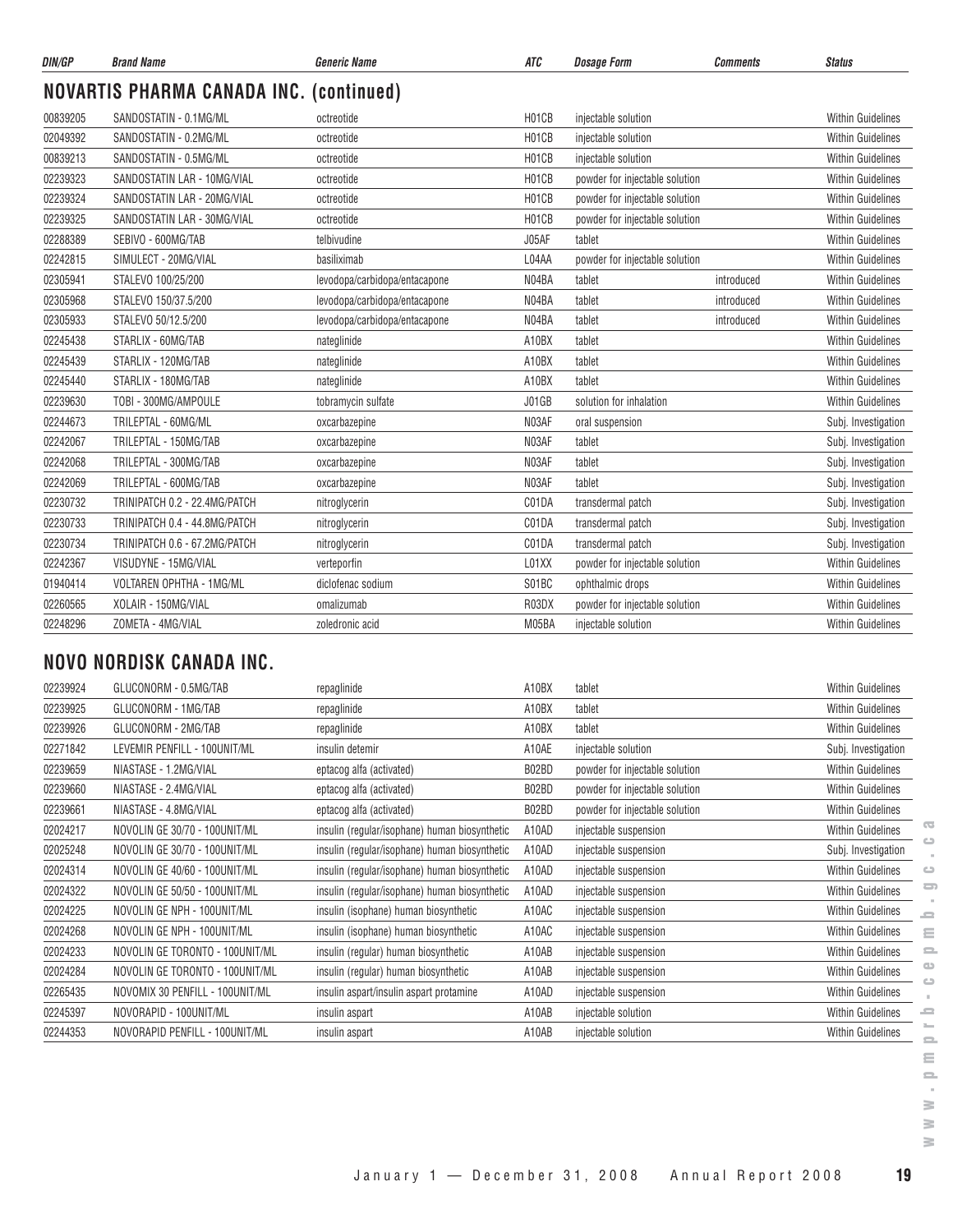| ATC<br>DIN/GP<br><b>Brand Name</b><br>Generic Name<br><b>Dosage Form</b><br><b>Status</b><br><b>Comments</b><br><b>NYCOMED CANADA INC.</b><br>R03BA<br>02285606<br>ALVESCO - 100MCG/DOSE<br>aerosol for inhalation<br><b>Within Guidelines</b><br>ciclesonide<br>02285614<br>ALVESCO - 200MCG/DOSE<br>R03BA<br>aerosol for inhalation<br><b>Within Guidelines</b><br>ciclesonide<br>OMNARIS - 50MCG/DOSE<br>02303671<br>ciclesonide<br>R03BA<br>introduced<br><b>Within Guidelines</b><br>nasal spray<br>02239616<br>PANTO IV - 40MG/VIAL<br>A02BC<br>powder for injectable solution<br><b>Within Guidelines</b><br>pantoprazole sodium<br>02241804<br>PANTOLOC - 20MG/TAB<br>A02BC<br><b>Within Guidelines</b><br>pantoprazole sodium<br>tablet<br>02229453<br>PANTOLOC - 40MG/TAB<br><b>Within Guidelines</b><br>A02BC<br>tablet<br>pantoprazole sodium<br>02267233<br>PANTOLOC M - 40MG/TAB<br>A02BC<br><b>Within Guidelines</b><br>tablet<br>pantoprazole magnesium<br><b>ORGANON CANADA LTD. (AKZO)</b><br>00782327<br>ANDRIOL - 40MG/CAP<br>G03BA<br>testosterone undecanoate<br>capsule<br>02253186<br>NUVARING<br>G03F<br><b>Within Guidelines</b><br>etonogestrel/ethinyl estradiol<br>vaginal ring<br>02245641<br>ORGALUTRAN - 250MCG/SYRINGE<br>H01CC<br>ganirelix acetate<br>injectable solution<br>02248542<br>REMERON RD - 15MG/TAB<br>N06AX<br><b>Within Guidelines</b><br>mirtazapine<br>orally disintegrating tablet<br>N06AX<br>02248543<br>REMERON RD - 30MG/TAB<br><b>Within Guidelines</b><br>mirtazapine<br>orally disintegrating tablet<br>02248544<br>REMERON RD - 45MG/TAB<br>N06AX<br><b>Within Guidelines</b><br>orally disintegrating tablet<br>mirtazapine<br>02108208<br>ZEMURON - 10MG/ML<br>M03AC<br>injectable solution<br>rocuronium bromide<br>expired<br>OTSUKA AMERICA PHARMACEUTICAL INC.<br><b>Within Guidelines</b><br>02240602<br><b>BUSULFEX - 6MG/ML</b><br>L01AB<br>injectable solution<br>busulfan<br><b>OVATION PHARMACEUTICALS INC.</b><br><b>Within Guidelines</b><br>02068036<br>SABRIL - 500MG/POUCH<br>N03AG<br>vigabatrin<br>powder for oral solution<br>02065819<br>SABRIL - 500MG/TAB<br>N03AG<br><b>Within Guidelines</b><br>vigabatrin<br>tablet<br><b>PALADIN LABS INC.</b><br><b>Within Guidelines</b><br>02239653<br>ANDRODERM - 12.2MG/PATCH<br>G03BA<br>testosterone<br>transdermal patch<br>02245972<br>ANDRODERM - 24.3MG/PATCH<br>G03BA<br><b>Within Guidelines</b><br>testosterone<br>transdermal patch<br>02238593<br>MUSE - 0.25MG/SUP<br>G04BE<br><b>Within Guidelines</b><br>intraurethral micro-suppository<br>alprostadil<br>02238594<br>MUSE - 0.5MG/SUP<br>G04BE<br><b>Within Guidelines</b><br>alprostadil<br>intraurethral micro-suppository<br>02238595<br>MUSE - 1MG/SUP<br>G04BE<br><b>Within Guidelines</b><br>alprostadil<br>intraurethral micro-suppository<br>02254735<br>G04BD<br>Within Guidelines<br>OXYTROL - 36MG/PATCH<br>oxybutynin<br>transdermal patch<br>02280248<br>TESTIM 1% - 5GM/TUBE<br>G03BA<br>Within Guidelines<br>topical gel<br>testosterone<br>02240000<br>TRELSTAR - 3.75MG/VIAL<br>L02AE<br><b>Within Guidelines</b><br>triptorelin pamoate<br>microgranules for injectable<br>suspension<br>L02AE<br>microgranules for injectable<br><b>Within Guidelines</b><br>02243856<br>TRELSTAR LA - 11.25MG/VIAL<br>triptorelin pamoate<br>suspension<br>02296381<br>tramadol hydrochloride<br>N02AX<br>extended-release tablet<br>TRIDURAL - 100MG/TAB<br>introduced<br>02296403<br>TRIDURAL - 200MG/TAB<br>tramadol hydrochloride<br>N02AX<br>extended-release tablet<br>introduced<br>02296411<br>N02AX<br>TRIDURAL - 300MG/TAB<br>tramadol hydrochloride<br>extended-release tablet<br>introduced<br>02268205<br>TWINJECT - 0.15MG/DOSE<br>C01CA<br>Within Guidelines<br>epinephrine<br>injectable solution<br>02247310<br>TWINJECT - 0.3MG/DOSE<br>C01CA<br><b>Within Guidelines</b><br>epinephrine<br>injectable solution<br>02239170<br><b>Within Guidelines</b><br>ZANAFLEX - 4 MG/TAB<br>tizanidine/hydrochloride<br>M03BX<br>tablet |  |  |  |                     |
|------------------------------------------------------------------------------------------------------------------------------------------------------------------------------------------------------------------------------------------------------------------------------------------------------------------------------------------------------------------------------------------------------------------------------------------------------------------------------------------------------------------------------------------------------------------------------------------------------------------------------------------------------------------------------------------------------------------------------------------------------------------------------------------------------------------------------------------------------------------------------------------------------------------------------------------------------------------------------------------------------------------------------------------------------------------------------------------------------------------------------------------------------------------------------------------------------------------------------------------------------------------------------------------------------------------------------------------------------------------------------------------------------------------------------------------------------------------------------------------------------------------------------------------------------------------------------------------------------------------------------------------------------------------------------------------------------------------------------------------------------------------------------------------------------------------------------------------------------------------------------------------------------------------------------------------------------------------------------------------------------------------------------------------------------------------------------------------------------------------------------------------------------------------------------------------------------------------------------------------------------------------------------------------------------------------------------------------------------------------------------------------------------------------------------------------------------------------------------------------------------------------------------------------------------------------------------------------------------------------------------------------------------------------------------------------------------------------------------------------------------------------------------------------------------------------------------------------------------------------------------------------------------------------------------------------------------------------------------------------------------------------------------------------------------------------------------------------------------------------------------------------------------------------------------------------------------------------------------------------------------------------------------------------------------------------------------------------------------------------------------------------------------------------------------------------------------------------------------------------------------------------------------------------------------------------------------------------------------------------------------------------------------------------------------------------------------------------------------------------------------------------------------------------------------------------------------------------------------------------------------------------------------------------------------------------------------------------------------------------------------------------------------------------------|--|--|--|---------------------|
|                                                                                                                                                                                                                                                                                                                                                                                                                                                                                                                                                                                                                                                                                                                                                                                                                                                                                                                                                                                                                                                                                                                                                                                                                                                                                                                                                                                                                                                                                                                                                                                                                                                                                                                                                                                                                                                                                                                                                                                                                                                                                                                                                                                                                                                                                                                                                                                                                                                                                                                                                                                                                                                                                                                                                                                                                                                                                                                                                                                                                                                                                                                                                                                                                                                                                                                                                                                                                                                                                                                                                                                                                                                                                                                                                                                                                                                                                                                                                                                                                                                |  |  |  |                     |
|                                                                                                                                                                                                                                                                                                                                                                                                                                                                                                                                                                                                                                                                                                                                                                                                                                                                                                                                                                                                                                                                                                                                                                                                                                                                                                                                                                                                                                                                                                                                                                                                                                                                                                                                                                                                                                                                                                                                                                                                                                                                                                                                                                                                                                                                                                                                                                                                                                                                                                                                                                                                                                                                                                                                                                                                                                                                                                                                                                                                                                                                                                                                                                                                                                                                                                                                                                                                                                                                                                                                                                                                                                                                                                                                                                                                                                                                                                                                                                                                                                                |  |  |  |                     |
|                                                                                                                                                                                                                                                                                                                                                                                                                                                                                                                                                                                                                                                                                                                                                                                                                                                                                                                                                                                                                                                                                                                                                                                                                                                                                                                                                                                                                                                                                                                                                                                                                                                                                                                                                                                                                                                                                                                                                                                                                                                                                                                                                                                                                                                                                                                                                                                                                                                                                                                                                                                                                                                                                                                                                                                                                                                                                                                                                                                                                                                                                                                                                                                                                                                                                                                                                                                                                                                                                                                                                                                                                                                                                                                                                                                                                                                                                                                                                                                                                                                |  |  |  |                     |
|                                                                                                                                                                                                                                                                                                                                                                                                                                                                                                                                                                                                                                                                                                                                                                                                                                                                                                                                                                                                                                                                                                                                                                                                                                                                                                                                                                                                                                                                                                                                                                                                                                                                                                                                                                                                                                                                                                                                                                                                                                                                                                                                                                                                                                                                                                                                                                                                                                                                                                                                                                                                                                                                                                                                                                                                                                                                                                                                                                                                                                                                                                                                                                                                                                                                                                                                                                                                                                                                                                                                                                                                                                                                                                                                                                                                                                                                                                                                                                                                                                                |  |  |  |                     |
|                                                                                                                                                                                                                                                                                                                                                                                                                                                                                                                                                                                                                                                                                                                                                                                                                                                                                                                                                                                                                                                                                                                                                                                                                                                                                                                                                                                                                                                                                                                                                                                                                                                                                                                                                                                                                                                                                                                                                                                                                                                                                                                                                                                                                                                                                                                                                                                                                                                                                                                                                                                                                                                                                                                                                                                                                                                                                                                                                                                                                                                                                                                                                                                                                                                                                                                                                                                                                                                                                                                                                                                                                                                                                                                                                                                                                                                                                                                                                                                                                                                |  |  |  |                     |
|                                                                                                                                                                                                                                                                                                                                                                                                                                                                                                                                                                                                                                                                                                                                                                                                                                                                                                                                                                                                                                                                                                                                                                                                                                                                                                                                                                                                                                                                                                                                                                                                                                                                                                                                                                                                                                                                                                                                                                                                                                                                                                                                                                                                                                                                                                                                                                                                                                                                                                                                                                                                                                                                                                                                                                                                                                                                                                                                                                                                                                                                                                                                                                                                                                                                                                                                                                                                                                                                                                                                                                                                                                                                                                                                                                                                                                                                                                                                                                                                                                                |  |  |  |                     |
|                                                                                                                                                                                                                                                                                                                                                                                                                                                                                                                                                                                                                                                                                                                                                                                                                                                                                                                                                                                                                                                                                                                                                                                                                                                                                                                                                                                                                                                                                                                                                                                                                                                                                                                                                                                                                                                                                                                                                                                                                                                                                                                                                                                                                                                                                                                                                                                                                                                                                                                                                                                                                                                                                                                                                                                                                                                                                                                                                                                                                                                                                                                                                                                                                                                                                                                                                                                                                                                                                                                                                                                                                                                                                                                                                                                                                                                                                                                                                                                                                                                |  |  |  |                     |
|                                                                                                                                                                                                                                                                                                                                                                                                                                                                                                                                                                                                                                                                                                                                                                                                                                                                                                                                                                                                                                                                                                                                                                                                                                                                                                                                                                                                                                                                                                                                                                                                                                                                                                                                                                                                                                                                                                                                                                                                                                                                                                                                                                                                                                                                                                                                                                                                                                                                                                                                                                                                                                                                                                                                                                                                                                                                                                                                                                                                                                                                                                                                                                                                                                                                                                                                                                                                                                                                                                                                                                                                                                                                                                                                                                                                                                                                                                                                                                                                                                                |  |  |  |                     |
|                                                                                                                                                                                                                                                                                                                                                                                                                                                                                                                                                                                                                                                                                                                                                                                                                                                                                                                                                                                                                                                                                                                                                                                                                                                                                                                                                                                                                                                                                                                                                                                                                                                                                                                                                                                                                                                                                                                                                                                                                                                                                                                                                                                                                                                                                                                                                                                                                                                                                                                                                                                                                                                                                                                                                                                                                                                                                                                                                                                                                                                                                                                                                                                                                                                                                                                                                                                                                                                                                                                                                                                                                                                                                                                                                                                                                                                                                                                                                                                                                                                |  |  |  |                     |
|                                                                                                                                                                                                                                                                                                                                                                                                                                                                                                                                                                                                                                                                                                                                                                                                                                                                                                                                                                                                                                                                                                                                                                                                                                                                                                                                                                                                                                                                                                                                                                                                                                                                                                                                                                                                                                                                                                                                                                                                                                                                                                                                                                                                                                                                                                                                                                                                                                                                                                                                                                                                                                                                                                                                                                                                                                                                                                                                                                                                                                                                                                                                                                                                                                                                                                                                                                                                                                                                                                                                                                                                                                                                                                                                                                                                                                                                                                                                                                                                                                                |  |  |  |                     |
|                                                                                                                                                                                                                                                                                                                                                                                                                                                                                                                                                                                                                                                                                                                                                                                                                                                                                                                                                                                                                                                                                                                                                                                                                                                                                                                                                                                                                                                                                                                                                                                                                                                                                                                                                                                                                                                                                                                                                                                                                                                                                                                                                                                                                                                                                                                                                                                                                                                                                                                                                                                                                                                                                                                                                                                                                                                                                                                                                                                                                                                                                                                                                                                                                                                                                                                                                                                                                                                                                                                                                                                                                                                                                                                                                                                                                                                                                                                                                                                                                                                |  |  |  | Subj. Investigation |
|                                                                                                                                                                                                                                                                                                                                                                                                                                                                                                                                                                                                                                                                                                                                                                                                                                                                                                                                                                                                                                                                                                                                                                                                                                                                                                                                                                                                                                                                                                                                                                                                                                                                                                                                                                                                                                                                                                                                                                                                                                                                                                                                                                                                                                                                                                                                                                                                                                                                                                                                                                                                                                                                                                                                                                                                                                                                                                                                                                                                                                                                                                                                                                                                                                                                                                                                                                                                                                                                                                                                                                                                                                                                                                                                                                                                                                                                                                                                                                                                                                                |  |  |  |                     |
|                                                                                                                                                                                                                                                                                                                                                                                                                                                                                                                                                                                                                                                                                                                                                                                                                                                                                                                                                                                                                                                                                                                                                                                                                                                                                                                                                                                                                                                                                                                                                                                                                                                                                                                                                                                                                                                                                                                                                                                                                                                                                                                                                                                                                                                                                                                                                                                                                                                                                                                                                                                                                                                                                                                                                                                                                                                                                                                                                                                                                                                                                                                                                                                                                                                                                                                                                                                                                                                                                                                                                                                                                                                                                                                                                                                                                                                                                                                                                                                                                                                |  |  |  | Subj. Investigation |
|                                                                                                                                                                                                                                                                                                                                                                                                                                                                                                                                                                                                                                                                                                                                                                                                                                                                                                                                                                                                                                                                                                                                                                                                                                                                                                                                                                                                                                                                                                                                                                                                                                                                                                                                                                                                                                                                                                                                                                                                                                                                                                                                                                                                                                                                                                                                                                                                                                                                                                                                                                                                                                                                                                                                                                                                                                                                                                                                                                                                                                                                                                                                                                                                                                                                                                                                                                                                                                                                                                                                                                                                                                                                                                                                                                                                                                                                                                                                                                                                                                                |  |  |  |                     |
|                                                                                                                                                                                                                                                                                                                                                                                                                                                                                                                                                                                                                                                                                                                                                                                                                                                                                                                                                                                                                                                                                                                                                                                                                                                                                                                                                                                                                                                                                                                                                                                                                                                                                                                                                                                                                                                                                                                                                                                                                                                                                                                                                                                                                                                                                                                                                                                                                                                                                                                                                                                                                                                                                                                                                                                                                                                                                                                                                                                                                                                                                                                                                                                                                                                                                                                                                                                                                                                                                                                                                                                                                                                                                                                                                                                                                                                                                                                                                                                                                                                |  |  |  |                     |
|                                                                                                                                                                                                                                                                                                                                                                                                                                                                                                                                                                                                                                                                                                                                                                                                                                                                                                                                                                                                                                                                                                                                                                                                                                                                                                                                                                                                                                                                                                                                                                                                                                                                                                                                                                                                                                                                                                                                                                                                                                                                                                                                                                                                                                                                                                                                                                                                                                                                                                                                                                                                                                                                                                                                                                                                                                                                                                                                                                                                                                                                                                                                                                                                                                                                                                                                                                                                                                                                                                                                                                                                                                                                                                                                                                                                                                                                                                                                                                                                                                                |  |  |  |                     |
|                                                                                                                                                                                                                                                                                                                                                                                                                                                                                                                                                                                                                                                                                                                                                                                                                                                                                                                                                                                                                                                                                                                                                                                                                                                                                                                                                                                                                                                                                                                                                                                                                                                                                                                                                                                                                                                                                                                                                                                                                                                                                                                                                                                                                                                                                                                                                                                                                                                                                                                                                                                                                                                                                                                                                                                                                                                                                                                                                                                                                                                                                                                                                                                                                                                                                                                                                                                                                                                                                                                                                                                                                                                                                                                                                                                                                                                                                                                                                                                                                                                |  |  |  | Subj. Investigation |
|                                                                                                                                                                                                                                                                                                                                                                                                                                                                                                                                                                                                                                                                                                                                                                                                                                                                                                                                                                                                                                                                                                                                                                                                                                                                                                                                                                                                                                                                                                                                                                                                                                                                                                                                                                                                                                                                                                                                                                                                                                                                                                                                                                                                                                                                                                                                                                                                                                                                                                                                                                                                                                                                                                                                                                                                                                                                                                                                                                                                                                                                                                                                                                                                                                                                                                                                                                                                                                                                                                                                                                                                                                                                                                                                                                                                                                                                                                                                                                                                                                                |  |  |  |                     |
|                                                                                                                                                                                                                                                                                                                                                                                                                                                                                                                                                                                                                                                                                                                                                                                                                                                                                                                                                                                                                                                                                                                                                                                                                                                                                                                                                                                                                                                                                                                                                                                                                                                                                                                                                                                                                                                                                                                                                                                                                                                                                                                                                                                                                                                                                                                                                                                                                                                                                                                                                                                                                                                                                                                                                                                                                                                                                                                                                                                                                                                                                                                                                                                                                                                                                                                                                                                                                                                                                                                                                                                                                                                                                                                                                                                                                                                                                                                                                                                                                                                |  |  |  |                     |
|                                                                                                                                                                                                                                                                                                                                                                                                                                                                                                                                                                                                                                                                                                                                                                                                                                                                                                                                                                                                                                                                                                                                                                                                                                                                                                                                                                                                                                                                                                                                                                                                                                                                                                                                                                                                                                                                                                                                                                                                                                                                                                                                                                                                                                                                                                                                                                                                                                                                                                                                                                                                                                                                                                                                                                                                                                                                                                                                                                                                                                                                                                                                                                                                                                                                                                                                                                                                                                                                                                                                                                                                                                                                                                                                                                                                                                                                                                                                                                                                                                                |  |  |  |                     |
|                                                                                                                                                                                                                                                                                                                                                                                                                                                                                                                                                                                                                                                                                                                                                                                                                                                                                                                                                                                                                                                                                                                                                                                                                                                                                                                                                                                                                                                                                                                                                                                                                                                                                                                                                                                                                                                                                                                                                                                                                                                                                                                                                                                                                                                                                                                                                                                                                                                                                                                                                                                                                                                                                                                                                                                                                                                                                                                                                                                                                                                                                                                                                                                                                                                                                                                                                                                                                                                                                                                                                                                                                                                                                                                                                                                                                                                                                                                                                                                                                                                |  |  |  |                     |
|                                                                                                                                                                                                                                                                                                                                                                                                                                                                                                                                                                                                                                                                                                                                                                                                                                                                                                                                                                                                                                                                                                                                                                                                                                                                                                                                                                                                                                                                                                                                                                                                                                                                                                                                                                                                                                                                                                                                                                                                                                                                                                                                                                                                                                                                                                                                                                                                                                                                                                                                                                                                                                                                                                                                                                                                                                                                                                                                                                                                                                                                                                                                                                                                                                                                                                                                                                                                                                                                                                                                                                                                                                                                                                                                                                                                                                                                                                                                                                                                                                                |  |  |  |                     |
|                                                                                                                                                                                                                                                                                                                                                                                                                                                                                                                                                                                                                                                                                                                                                                                                                                                                                                                                                                                                                                                                                                                                                                                                                                                                                                                                                                                                                                                                                                                                                                                                                                                                                                                                                                                                                                                                                                                                                                                                                                                                                                                                                                                                                                                                                                                                                                                                                                                                                                                                                                                                                                                                                                                                                                                                                                                                                                                                                                                                                                                                                                                                                                                                                                                                                                                                                                                                                                                                                                                                                                                                                                                                                                                                                                                                                                                                                                                                                                                                                                                |  |  |  |                     |
|                                                                                                                                                                                                                                                                                                                                                                                                                                                                                                                                                                                                                                                                                                                                                                                                                                                                                                                                                                                                                                                                                                                                                                                                                                                                                                                                                                                                                                                                                                                                                                                                                                                                                                                                                                                                                                                                                                                                                                                                                                                                                                                                                                                                                                                                                                                                                                                                                                                                                                                                                                                                                                                                                                                                                                                                                                                                                                                                                                                                                                                                                                                                                                                                                                                                                                                                                                                                                                                                                                                                                                                                                                                                                                                                                                                                                                                                                                                                                                                                                                                |  |  |  |                     |
|                                                                                                                                                                                                                                                                                                                                                                                                                                                                                                                                                                                                                                                                                                                                                                                                                                                                                                                                                                                                                                                                                                                                                                                                                                                                                                                                                                                                                                                                                                                                                                                                                                                                                                                                                                                                                                                                                                                                                                                                                                                                                                                                                                                                                                                                                                                                                                                                                                                                                                                                                                                                                                                                                                                                                                                                                                                                                                                                                                                                                                                                                                                                                                                                                                                                                                                                                                                                                                                                                                                                                                                                                                                                                                                                                                                                                                                                                                                                                                                                                                                |  |  |  |                     |
|                                                                                                                                                                                                                                                                                                                                                                                                                                                                                                                                                                                                                                                                                                                                                                                                                                                                                                                                                                                                                                                                                                                                                                                                                                                                                                                                                                                                                                                                                                                                                                                                                                                                                                                                                                                                                                                                                                                                                                                                                                                                                                                                                                                                                                                                                                                                                                                                                                                                                                                                                                                                                                                                                                                                                                                                                                                                                                                                                                                                                                                                                                                                                                                                                                                                                                                                                                                                                                                                                                                                                                                                                                                                                                                                                                                                                                                                                                                                                                                                                                                |  |  |  |                     |
|                                                                                                                                                                                                                                                                                                                                                                                                                                                                                                                                                                                                                                                                                                                                                                                                                                                                                                                                                                                                                                                                                                                                                                                                                                                                                                                                                                                                                                                                                                                                                                                                                                                                                                                                                                                                                                                                                                                                                                                                                                                                                                                                                                                                                                                                                                                                                                                                                                                                                                                                                                                                                                                                                                                                                                                                                                                                                                                                                                                                                                                                                                                                                                                                                                                                                                                                                                                                                                                                                                                                                                                                                                                                                                                                                                                                                                                                                                                                                                                                                                                |  |  |  |                     |
|                                                                                                                                                                                                                                                                                                                                                                                                                                                                                                                                                                                                                                                                                                                                                                                                                                                                                                                                                                                                                                                                                                                                                                                                                                                                                                                                                                                                                                                                                                                                                                                                                                                                                                                                                                                                                                                                                                                                                                                                                                                                                                                                                                                                                                                                                                                                                                                                                                                                                                                                                                                                                                                                                                                                                                                                                                                                                                                                                                                                                                                                                                                                                                                                                                                                                                                                                                                                                                                                                                                                                                                                                                                                                                                                                                                                                                                                                                                                                                                                                                                |  |  |  |                     |
|                                                                                                                                                                                                                                                                                                                                                                                                                                                                                                                                                                                                                                                                                                                                                                                                                                                                                                                                                                                                                                                                                                                                                                                                                                                                                                                                                                                                                                                                                                                                                                                                                                                                                                                                                                                                                                                                                                                                                                                                                                                                                                                                                                                                                                                                                                                                                                                                                                                                                                                                                                                                                                                                                                                                                                                                                                                                                                                                                                                                                                                                                                                                                                                                                                                                                                                                                                                                                                                                                                                                                                                                                                                                                                                                                                                                                                                                                                                                                                                                                                                |  |  |  |                     |
|                                                                                                                                                                                                                                                                                                                                                                                                                                                                                                                                                                                                                                                                                                                                                                                                                                                                                                                                                                                                                                                                                                                                                                                                                                                                                                                                                                                                                                                                                                                                                                                                                                                                                                                                                                                                                                                                                                                                                                                                                                                                                                                                                                                                                                                                                                                                                                                                                                                                                                                                                                                                                                                                                                                                                                                                                                                                                                                                                                                                                                                                                                                                                                                                                                                                                                                                                                                                                                                                                                                                                                                                                                                                                                                                                                                                                                                                                                                                                                                                                                                |  |  |  |                     |
|                                                                                                                                                                                                                                                                                                                                                                                                                                                                                                                                                                                                                                                                                                                                                                                                                                                                                                                                                                                                                                                                                                                                                                                                                                                                                                                                                                                                                                                                                                                                                                                                                                                                                                                                                                                                                                                                                                                                                                                                                                                                                                                                                                                                                                                                                                                                                                                                                                                                                                                                                                                                                                                                                                                                                                                                                                                                                                                                                                                                                                                                                                                                                                                                                                                                                                                                                                                                                                                                                                                                                                                                                                                                                                                                                                                                                                                                                                                                                                                                                                                |  |  |  |                     |
|                                                                                                                                                                                                                                                                                                                                                                                                                                                                                                                                                                                                                                                                                                                                                                                                                                                                                                                                                                                                                                                                                                                                                                                                                                                                                                                                                                                                                                                                                                                                                                                                                                                                                                                                                                                                                                                                                                                                                                                                                                                                                                                                                                                                                                                                                                                                                                                                                                                                                                                                                                                                                                                                                                                                                                                                                                                                                                                                                                                                                                                                                                                                                                                                                                                                                                                                                                                                                                                                                                                                                                                                                                                                                                                                                                                                                                                                                                                                                                                                                                                |  |  |  |                     |
|                                                                                                                                                                                                                                                                                                                                                                                                                                                                                                                                                                                                                                                                                                                                                                                                                                                                                                                                                                                                                                                                                                                                                                                                                                                                                                                                                                                                                                                                                                                                                                                                                                                                                                                                                                                                                                                                                                                                                                                                                                                                                                                                                                                                                                                                                                                                                                                                                                                                                                                                                                                                                                                                                                                                                                                                                                                                                                                                                                                                                                                                                                                                                                                                                                                                                                                                                                                                                                                                                                                                                                                                                                                                                                                                                                                                                                                                                                                                                                                                                                                |  |  |  | Subj. Investigation |
|                                                                                                                                                                                                                                                                                                                                                                                                                                                                                                                                                                                                                                                                                                                                                                                                                                                                                                                                                                                                                                                                                                                                                                                                                                                                                                                                                                                                                                                                                                                                                                                                                                                                                                                                                                                                                                                                                                                                                                                                                                                                                                                                                                                                                                                                                                                                                                                                                                                                                                                                                                                                                                                                                                                                                                                                                                                                                                                                                                                                                                                                                                                                                                                                                                                                                                                                                                                                                                                                                                                                                                                                                                                                                                                                                                                                                                                                                                                                                                                                                                                |  |  |  | Subj. Investigation |
|                                                                                                                                                                                                                                                                                                                                                                                                                                                                                                                                                                                                                                                                                                                                                                                                                                                                                                                                                                                                                                                                                                                                                                                                                                                                                                                                                                                                                                                                                                                                                                                                                                                                                                                                                                                                                                                                                                                                                                                                                                                                                                                                                                                                                                                                                                                                                                                                                                                                                                                                                                                                                                                                                                                                                                                                                                                                                                                                                                                                                                                                                                                                                                                                                                                                                                                                                                                                                                                                                                                                                                                                                                                                                                                                                                                                                                                                                                                                                                                                                                                |  |  |  | Subj. Investigation |
|                                                                                                                                                                                                                                                                                                                                                                                                                                                                                                                                                                                                                                                                                                                                                                                                                                                                                                                                                                                                                                                                                                                                                                                                                                                                                                                                                                                                                                                                                                                                                                                                                                                                                                                                                                                                                                                                                                                                                                                                                                                                                                                                                                                                                                                                                                                                                                                                                                                                                                                                                                                                                                                                                                                                                                                                                                                                                                                                                                                                                                                                                                                                                                                                                                                                                                                                                                                                                                                                                                                                                                                                                                                                                                                                                                                                                                                                                                                                                                                                                                                |  |  |  |                     |
|                                                                                                                                                                                                                                                                                                                                                                                                                                                                                                                                                                                                                                                                                                                                                                                                                                                                                                                                                                                                                                                                                                                                                                                                                                                                                                                                                                                                                                                                                                                                                                                                                                                                                                                                                                                                                                                                                                                                                                                                                                                                                                                                                                                                                                                                                                                                                                                                                                                                                                                                                                                                                                                                                                                                                                                                                                                                                                                                                                                                                                                                                                                                                                                                                                                                                                                                                                                                                                                                                                                                                                                                                                                                                                                                                                                                                                                                                                                                                                                                                                                |  |  |  |                     |
|                                                                                                                                                                                                                                                                                                                                                                                                                                                                                                                                                                                                                                                                                                                                                                                                                                                                                                                                                                                                                                                                                                                                                                                                                                                                                                                                                                                                                                                                                                                                                                                                                                                                                                                                                                                                                                                                                                                                                                                                                                                                                                                                                                                                                                                                                                                                                                                                                                                                                                                                                                                                                                                                                                                                                                                                                                                                                                                                                                                                                                                                                                                                                                                                                                                                                                                                                                                                                                                                                                                                                                                                                                                                                                                                                                                                                                                                                                                                                                                                                                                |  |  |  |                     |

 $\overline{\infty}$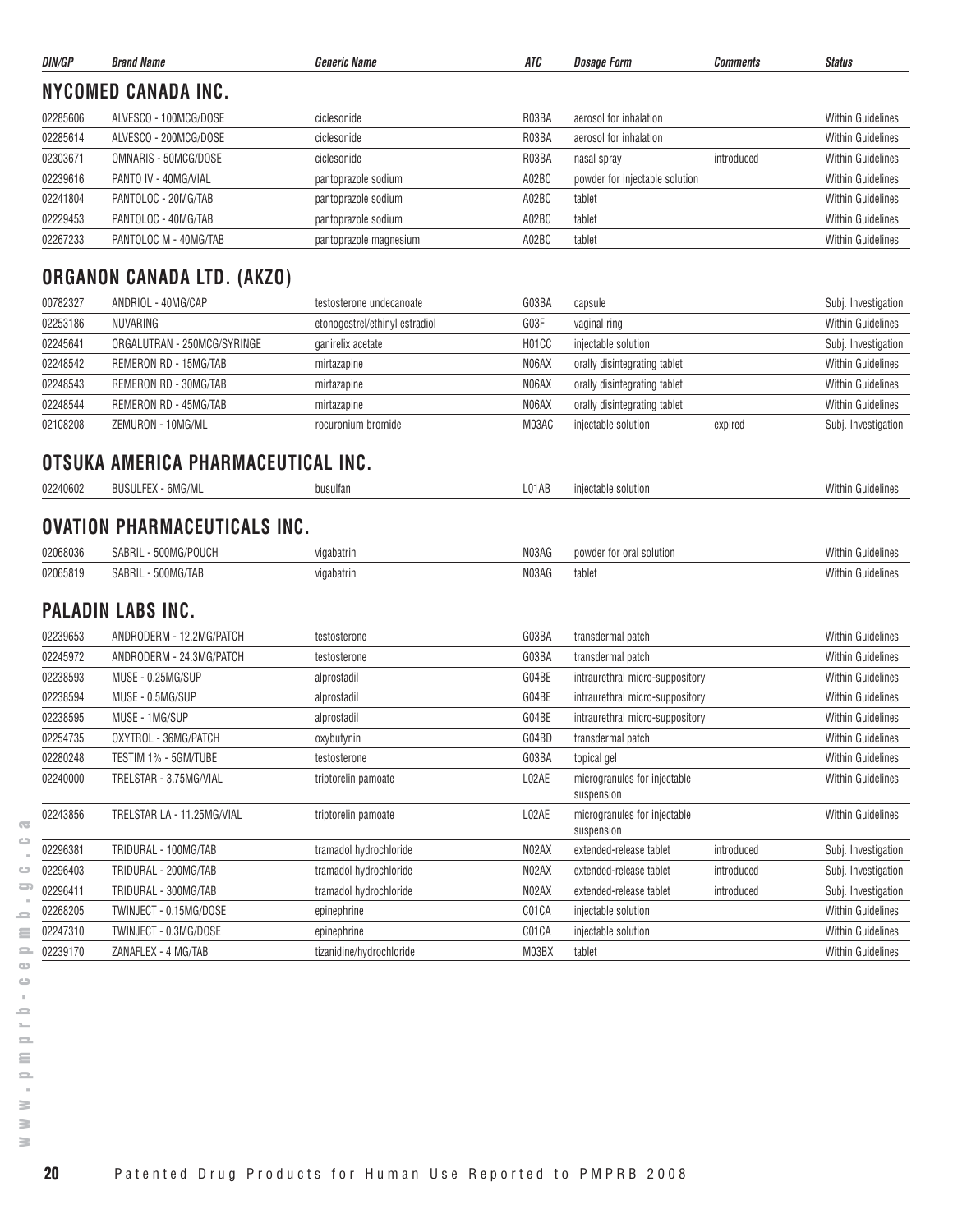| DIN/GP   | <b>Brand Name</b>             | <b>Generic Name</b>                         | ATC                | <b>Dosage Form</b><br><b>Comments</b>              | <b>Status</b>            |
|----------|-------------------------------|---------------------------------------------|--------------------|----------------------------------------------------|--------------------------|
|          | PFIZER CANADA INC.            |                                             |                    |                                                    |                          |
| 01947664 | ACCUPRIL - 5MG/TAB            | quinapril hydrochloride                     | C09AA              | tablet                                             | <b>Within Guidelines</b> |
| 01947672 | ACCUPRIL - 10MG/TAB           | quinapril hydrochloride                     | C09AA              | tablet                                             | <b>Within Guidelines</b> |
| 01947680 | ACCUPRIL - 20MG/TAB           | quinapril hydrochloride                     | C09AA              | tablet                                             | <b>Within Guidelines</b> |
| 01947699 | ACCUPRIL - 40MG/TAB           | quinapril hydrochloride                     | C09AA              | tablet                                             | <b>Within Guidelines</b> |
| 02237367 | ACCURETIC 10/12.5             | quinapril hydrochloride/hydrochlorothiazide | C09BA              | tablet                                             | <b>Within Guidelines</b> |
| 02237368 | ACCURETIC 20/12.5             | quinapril hydrochloride/hydrochlorothiazide | C09BA              | tablet                                             | <b>Within Guidelines</b> |
| 02237369 | ACCURETIC 20/25               | quinapril hydrochloride/hydrochlorothiazide | C09BA              | tablet                                             | <b>Within Guidelines</b> |
| 02071002 | ADRIAMYCIN PFS - 2MG/ML       | doxorubicin hydrochloride                   | L01DB              | injectable solution                                | Subj. Investigation      |
| 02232043 | ARICEPT - 5MG/TAB             | donepezil hydrochloride                     | N06DA              | tablet                                             | <b>Within Guidelines</b> |
| 02232044 | ARICEPT - 10MG/TAB            | donepezil hydrochloride                     | N06DA              | tablet                                             | <b>Within Guidelines</b> |
| 02269457 | ARICEPT RDT - 5MG/TAB         | donepezil hydrochloride                     | N06DA              | rapidly disintegrating tablet                      | <b>Within Guidelines</b> |
| 02269465 | ARICEPT RDT - 10MG/TAB        | donepezil hydrochloride                     | N06DA              | rapidly disintegrating tablet                      | <b>Within Guidelines</b> |
| 02242705 | AROMASIN - 25MG/TAB           | exemestane                                  | L02BG              | tablet                                             | <b>Within Guidelines</b> |
| 01917056 | ARTHROTEC 0.2/50              | misoprostol/diclofenac sodium               | M01AB              | tablet                                             | <b>Within Guidelines</b> |
| 02229837 | ARTHROTEC 0.2/75              | misoprostol/diclofenac sodium               | M01AB              | tablet                                             | Within Guidelines        |
| 02273284 | CADUET 10/10                  | amlodipine besylate/atorvastatin calcium    | C10AA              | tablet                                             | <b>Within Guidelines</b> |
| 02273292 | CADUET 10/20                  | amlodipine besylate/atorvastatin calcium    | C10AA              | tablet                                             | <b>Within Guidelines</b> |
| 02273306 | CADUET 10/40                  | amlodipine besylate/atorvastatin calcium    | C10AA              | tablet                                             | <b>Within Guidelines</b> |
| 02273314 | CADUET 10/80                  | amlodipine besylate/atorvastatin calcium    | C <sub>10</sub> AA | tablet                                             | <b>Within Guidelines</b> |
| 02273233 | CADUET 5/10                   | amlodipine besylate/atorvastatin calcium    | C10AA              | tablet                                             | <b>Within Guidelines</b> |
| 02273241 | CADUET 5/20                   | amlodipine besylate/atorvastatin calcium    | C10AA              | tablet                                             | <b>Within Guidelines</b> |
| 02273268 | CADUET 5/40                   | amlodipine besylate/atorvastatin calcium    | C10AA              | tablet                                             | <b>Within Guidelines</b> |
| 02273276 | CADUET 5/80                   | amlodipine besylate/atorvastatin calcium    | C <sub>10</sub> AA | tablet                                             | <b>Within Guidelines</b> |
| 02231622 | CAMPTOSAR - 20MG/ML           | irinotecan hydrochloride                    | L01XX              | injectable solution                                | <b>Within Guidelines</b> |
| 02239941 | CELEBREX - 100MG/CAP          | celecoxib                                   | M01AH              | capsule                                            | <b>Within Guidelines</b> |
| 02239942 | CELEBREX - 200MG/CAP          | celecoxib                                   | M01AH              | capsule                                            | <b>Within Guidelines</b> |
| 02299844 | CELSENTRI - 150MG/TAB         | maraviroc                                   | J05AX              | tablet                                             | <b>Within Guidelines</b> |
| 02299852 | CELSENTRI - 300MG/TAB         | maraviroc                                   | J05AX              | tablet                                             | <b>Within Guidelines</b> |
| 02291177 | CHAMPIX - 0.5MG/TAB           | varenicline tartrate                        | N07BA              | tablet                                             | <b>Within Guidelines</b> |
| 02291185 | CHAMPIX - 1MG/TAB             | varenicline tartrate                        | N07BA              | tablet                                             | <b>Within Guidelines</b> |
| 02298309 | CHAMPIX 0.5/1.0               | varenicline tartrate                        | N07BA              | tablet                                             | <b>Within Guidelines</b> |
| 02132680 | COLESTID - 1000MG/TAB         | colestipol hydrochloride                    | C10AC              | tablet                                             | <b>Within Guidelines</b> |
| 02132699 | COLESTID ORANGE - 7500MG/DOSE | colestipol hydrochloride                    | C10AC              | oral granules                                      | <b>Within Guidelines</b> |
| 00030910 | CORTEF - 10MG/TAB             | hydrocortisone                              | H02AB              | tablet                                             | Within Guidelines        |
| 00030929 | CORTEF - 20MG/TAB             | hydrocortisone                              | H02AB              | tablet                                             | <b>Within Guidelines</b> |
| 01934325 | DEPO-MEDROL - 20MG/ML         | methylprednisolone acetate                  | H <sub>02</sub> AB | injectable suspension                              | <b>Within Guidelines</b> |
| 00030759 | DEPO-MEDROL - 40MG/ML         | methylprednisolone acetate                  | H02AB              | injectable suspension                              | <b>Within Guidelines</b> |
| 01934333 | DEPO-MEDROL - 40MG/ML         | methylprednisolone acetate                  | H <sub>02</sub> AB | injectable suspension                              | <b>Within Guidelines</b> |
| 00030767 | DEPO-MEDROL - 80MG/ML         | methylprednisolone acetate                  | H02AB              | injectable suspension                              | Within Guidelines        |
| 01934341 | DEPO-MEDROL - 80MG/ML         | methylprednisolone acetate                  | H02AB              | injectable suspension                              | Within Guidelines        |
| 00260428 | DEPO-MEDROL 40/10             | methylprednisolone acetate/                 | H <sub>02</sub> BX | injectable suspension                              | <b>Within Guidelines</b> |
|          |                               | lidocaine hydrochloride                     |                    |                                                    |                          |
| 02239064 | DETROL - 1MG/TAB              | tolterodine tartrate                        | G04BD              | tablet                                             | Within Guidelines        |
| 02239065 | DETROL - 2MG/TAB              | tolterodine tartrate                        | G04BD              | tablet                                             | <b>Within Guidelines</b> |
| 02244612 | DETROL LA - 2MG/CAP           | tolterodine tartrate                        | G04BD              | extended-release capsule                           | <b>Within Guidelines</b> |
| 02244613 | DETROL LA - 4MG/CAP           | tolterodine tartrate                        | G04BD              | extended-release capsule                           | <b>Within Guidelines</b> |
| 00891835 | DIFLUCAN - 2MG/ML             | fluconazole                                 | J02AC              | injectable solution                                | <b>Within Guidelines</b> |
| 02302160 | ERAXIS - 100MG/VIAL           | anidulafungin                               | J02AX              | powder for injectable solution<br>introduced (nas) | Within Guidelines        |
| 02168898 | ESTRING - 2MG/RING            | estradiol                                   | G03CA              | vaginal ring                                       | <b>Within Guidelines</b> |
| 02282496 | <b>IDAMYCIN PFS - 1MG/ML</b>  | idarubicin hydrochloride                    | L01DB              | injectable solution                                | Within Guidelines        |
|          |                               |                                             |                    |                                                    |                          |

 $\geq$ 

 $\overline{\mathbb{C}}$  $\circ$  $\sim$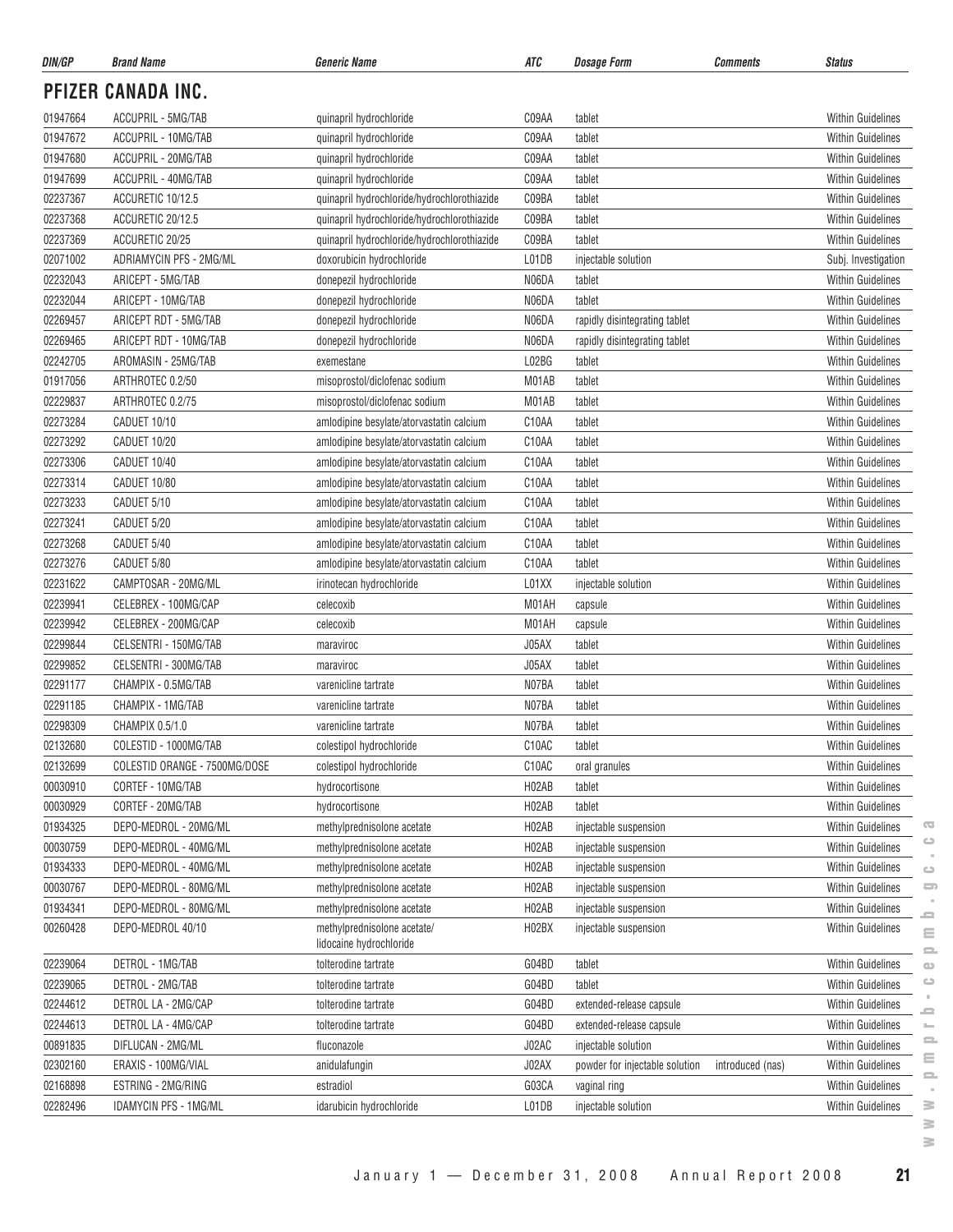| DIN/GP   | <b>Brand Name</b>                     | <b>Generic Name</b>                                          | ATC                | <b>Dosage Form</b><br><b>Comments</b>    | <b>Status</b>            |
|----------|---------------------------------------|--------------------------------------------------------------|--------------------|------------------------------------------|--------------------------|
|          | <b>PFIZER CANADA INC. (continued)</b> |                                                              |                    |                                          |                          |
| 02230711 | LIPITOR - 10MG/TAB                    | atorvastatin calcium                                         | C <sub>10</sub> AA | tablet                                   | <b>Within Guidelines</b> |
| 02230713 | LIPITOR - 20MG/TAB                    | atorvastatin calcium                                         | C10AA              | tablet                                   | <b>Within Guidelines</b> |
| 02230714 | LIPITOR - 40MG/TAB                    | atorvastatin calcium                                         | C10AA              | tablet                                   | <b>Within Guidelines</b> |
| 02243097 | LIPITOR - 80MG/TAB                    | atorvastatin calcium                                         | C10AA              | tablet                                   | <b>Within Guidelines</b> |
| 02268418 | LYRICA - 25MG/CAP                     | pregabalin                                                   | N03AX              | capsule                                  | <b>Within Guidelines</b> |
| 02268426 | LYRICA - 50MG/CAP                     | pregabalin                                                   | N03AX              | capsule                                  | <b>Within Guidelines</b> |
| 02268434 | LYRICA - 75MG/CAP                     | pregabalin                                                   | N03AX              | capsule                                  | <b>Within Guidelines</b> |
| 02268450 | LYRICA - 150MG/CAP                    | pregabalin                                                   | N03AX              | capsule                                  | Subj. Investigation      |
| 02268485 | LYRICA - 300MG/CAP                    | pregabalin                                                   | N03AX              | capsule                                  | <b>Within Guidelines</b> |
| 02267225 | MACUGEN - 0.3MG/SYRINGE               | pegaptanib sodium                                            | S01XA              | injectable solution                      | <b>Within Guidelines</b> |
| 00030988 | MEDROL - 4MG/TAB                      | methylprednisolone                                           | H02AB              | tablet                                   | <b>Within Guidelines</b> |
| 00036129 | MEDROL - 16MG/TAB                     | methylprednisolone                                           | H02AB              | tablet                                   | <b>Within Guidelines</b> |
| 00252395 | MEDROL 2.5/50/100                     | methylprednisolone acetate/<br>colloidal sulfur/al. chlorhyd | D10AA              | topical solution                         | <b>Within Guidelines</b> |
| 00195057 | NEO-MEDROL 2.5/2.5/50/100             | methylprednisolone/neomycin/<br>colloidal sulfur/al. chlorhy | D10AA              | topical solution                         | <b>Within Guidelines</b> |
| 02084260 | NEURONTIN - 100MG/CAP                 | gabapentin                                                   | N03AX              | capsule                                  | <b>Within Guidelines</b> |
| 02084279 | NEURONTIN - 300MG/CAP                 | gabapentin                                                   | N03AX              | capsule                                  | Subj. Investigation      |
| 02084287 | NEURONTIN - 400MG/CAP                 | gabapentin                                                   | N03AX              | capsule                                  | <b>Within Guidelines</b> |
| 02239717 | NEURONTIN - 600MG/TAB                 | gabapentin                                                   | N03AX              | tablet                                   | Within Guidelines        |
| 02239718 | NEURONTIN - 800MG/TAB                 | gabapentin                                                   | N03AX              | tablet                                   | <b>Within Guidelines</b> |
| 00878928 | NORVASC - 5MG/TAB                     | amlodipine besylate                                          | C08CA              | tablet                                   | <b>Within Guidelines</b> |
| 00878936 | NORVASC - 10MG/TAB                    | amlodipine besylate                                          | C08CA              | tablet                                   | <b>Within Guidelines</b> |
| 02089793 | OGEN - 0.625MG/TAB                    | estropipate                                                  | G03CA              | tablet                                   | <b>Within Guidelines</b> |
| 02089769 | OGEN - 1.25MG/TAB                     | estropipate                                                  | G03CA              | tablet                                   | <b>Within Guidelines</b> |
| 02089777 | OGEN - 2.5MG/TAB                      | estropipate                                                  | G03CA              | tablet                                   | <b>Within Guidelines</b> |
| 02065703 | PHARMORUBICIN PFS - 2MG/ML            | epirubicin hydrochloride                                     | L01DB              | injectable solution<br>expired           | <b>Within Guidelines</b> |
| 02256290 | RELPAX - 20MG/TAB                     | eletriptan hydrobromide                                      | N02CC              | tablet                                   | <b>Within Guidelines</b> |
| 02256304 | RELPAX - 40MG/TAB                     | eletriptan hydrobromide                                      | N02CC              | tablet                                   | <b>Within Guidelines</b> |
| 02238348 | RESCRIPTOR - 100MG/TAB                | delavirdine mesylate                                         | J05AG              | tablet                                   | <b>Within Guidelines</b> |
| 02279401 | REVATIO - 20MG/TAB                    | sildenafil citrate                                           | G04BE              | tablet                                   | <b>Within Guidelines</b> |
| 00030600 | SOLU-CORTEF - 100MG/VIAL              | hydrocortisone sodium succinate                              | H <sub>02</sub> AB | powder for injectable solution           | Subj. Investigation      |
| 00030619 | SOLU-CORTEF - 250MG/VIAL              | hydrocortisone sodium succinate                              | H02AB              | powder for injectable solution           | Subj. Investigation      |
| 00030627 | SOLU-CORTEF - 500MG/VIAL              | hydrocortisone sodium succinate                              | H02AB              | powder for injectable solution           | Subj. Investigation      |
| 00030635 | SOLU-CORTEF - 1000MG/VIAL             | hydrocortisone sodium succinate                              | H02AB              | powder for injectable solution           | Subj. Investigation      |
| 02063719 | SOLU-MEDROL - 40MG/VIAL               | methylprednisolone sodium succinate                          | H <sub>02</sub> AB | powder for injectable solution           | Subj. Investigation      |
| 02063727 | SOLU-MEDROL - 125MG/VIAL              | methylprednisolone sodium succinate                          | H02AB              | powder for injectable solution           | Subj. Investigation      |
| 00030678 | SOLU-MEDROL - 500MG/VIAL              | methylprednisolone sodium succinate                          | H <sub>02</sub> AB | powder for injectable solution           | Subj. Investigation      |
| 02063700 | SOLU-MEDROL - 500MG/VIAL              | methylprednisolone sodium succinate                          | H02AB              | powder for injectable solution           | Subj. Investigation      |
| 00036137 | SOLU-MEDROL - 1000MG/VIAL             | methylprednisolone sodium succinate                          | H02AB              | powder for injectable solution           | Subj. Investigation      |
| 02063697 | SOLU-MEDROL - 1000MG/VIAL             | methylprednisolone sodium succinate                          | H02AB              | powder for injectable solution           | Subj. Investigation      |
| 02272199 | SOMAVERT - 10MG/VIAL                  | pegvisomant                                                  | H01AX              | powder for injectable solution           | <b>Within Guidelines</b> |
| 02272202 | SOMAVERT - 15MG/VIAL                  | pegvisomant                                                  | H01AX              | powder for injectable solution           | <b>Within Guidelines</b> |
| 02272210 | SOMAVERT - 20MG/VIAL                  | pegvisomant                                                  | H01AX              | powder for injectable solution           | <b>Within Guidelines</b> |
| 02280795 | SUTENT - 12.5MG/CAP                   | sunitinib malate                                             | L01XE              | capsule                                  | Within Guidelines        |
| 02280809 | SUTENT - 25MG/CAP                     | sunitinib malate                                             | L01XE              | capsule                                  | <b>Within Guidelines</b> |
| 02280817 | SUTENT - 50MG/CAP                     |                                                              | L01XE              |                                          | Within Guidelines        |
| 02188783 | SYNAREL                               | sunitinib malate<br>nafarelin acetate                        | H01CA              | capsule<br>nasal solution                | <b>Within Guidelines</b> |
| 02295636 | THELIN - 100MG/TAB                    |                                                              | C02KX              |                                          | <b>Within Guidelines</b> |
|          |                                       | sitaxsentan sodium                                           |                    | tablet                                   |                          |
| 02279991 | VFEND - 40MG/ML                       | voriconazole                                                 | J02AC              | powder for oral suspension<br>introduced | <b>Within Guidelines</b> |
| 02256460 | VFEND - 50MG/TAB                      | voriconazole                                                 | J02AC              | tablet                                   | Within Guidelines        |

 $\overline{\infty}$  $\circ$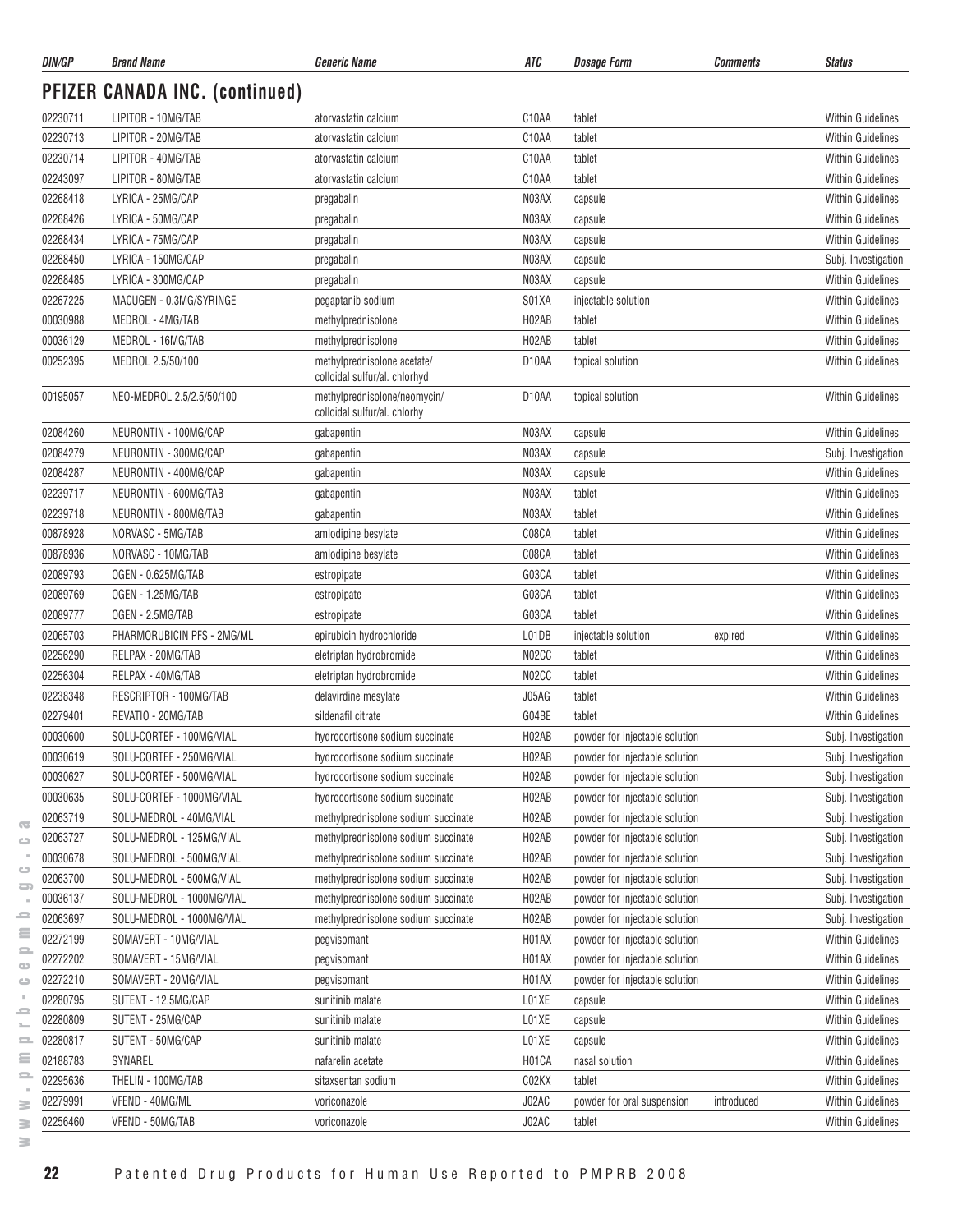| DIN/GP   | <b>Brand Name</b>                     | <b>Generic Name</b>         | <b>ATC</b> | <b>Dosage Form</b>             | <b>Comments</b>  | <b>Status</b>            |
|----------|---------------------------------------|-----------------------------|------------|--------------------------------|------------------|--------------------------|
|          | <b>PFIZER CANADA INC. (continued)</b> |                             |            |                                |                  |                          |
| 02256479 | VFEND - 200MG/TAB                     | voriconazole                | J02AC      | tablet                         |                  | <b>Within Guidelines</b> |
| 02256487 | VFEND - 200MG/VIAL                    | voriconazole                | J02AC      | powder for injectable solution |                  | <b>Within Guidelines</b> |
| 02239766 | VIAGRA - 25MG/TAB                     | sildenafil citrate          | G04BE      | tablet                         |                  | <b>Within Guidelines</b> |
| 02239767 | VIAGRA - 50MG/TAB                     | sildenafil citrate          | G04BE      | tablet                         |                  | <b>Within Guidelines</b> |
| 02239768 | VIAGRA - 100MG/TAB                    | sildenafil citrate          | G04BE      | tablet                         |                  | <b>Within Guidelines</b> |
| 02238617 | VIRACEPT - 250MG/TAB                  | nelfinavir mesylate         | J05AE      | tablet                         |                  | <b>Within Guidelines</b> |
| 02248761 | VIRACEPT - 625MG/TAB                  | nelfinavir mesylate         | J05AE      | tablet                         |                  | <b>Within Guidelines</b> |
| 02246619 | <b>XALACOM</b>                        | latanoprost/timolol maleate | S01ED      | ophthalmic drops               |                  | <b>Within Guidelines</b> |
| 02231493 | XALATAN - 0.05MG/ML                   | latanoprost                 | S01EE      | ophthalmic solution            |                  | <b>Within Guidelines</b> |
| 02298597 | ZELDOX - 20MG/CAP                     | ziprasidone hydrochloride   | N05AE      | capsule                        | introduced (nas) | <b>Within Guidelines</b> |
| 02298600 | ZELDOX - 40MG/CAP                     | ziprasidone hydrochloride   | N05AE      | capsule                        | introduced (nas) | <b>Within Guidelines</b> |
| 02298619 | ZELDOX - 60MG/CAP                     | ziprasidone hydrochloride   | N05AE      | capsule                        | introduced (nas) | <b>Within Guidelines</b> |
| 02298627 | ZELDOX - 80MG/CAP                     | ziprasidone hydrochloride   | N05AE      | capsule                        | introduced (nas) | <b>Within Guidelines</b> |
| 02153432 | ZINECARD - 250MG/VIAL                 | dexrazoxane                 | V03AF      | powder for injectable solution |                  | <b>Within Guidelines</b> |
| 02153440 | ZINECARD - 500MG/VIAL                 | dexrazoxane                 | V03AF      | powder for injectable solution |                  | <b>Within Guidelines</b> |
| 02223716 | ZITHROMAX - 20MG/ML                   | azithromycin                | J01FA      | powder for oral suspension     |                  | <b>Within Guidelines</b> |
| 02223724 | ZITHROMAX - 40MG/ML                   | azithromycin                | J01FA      | powder for oral suspension     |                  | <b>Within Guidelines</b> |
| 02212021 | ZITHROMAX - 250MG/TAB                 | azithromycin                | J01FA      | tablet                         |                  | <b>Within Guidelines</b> |
| 02231143 | ZITHROMAX - 600MG/TAB                 | azithromycin                | J01FA      | tablet                         |                  | <b>Within Guidelines</b> |
| 02239952 | ZITHROMAX - 500MG/VIAL                | azithromycin                | J01FA      | powder for injectable solution |                  | <b>Within Guidelines</b> |
| 02132702 | ZOLOFT - 25MG/CAP                     | sertraline hydrochloride    | N06AB      | capsule                        |                  | <b>Within Guidelines</b> |
| 01962817 | ZOLOFT - 50MG/CAP                     | sertraline hydrochloride    | N06AB      | capsule                        |                  | <b>Within Guidelines</b> |
| 01962779 | ZOLOFT - 100MG/CAP                    | sertraline hydrochloride    | N06AB      | capsule                        |                  | <b>Within Guidelines</b> |
| 02243685 | ZYVOXAM - 2MG/ML                      | linezolid                   | J01XX      | injectable solution            |                  | <b>Within Guidelines</b> |
| 02243684 | ZYVOXAM - 600MG/TAB                   | linezolid                   | J01XX      | tablet                         |                  | <b>Within Guidelines</b> |

#### **PHARMACEUTICAL PARTNERS OF CANADA INC.**

| 02246597 | ' - 30MG/VIAL<br>PAMIDRONATE DISODIUM | pamidronate disodium | M05B/  | iniectable solution | <b>Within Guidelines</b> |
|----------|---------------------------------------|----------------------|--------|---------------------|--------------------------|
| 02246598 | PAMIDRONATE DISODIUM - 60MG/VIAL      | pamidronate disodium | M05B/  | injectable solution | <b>Within Guidelines</b> |
| 02246599 | PAMIDRONATE DISODIUM - 90MG/VIAL      | pamidronate disodium | .M05BA | injectable solution | <b>Within Guidelines</b> |

#### **PHARMASCIENCE INC.**

| 02242473 | ./DOSF<br><b>DOV</b><br>AINIUUA<br>TIVIL.<br>$\sim$ $\sim$ | hyclate<br>doxycycline | A01AB | suboinoival oe | Investigation |
|----------|------------------------------------------------------------|------------------------|-------|----------------|---------------|
|          |                                                            |                        |       |                |               |

# **PROCTER & GAMBLE PHARMACEUTICALS CANADA INC.**

|          |                        |                                           |       |                        |            | $\overline{\mathbf{G}}$             |
|----------|------------------------|-------------------------------------------|-------|------------------------|------------|-------------------------------------|
| 02242518 | ACTONEL - 5MG/TAB      | risedronate sodium                        | M05BA | tablet                 |            | <b>Within Guidelines</b>            |
| 02239146 | ACTONEL - 30MG/TAB     | risedronate sodium                        | M05BA | tablet                 |            | <b>Within Guidelines</b>            |
| 02246896 | ACTONEL - 35MG/TAB     | risedronate sodium                        | M05BA | tablet                 |            | $\circ$<br><b>Within Guidelines</b> |
| 02297787 | ACTONEL - 75MG/TAB     | risedronate sodium                        | M05BA | tablet                 |            | <b>Within Guidelines</b>            |
| 02279657 | ACTONEL PLUS CALCIUM   | risedronate sodium+calcium carbonate      | M05BA | tablet                 |            | ᆖ<br><b>Within Guidelines</b>       |
| 01997580 | ASACOL - 400MG/TAB     | 5-aminosalicylic acid                     | A07EC | delayed-release tablet |            | Ξ<br><b>Within Guidelines</b>       |
| 02267217 | ASACOL 800 - 800MG/TAB | mesalamine                                | A07EC | delayed-release tablet |            | <b>Within Guidelines</b>            |
| 02176017 | <b>DIDROCAL</b>        | etidronate disodium and calcium carbonate | M05BB | tablet                 | expired    | <b>Within Guidelines</b>            |
| 02063662 | MACROBID - 100MG/CAP   | nitrofurantoin                            | J01XE | capsule                |            | <b>Within Guidelines</b>            |
| 02296659 | SEASONALE .15/.03      | levonorgestrel/ethinyl estradiol          | G03AA | tablet                 | introduced | -<br><b>Under Review</b>            |
|          |                        |                                           |       |                        |            |                                     |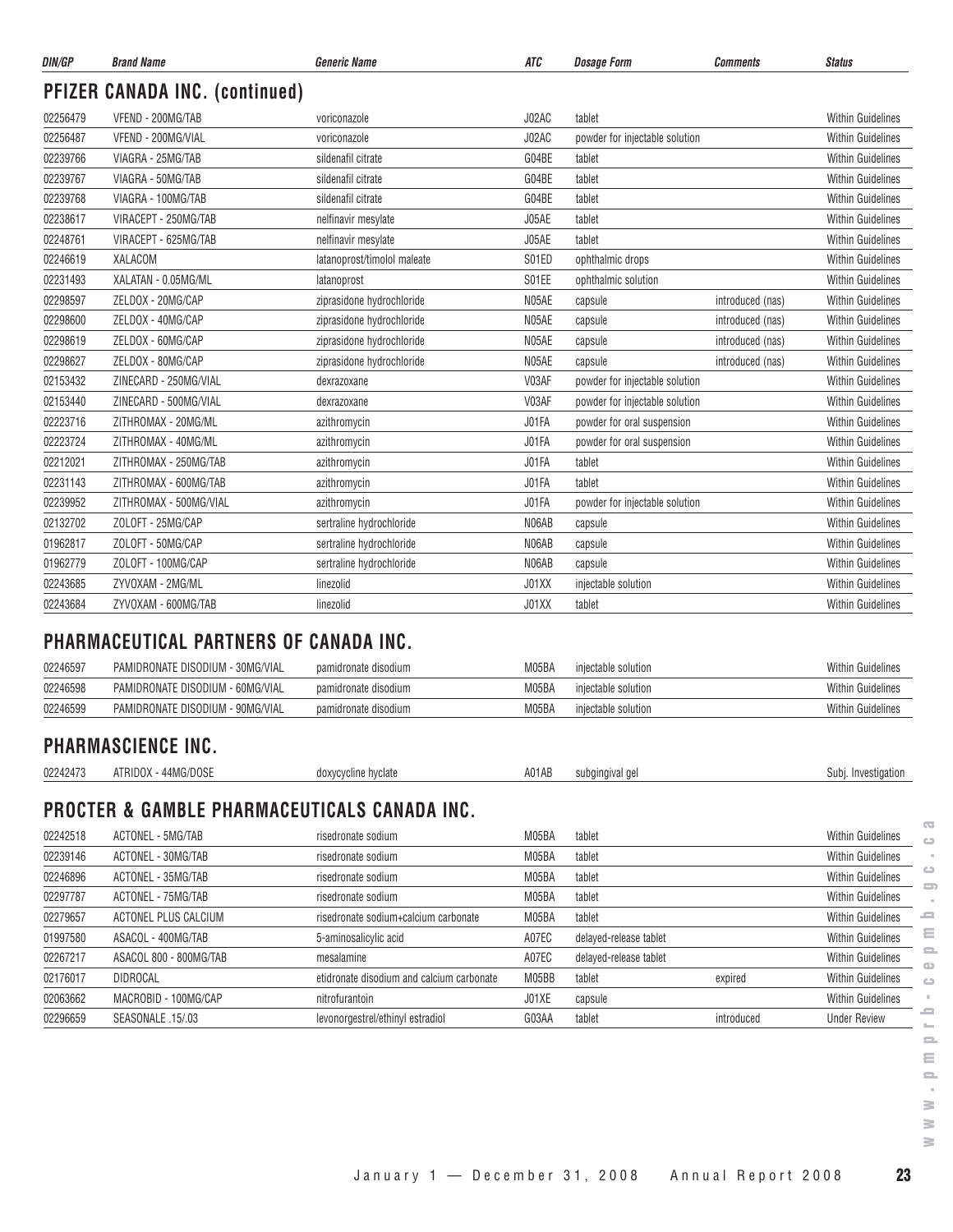| DIN/GP   | <b>Brand Name</b>                                     | <b>Generic Name</b>           | <b>ATC</b><br><b>Dosage Form</b> |                            | <b>Comments</b> | <b>Status</b>            |
|----------|-------------------------------------------------------|-------------------------------|----------------------------------|----------------------------|-----------------|--------------------------|
|          | <b>PURDUE PHARMA</b>                                  |                               |                                  |                            |                 |                          |
| 02277166 | BIPHENTIN - 10MG/CAP                                  | methylphenidate hydrochloride | N06BA                            | controlled-release capsule | introduced      | <b>Within Guidelines</b> |
| 02277131 | <b>BIPHENTIN - 15MG/CAP</b>                           | methylphenidate hydrochloride | N06BA                            | controlled-release capsule | introduced      | <b>Within Guidelines</b> |
| 02277158 | BIPHENTIN - 20MG/CAP                                  | methylphenidate hydrochloride | N06BA                            | controlled-release capsule | introduced      | <b>Within Guidelines</b> |
| 02277174 | BIPHENTIN - 30MG/CAP                                  | methylphenidate hydrochloride | N06BA                            | controlled-release capsule | introduced      | <b>Within Guidelines</b> |
| 02277182 | BIPHENTIN - 40MG/CAP<br>methylphenidate hydrochloride |                               | N06BA                            | controlled-release capsule | introduced      | <b>Within Guidelines</b> |
| 02277190 | BIPHENTIN - 50MG/CAP                                  | methylphenidate hydrochloride | N06BA                            | controlled-release capsule | introduced      | <b>Within Guidelines</b> |
| 02277204 | BIPHENTIN - 60MG/CAP                                  | methylphenidate hydrochloride | N06BA                            | controlled-release capsule | introduced      | <b>Within Guidelines</b> |
| 02277212 | BIPHENTIN - 80MG/CAP                                  | methylphenidate hydrochloride | N06BA                            | controlled-release capsule | introduced      | <b>Within Guidelines</b> |
| 02125323 | HYDROMORPH CONTIN - 3MG/CAP                           | hydromorphone hydrochloride   | N02AA                            | sustained-release capsule  |                 | <b>Within Guidelines</b> |
| 02125331 | HYDROMORPH CONTIN - 6MG/CAP                           | hydromorphone hydrochloride   | N02AA                            | sustained-release capsule  |                 | <b>Within Guidelines</b> |
| 02125366 | HYDROMORPH CONTIN - 12MG/CAP                          | hydromorphone hydrochloride   | N02AA                            | sustained-release capsule  |                 | <b>Within Guidelines</b> |
| 02243562 | HYDROMORPH CONTIN - 18MG/CAP                          | hydromorphone hydrochloride   | N02AA                            | sustained-release capsule  |                 | <b>Within Guidelines</b> |
| 02125382 | HYDROMORPH CONTIN - 24MG/CAP                          | hydromorphone hydrochloride   | N02AA                            | sustained-release capsule  |                 | <b>Within Guidelines</b> |
| 02125390 | HYDROMORPH CONTIN - 30MG/CAP                          | hydromorphone hydrochloride   | N02AA                            | sustained-release capsule  |                 | <b>Within Guidelines</b> |
| 02258129 | OXYCONTIN - 5MG/TAB                                   | oxycodone hydrochloride       | N02AA                            | controlled-release tablet  |                 | <b>Within Guidelines</b> |
| 02202441 | OXYCONTIN - 10MG/TAB                                  | oxycodone hydrochloride       | N02AA                            | controlled-release tablet  |                 | <b>Within Guidelines</b> |
| 02202468 | OXYCONTIN - 20MG/TAB                                  | oxycodone hydrochloride       | N02AA                            | controlled-release tablet  |                 | <b>Within Guidelines</b> |
| 02202476 | OXYCONTIN - 40MG/TAB                                  | oxycodone hydrochloride       | N02AA                            | controlled-release tablet  |                 | <b>Within Guidelines</b> |
| 02202484 | OXYCONTIN - 80MG/TAB                                  | oxycodone hydrochloride       | N02AA                            | controlled-release tablet  |                 | <b>Within Guidelines</b> |
| 02286424 | ZYTRAM XL - 150MG/TAB                                 | tramadol hydrochloride        | N02AX                            | controlled-release tablet  |                 | Subj. Investigation      |
| 02286432 | ZYTRAM XL - 200MG/TAB                                 | tramadol hydrochloride        | N02AX                            | controlled-release tablet  |                 | <b>Within Guidelines</b> |
| 02286440 | ZYTRAM XL - 300MG/TAB                                 | tramadol hydrochloride        | N02AX                            | controlled-release tablet  |                 | Subj. Investigation      |
| 02286459 | ZYTRAM XL - 400MG/TAB                                 | tramadol hydrochloride        | N02AX                            | controlled-release tablet  |                 | Subj. Investigation      |
|          | <b>DADE DICEACE THEDADEIITICS INC.</b>                |                               |                                  |                            |                 |                          |

#### **RARE DISEASE THERAPEUTICS INC.**

| 2MG/CAP             | 1.1        | A16AX            | <b>Within Guidelines</b> |
|---------------------|------------|------------------|--------------------------|
| ORFADIN             | nitisinone | capsule          |                          |
| I - 5MG/CAP         |            | A16AX            | <b>Within Guidelines</b> |
| ORFADIN             | nitisinone | capsule          |                          |
| 10MG/CAP<br>ORFADIN | nitisinone | A16AX<br>capsule | Within Guidelines        |

## **RATIOPHARM**

| 00878790 | RATIO-FLUNISOLIDE - 0.25MG/ML     | flunisolide              | R01AD | nasal aerosol          | expired | Subj. Investigation |
|----------|-----------------------------------|--------------------------|-------|------------------------|---------|---------------------|
| 02296071 | RATIO-FLUTICASONE - 50MCG/DOSE    | fluticasone propionate   | R01AD | nasal spray            |         | <b>Under Review</b> |
| 02247810 | RATIO-PAROXETINE - 10MG/TAB       | paroxetine hydrochloride | N06AB | tablet                 |         | <b>Under Review</b> |
| 02247811 | RATIO-PAROXETINE - 20MG/TAB       | paroxetine hydrochloride | N06AB | tablet                 |         | <b>Under Review</b> |
| 02247812 | RATIO-PAROXETINE - 30MG/TAB       | paroxetine hydrochloride | N06AB | tablet                 |         | <b>Under Review</b> |
| 02244914 | RATIO-SALBUTAMOL HFA - 0.1MG/DOSE | salbutamol sulfate       | R03AC | aerosol for inhalation |         | <b>NOH</b>          |

## **RGR PHARMA LTD.**

| 02244533 | MAXILENE 4 - 40MG/G           | lidocaine                              | D04AB | topical anesthetic cream | <b>Within Guidelines</b> |
|----------|-------------------------------|----------------------------------------|-------|--------------------------|--------------------------|
| 02245939 | MAXILENE 5 - 50MG/G           | lidocaine                              | D04AB | topical anesthetic cream | <b>Within Guidelines</b> |
|          |                               |                                        |       |                          |                          |
|          | <b>SANDOZ CANADA INC.</b>     |                                        |       |                          |                          |
| 01923846 | VASOTEC I.V. - 1.25MG/ML      | enalaprilat                            | C09AA | injectable solution      | <b>Within Guidelines</b> |
|          |                               |                                        |       |                          |                          |
|          | <b>SANOFI PASTEUR LIMITED</b> |                                        |       |                          |                          |
| 02240255 | ADACEL                        | DaPT vaccine                           | J07AJ | injectable suspension    | <b>Within Guidelines</b> |
| 02247208 | <b>DUKORAL</b>                | vaccine cholera toxin B subunit (rDNA) | J07AE | oral vaccine             | <b>Within Guidelines</b> |
| 02243167 | PEDIACEL                      | DaPT-IPV-Hib vaccine                   | J07CA | injectable suspension    | <b>Within Guidelines</b> |
| 02231343 | PENTACEL                      | DaPT-IPV-Hib vaccine                   | J07CA | injectable suspension    | <b>NOH</b>               |

 $\overline{\text{C}}$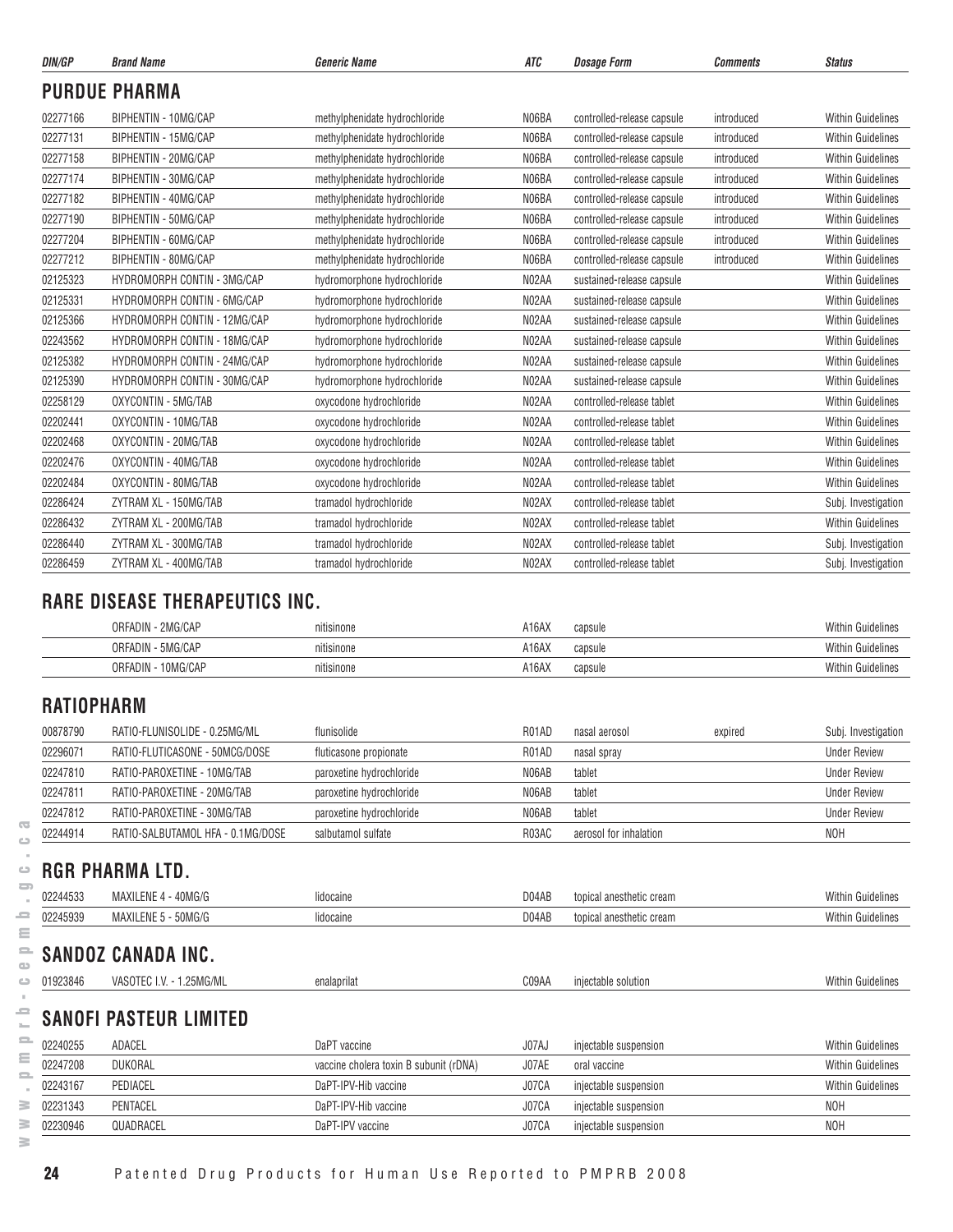| DIN/GP   | <b>Brand Name</b>                 | <b>Generic Name</b>                                          | ATC   | <b>Dosage Form</b>             | <b>Comments</b> | <b>Status</b>            |
|----------|-----------------------------------|--------------------------------------------------------------|-------|--------------------------------|-----------------|--------------------------|
|          | <b>SANOFI-AVENTIS CANADA INC.</b> |                                                              |       |                                |                 |                          |
| 02231462 | ALLEGRA - 60MG/TAB                | fexofenadine hydrochloride                                   | R06AX | tablet                         |                 | <b>Within Guidelines</b> |
| 02242819 | ALLEGRA - 120MG/TAB               | fexofenadine hydrochloride                                   | R06AX | tablet                         |                 | <b>Within Guidelines</b> |
| 02239853 | ALLEGRA-D 60/120                  | fexofenadine hydrochloride/<br>pseudoephedrine hydrochloride | R01BA | sustained-release tablet       |                 | <b>Within Guidelines</b> |
| 02221829 | ALTACE - 1.25MG/CAP               | ramipril                                                     | C09AA | capsule                        |                 | <b>Within Guidelines</b> |
| 02221837 | ALTACE - 2.5MG/CAP                | ramipril                                                     | C09AA | capsule                        |                 | <b>Within Guidelines</b> |
| 02221845 | ALTACE - 5MG/CAP                  | ramipril                                                     | C09AA | capsule                        |                 | <b>Within Guidelines</b> |
| 02221853 | ALTACE - 10MG/CAP                 | ramipril                                                     | C09AA | capsule                        |                 | <b>Within Guidelines</b> |
| 02281112 | ALTACE - 15MG/CAP                 | ramipril                                                     | C09AA | capsule                        |                 | <b>Within Guidelines</b> |
| 02283166 | ALTACE HCT 10/12.5                | ramipril/hydrochlorothiazide                                 | C09BA | tablet                         |                 | <b>Within Guidelines</b> |
| 02283182 | ALTACE HCT 10/25                  | ramipril/hydrochlorothiazide                                 | C09BA | tablet                         |                 | <b>Within Guidelines</b> |
| 02283131 | <b>ALTACE HCT 2.5/12.5</b>        | ramipril/hydrochlorothiazide                                 | C09BA | tablet                         |                 | Subj. Investigation      |
| 02283158 | ALTACE HCT 5/12.5                 | ramipril/hydrochlorothiazide                                 | C09BA | tablet                         |                 | <b>Within Guidelines</b> |
| 02283174 | ALTACE HCT 5/25                   | ramipril/hydrochlorothiazide                                 | C09BA | tablet                         |                 | <b>Within Guidelines</b> |
| 02221861 | ANANDRON - 50MG/TAB               | nilutamide                                                   | L02BB | tablet                         |                 | <b>Within Guidelines</b> |
| 02231380 | ANZEMET - 20MG/ML                 | dolasetron mesylate                                          | A04AA | injectable solution            |                 | <b>Within Guidelines</b> |
| 02231378 | ANZEMET - 50MG/TAB                | dolasetron mesylate                                          | A04AA | tablet                         |                 | <b>Within Guidelines</b> |
| 02231379 | ANZEMET - 100MG/TAB               | dolasetron mesylate                                          | A04AA | tablet                         |                 | <b>Within Guidelines</b> |
| 02241888 | ARAVA - 10MG/TAB                  | leflunomide                                                  | L04AA | tablet                         |                 | Subj. Investigation      |
| 02241889 | ARAVA - 20MG/TAB                  | leflunomide                                                  | L04AA | tablet                         |                 | Subj. Investigation      |
| 02225085 | CLAFORAN - 500MG/VIAL             | cefotaxime sodium                                            | J01DA | powder for injectable solution |                 | <b>Within Guidelines</b> |
| 02225093 | CLAFORAN - 1000MG/VIAL            | cefotaxime sodium                                            | J01DA | powder for injectable solution |                 | <b>Within Guidelines</b> |
| 02225107 | CLAFORAN - 2000MG/VIAL            | cefotaxime sodium                                            | J01DA | powder for injectable solution |                 | <b>Within Guidelines</b> |
| 02248239 | ELIGARD - 7.5MG/VIAL              | leuprolide acetate                                           | L02AE | injectable solution            |                 | VCU                      |
| 02248240 | ELIGARD - 22.5MG/VIAL             | leuprolide acetate                                           | L02AE | injectable solution            |                 | VCU                      |
| 02248999 | ELIGARD - 30MG/VIAL               | leuprolide acetate                                           | L02AE | injectable solution            |                 | <b>VCU</b>               |
| 02268892 | ELIGARD - 45MG/VIAL               | leuprolide acetate                                           | L02AE | injectable solution            |                 | <b>VCU</b>               |
| 02296284 | ELOXATIN - 5MG/ML                 | oxaliplatin                                                  | L01XA | injectable solution            |                 | <b>Within Guidelines</b> |
| 02296268 | ELOXATIN - 50MG/VIAL              | oxaliplatin                                                  | L01XA | powder for injectable solution |                 | <b>Within Guidelines</b> |
| 02296276 | ELOXATIN - 100MG/VIAL             | oxaliplatin                                                  | L01XA | powder for injectable solution |                 | <b>Within Guidelines</b> |
| 02248416 | FASTURTEC - 1.5MG/VIAL            | rasburicase                                                  | V03AF | powder for injectable solution |                 | <b>Within Guidelines</b> |
| 02245689 | LANTUS - 100UNIT/ML               | insulin glargine                                             | A10AE | injectable solution            |                 | Within Guidelines        |
| 02251930 | LANTUS - 100UNIT/ML               | insulin glargine                                             | A10AE | injectable solution            |                 | <b>VCU</b>               |
| 02294338 | LANTUS SOLOSTAR - 100UNIT/ML      | insulin glargine                                             | A10AE | injectable solution            | introduced      | Subj. Investigation      |
| 02221802 | LOPROX - 10MG/G                   | ciclopirox olamine                                           | D01AE | topical cream                  |                 | Within Guidelines        |
| 02221810 | LOPROX - 10MG/ML                  | ciclopirox olamine                                           | D01AE | topical lotion                 |                 | Within Guidelines        |
| 02012472 | LOVENOX - 100MG/ML                | enoxaparin sodium                                            | B01AB | injectable solution            |                 | Within Guidelines        |
| 02236564 | LOVENOX - 100MG/ML                | enoxaparin sodium                                            | B01AB | injectable solution            |                 | Within Guidelines        |
| 02236883 | LOVENOX - 100MG/ML                | enoxaparin sodium                                            | B01AB | injectable solution            |                 | Within Guidelines        |
| 02242692 | LOVENOX HP - 150MG/ML             | enoxaparin sodium                                            | B01AB | injectable solution            |                 | <b>Within Guidelines</b> |
| 02213834 | NASACORT AQ - 55MCG/DOSE          | triamcinolone acetonide                                      | R01AD | nasal spray                    |                 | <b>Within Guidelines</b> |
| 02250535 | PENLAC - 80MG/ML                  | ciclopirox                                                   | D01AE | topical solution               | expired         | <b>NOH</b>               |
| 02017709 | PLAQUENIL - 200MG/TAB             | hydroxychloroquine sulfate                                   | P01BA | tablet                         |                 | Within Guidelines        |
| 02221985 | RENEDIL - 2.5MG/TAB               | felodipine                                                   | C08CA | sustained-release tablet       |                 | Within Guidelines        |
| 02221993 | RENEDIL - 5MG/TAB                 | felodipine                                                   | C08CA | sustained-release tablet       |                 | Within Guidelines        |
| 02222000 | RENEDIL - 10MG/TAB                | felodipine                                                   | C08CA | sustained-release tablet       |                 | Within Guidelines        |
| 02242763 | RILUTEK - 50MG/TAB                | riluzole                                                     | N07XX | tablet                         |                 | <b>Within Guidelines</b> |
| 02195984 | SUPRAX - 400MG/TAB                | cefixime                                                     | J01DA | tablet                         |                 | VCU                      |
| 02177099 | TAXOTERE - 20MG/VIAL              | docetaxel                                                    | L01CD | injectable solution            |                 | Within Guidelines        |
| 02177080 | TAXOTERE - 80MG/VIAL              | docetaxel                                                    | L01CD | injectable solution            |                 | Within Guidelines        |
| 02245565 | XATRAL - 10MG/TAB                 | alfuzosin hydrochloride                                      | G04CA | sustained-release tablet       |                 | Within Guidelines        |
|          |                                   |                                                              |       |                                |                 |                          |

 $\geq$ 

 $\overline{\mathbb{C}}$  $\circ$  $\sim$  $\circ$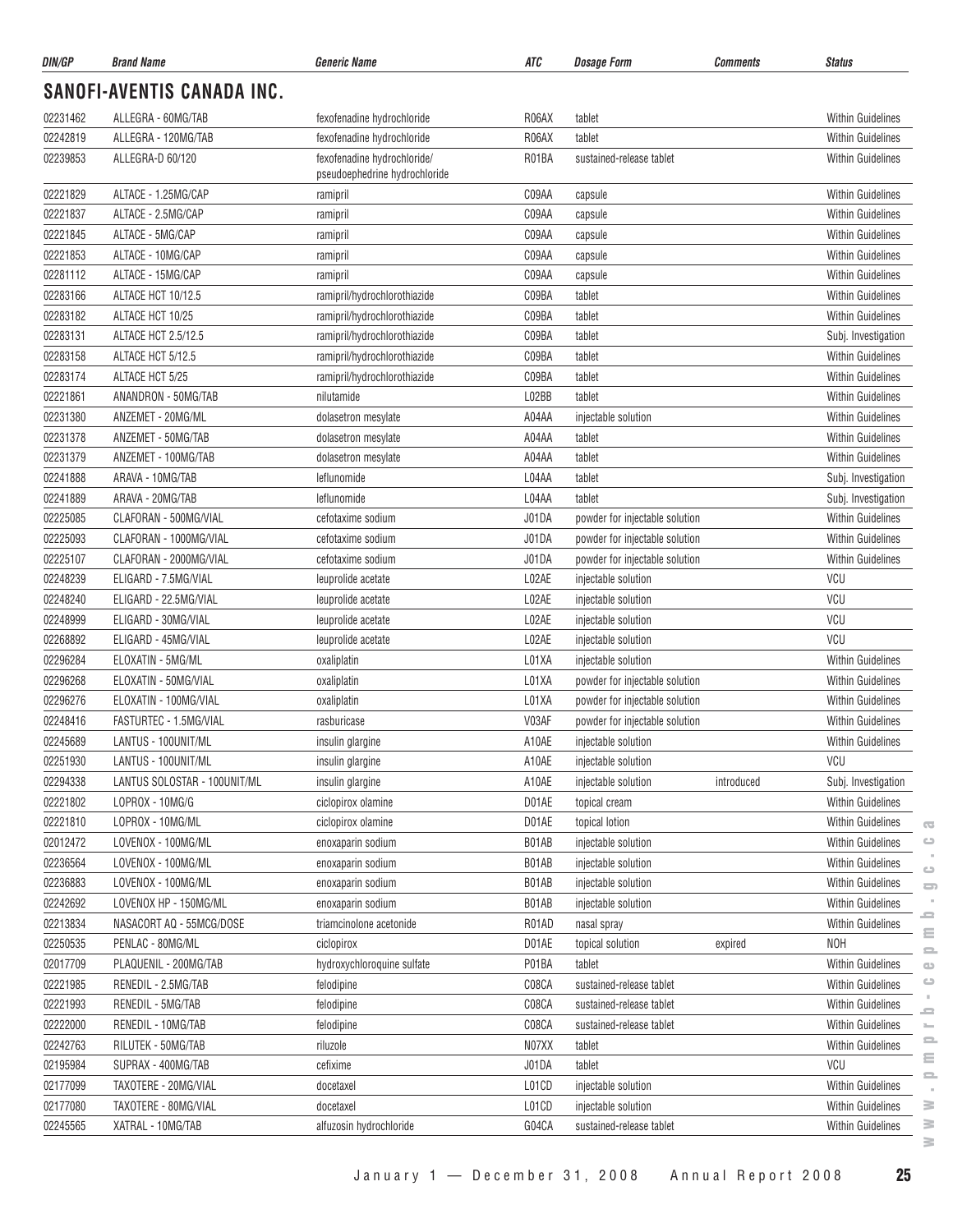| SANTHERA PHARMACEUTICALS (CANADA) INC.<br>N06BX<br>02314150<br>CATENA - 150MG/TAB<br>tablet<br>introduced (nas)<br>idebenone | <b>Within Guidelines</b> |
|------------------------------------------------------------------------------------------------------------------------------|--------------------------|
|                                                                                                                              |                          |
|                                                                                                                              |                          |
| SCHERING-PLOUGH CANADA INC.                                                                                                  |                          |
| 02243919<br>AERIUS - 5MG/TAB<br>desloratadine<br>R06AX<br>tablet                                                             | <b>Within Guidelines</b> |
| 02238389<br>CAELYX - 2MG/ML<br>doxorubicin hydrochloride<br>L01DB<br>injectable solution                                     | <b>Within Guidelines</b> |
| 02260557<br>CLARITIN ALLERGY & SINUS 10/240<br>R01BA<br>loratadine/pseudoephedrine sulfate<br>modified release caplet        | Subj. Investigation      |
| 00851744<br>ELOCOM - 1MG/G<br>D07XC<br>mometasone furoate<br>cream                                                           | Within Guidelines        |
| 00871095<br>D07XC<br>ELOCOM - 1MG/ML<br>mometasone furoate<br>lotion                                                         | <b>Within Guidelines</b> |
| 02240351<br>INTEGRILIN - 0.75MG/ML<br>B01AC<br>eptifibatide<br>injectable solution                                           | <b>Within Guidelines</b> |
| 02240352<br>INTEGRILIN - 2MG/ML<br>B01AC<br>eptifibatide<br>injectable solution                                              | <b>Within Guidelines</b> |
| 02238674<br>INTRON-A HSA FREE - 6000000UNIT/ML<br>L03AB<br>interferon alfa-2b<br>injectable solution                         | <b>Within Guidelines</b> |
| 02238675<br>INTRON-A HSA FREE - 10000000UNIT/ML<br>interferon alfa-2b<br>L03AB<br>injectable solution                        | <b>Within Guidelines</b> |
| 02240693<br>INTRON-A PEN HSA FREE - 15000000UNIT/ML interferon alfa-2b<br>L03AB<br>injectable solution                       | <b>Within Guidelines</b> |
| 02240694<br>INTRON-A PEN HSA FREE - 25000000UNIT/ML interferon alfa-2b<br>L03AB<br>injectable solution                       | <b>Within Guidelines</b> |
| 02240695<br>INTRON-A PEN HSA FREE - 50000000UNIT/ML interferon alfa-2b<br>L03AB<br>injectable solution                       | <b>Within Guidelines</b> |
| 02238465<br>NASONEX - 0.05MG/DOSE<br>R01AD<br>mometasone furoate monohydrate<br>nasal spray                                  | <b>Within Guidelines</b> |
| 02246028<br>PEGETRON 100<br>peginterferon alfa-2b + ribavirin<br>L03AB<br>injectable solution + capsule                      | <b>Within Guidelines</b> |
| 02246029<br>PEGETRON 120<br>peginterferon alfa-2b + ribavirin<br>L03AB<br>injectable solution + capsule                      | Within Guidelines        |
| 02246030<br>L03AB<br>PEGETRON 150<br>peginterferon alfa-2b + ribavirin<br>injectable solution + capsule                      | <b>Within Guidelines</b> |
| 02246026<br>PEGETRON 50<br>peginterferon alfa-2b + ribavirin<br>L03AB<br>injectable solution + capsule                       | <b>Within Guidelines</b> |
| 02246027<br>PEGETRON 80<br>peginterferon alfa-2b + ribavirin<br>L03AB<br>injectable solution + capsule                       | <b>Within Guidelines</b> |
| 02254603<br>PEGETRON REDIPEN 100<br>peginterferon alfa-2b + ribavirin<br>L03AB<br>injectable solution + capsule              | <b>Within Guidelines</b> |
| 02254638<br>PEGETRON REDIPEN 120<br>peginterferon alfa-2b + ribavirin<br>L03AB<br>injectable solution + capsule              | <b>Within Guidelines</b> |
| 02254646<br>PEGETRON REDIPEN 150<br>peginterferon alfa-2b + ribavirin<br>L03AB<br>injectable solution + capsule              | <b>Within Guidelines</b> |
| 02254581<br>PEGETRON REDIPEN 80<br>peginterferon alfa-2b + ribavirin<br>L03AB<br>injectable solution + capsule               | <b>Within Guidelines</b> |
| 02293404<br>POSANOL - 40MG/ML<br>J02AC<br>oral suspension<br>posaconazole                                                    | <b>Within Guidelines</b> |
| 02244016<br>L04AA<br>REMICADE - 100MG/VIAL<br>infliximab<br>powder for injectable solution                                   | <b>Within Guidelines</b> |
| 02241093<br>TEMODAL - 5MG/CAP<br>temozolomide<br>L01AX<br>capsule                                                            | <b>Within Guidelines</b> |
| 02241094<br>TEMODAL - 20MG/CAP<br>L01AX<br>temozolomide<br>capsule                                                           | <b>Within Guidelines</b> |
| 02241095<br>TEMODAL - 100MG/CAP<br>L01AX<br>temozolomide<br>capsule                                                          | Within Guidelines        |
| 02241096<br>TEMODAL - 250MG/CAP<br>temozolomide<br>L01AX<br>capsule                                                          | <b>Within Guidelines</b> |
| 02242969<br>UNITRON-PEG 150<br>L03AB<br>peginterferon alfa-2b<br>powder for injectable suspension                            | <b>Within Guidelines</b> |
| 02242966<br>UNITRON-PEG 50<br>peginterferon alfa-2b<br>L03AB<br>powder for injectable suspension                             | <b>Within Guidelines</b> |
| 02242967<br>L03AB<br>UNITRON-PEG 80<br>peginterferon alfa-2b<br>powder for injectable suspension                             | <b>Within Guidelines</b> |

# **SEPRACOR PHARMACEUTICALS INC.**

| 02270447 | ADVICOR 1000/20            | niacin/lovastatin | C10BA              | tablet                         |            | <b>Within Guidelines</b> |
|----------|----------------------------|-------------------|--------------------|--------------------------------|------------|--------------------------|
| 02293501 | ADVICOR 1000/40            | niacin/lovastatin | C <sub>10</sub> BA | tablet                         | introduced | <b>Within Guidelines</b> |
| 02270439 | ADVICOR 500/20             | niacin/lovastatin | C <sub>10</sub> BA | tablet                         |            | <b>Within Guidelines</b> |
| 02246533 | ANGIOMAX - 250MG/VIAL      | bivalirudin       | B01AE              | powder for injectable solution |            | <b>Within Guidelines</b> |
| 02299909 | CUBICIN - 500MG/VIAL       | daptomycin        | J01XX              | powder for injectable solution |            | <b>Within Guidelines</b> |
| 02242505 | NAPRELAN 375 - 412.5MG/TAB | naproxen sodium   | M01AE              | controlled-release tablet      |            | <b>Within Guidelines</b> |
| 02242506 | NAPRELAN 500 - 550MG/TAB   | naproxen sodium   | M01AE              | controlled-release tablet      |            | <b>Within Guidelines</b> |
| 02262347 | NIASPAN - 500MG/TAB        | niacin            | C <sub>10</sub> AD | tablet                         |            | <b>Within Guidelines</b> |
| 02262355 | NIASPAN - 750MG/TAB        | niacin            | C <sub>10</sub> AD | tablet                         |            | <b>Within Guidelines</b> |
| 02262339 | NIASPAN - 1000MG/TAB       | niacin            | C10AD              | tablet                         |            | <b>Within Guidelines</b> |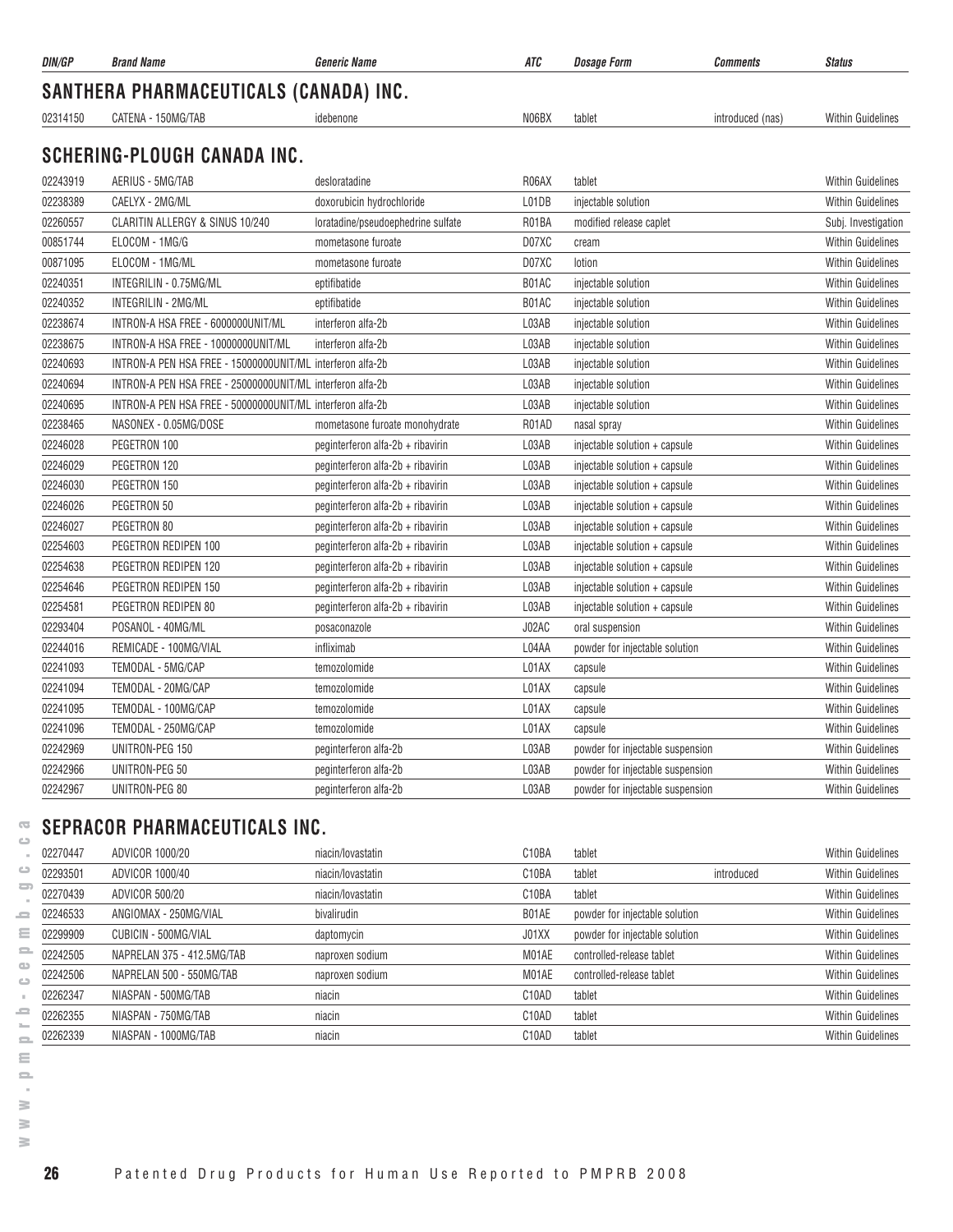| DIN/GP   | <b>Brand Name</b>                                                                 | <b>Generic Name</b>                     | ATC                | <b>Dosage Form</b>             | Comments | <b>Status</b>            |
|----------|-----------------------------------------------------------------------------------|-----------------------------------------|--------------------|--------------------------------|----------|--------------------------|
|          | <b>SERVIER CANADA INC.</b>                                                        |                                         |                    |                                |          |                          |
| 02123274 | COVERSYL - 2MG/TAB                                                                | perindopril erbumine                    | C09AA              | tablet                         |          | <b>Within Guidelines</b> |
| 02123282 | COVERSYL - 4MG/TAB                                                                | perindopril erbumine                    | C09AA              | tablet                         |          | <b>Within Guidelines</b> |
| 02246624 | COVERSYL - 8MG/TAB                                                                | perindopril erbumine                    | C09AA              | tablet                         |          | <b>Within Guidelines</b> |
| 02246569 | COVERSYL PLUS 4/1.25                                                              | perindopril erbumine/indapamide         | C09BA              | tablet                         |          | <b>Within Guidelines</b> |
| 02246568 | COVERSYL PLUS LD 2/0.625                                                          | perindopril erbumine/indapamide         | C09BA              | tablet                         |          | <b>Within Guidelines</b> |
| 02242987 | DIAMICRON MR - 30MG/TAB                                                           | gliclazide                              | A10BB              | sustained-release tablet       |          | <b>Within Guidelines</b> |
|          | SHIRE CANADA INC.                                                                 |                                         |                    |                                |          |                          |
| 02248808 | ADDERALL XR - 5MG/CAP                                                             | mixed salts amphetamine                 | N06BA              | extended-release capsule       |          | NOH - Board Order        |
| 02248809 | ADDERALL XR - 10MG/CAP                                                            | mixed salts amphetamine                 | N06BA              | extended-release capsule       |          | NOH - Board Order        |
| 02248810 | ADDERALL XR - 15MG/CAP                                                            | mixed salts amphetamine                 | N06BA              | extended-release capsule       |          | NOH - Board Order        |
| 02248811 | ADDERALL XR - 20MG/CAP                                                            | mixed salts amphetamine                 | N06BA              | extended-release capsule       |          | NOH - Board Order        |
| 02248812 | ADDERALL XR - 25MG/CAP                                                            | mixed salts amphetamine                 | N06BA              | extended-release capsule       |          | NOH - Board Order        |
| 02248813 | ADDERALL XR - 30MG/CAP                                                            | mixed salts amphetamine                 | N06BA              | extended-release capsule       |          | NOH - Board Order        |
| 02239665 | ALERTEC - 100MG/TAB                                                               | modafinil                               | N06BA              | tablet                         |          | <b>Within Guidelines</b> |
| 02238162 | DIASTAT - 5MG/ML                                                                  | diazepam                                | N05BA              | rectal gel                     |          | <b>Within Guidelines</b> |
| 02287145 | FOSRENOL - 250MG/TAB                                                              | lanthanum carbonate hydrate             | V03AE              | chewable tablet                |          | <b>Within Guidelines</b> |
| 02287153 | FOSRENOL - 500MG/TAB                                                              | lanthanum carbonate hydrate             | V03AE              | chewable tablet                |          | <b>Within Guidelines</b> |
| 02287161 | FOSRENOL - 750MG/TAB                                                              | lanthanum carbonate hydrate             | V03AE              | chewable tablet                |          | <b>Within Guidelines</b> |
| 02287188 | FOSRENOL - 1000MG/TAB                                                             | lanthanum carbonate hydrate             | V03AE              | chewable tablet                |          | <b>Within Guidelines</b> |
| 02249057 | SHIRE HUMAN GENETIC THERAPIES INC.<br>REPLAGAL - 3.5MG/VIAL<br>SOLVAY PHARMA INC. | agalsidase alfa                         | A16AB              | injectable solution            |          | <b>Within Guidelines</b> |
| 02249499 | ANDROGEL 1% - 1.25GM/DOSE                                                         | testosterone                            | G03BA              | topical gel                    |          | <b>Within Guidelines</b> |
| 02245345 | ANDROGEL 1% - 2.5GM/POUCH                                                         | testosterone                            | G03BA              | topical gel                    |          | <b>VCU</b>               |
| 02245346 | ANDROGEL 1% - 5GM/POUCH                                                           | testosterone                            | G03BA              | topical gel                    |          | <b>Within Guidelines</b> |
| 01950592 | DICETEL - 50MG/TAB                                                                | pinaverium bromide                      | A03AX              | tablet                         |          | <b>Under Review</b>      |
| 02230684 | DICETEL - 100MG/TAB                                                               | pinaverium bromide                      | A03AX              | tablet                         |          | <b>Under Review</b>      |
| 02269562 | INFLUVAC - 15MCG/SYRINGE                                                          | influenza vaccine, inactivated          | J07BB              | injectable suspension          |          | <b>Within Guidelines</b> |
| 02240432 | TEVETEN - 400MG/TAB                                                               | eprosartan mesylate                     | C09CA              | tablet                         |          | Within Guidelines        |
| 02243942 | TEVETEN - 600MG/TAB                                                               | eprosartan mesylate                     | C09CA              | tablet                         |          | <b>Within Guidelines</b> |
| 02253631 | <b>TEVETEN PLUS</b>                                                               | eprosartan mesylate/hydrochlorothiazide | C09DA              | tablet                         |          | <b>Within Guidelines</b> |
|          | SOPHERION THERAPEUTICS INC.                                                       |                                         |                    |                                |          |                          |
| 02245015 | <b>MYOCET</b>                                                                     | doxorubicin hydrochloride, liposomal    | L01DB              | powder for injectable solution |          | <b>Within Guidelines</b> |
|          | STIEFEL CANADA INC.                                                               |                                         |                    |                                |          |                          |
| 02243158 | CLINDOXYL 1/5                                                                     | clindamycin phosphate/benzoyl peroxide  | D <sub>10</sub> AF | topical gel                    |          | Subj. Investigation      |
| 02242919 | ROSASOL - 10MG/G                                                                  | metronidazole                           | D06BX              | topical cream                  |          | <b>Within Guidelines</b> |
|          | TALECRIS BIOTHERAPEUTICS INC.                                                     |                                         |                    |                                |          |                          |
| 02247724 | GAMUNEX - 100MG/ML                                                                | immune globulin intravenous (human)     | J06BA              | injectable solution            |          | <b>Within Guidelines</b> |
| 02204606 | PROLASTIN - 25MG/ML                                                               | alpha1-proteinase                       | B02AB              | powder for injectable solution |          | Subj. Investigation      |
|          |                                                                                   |                                         |                    |                                |          |                          |

 $\geq$  $\geq$ 

 $\overline{\mathbb{C}}$  $\circ$